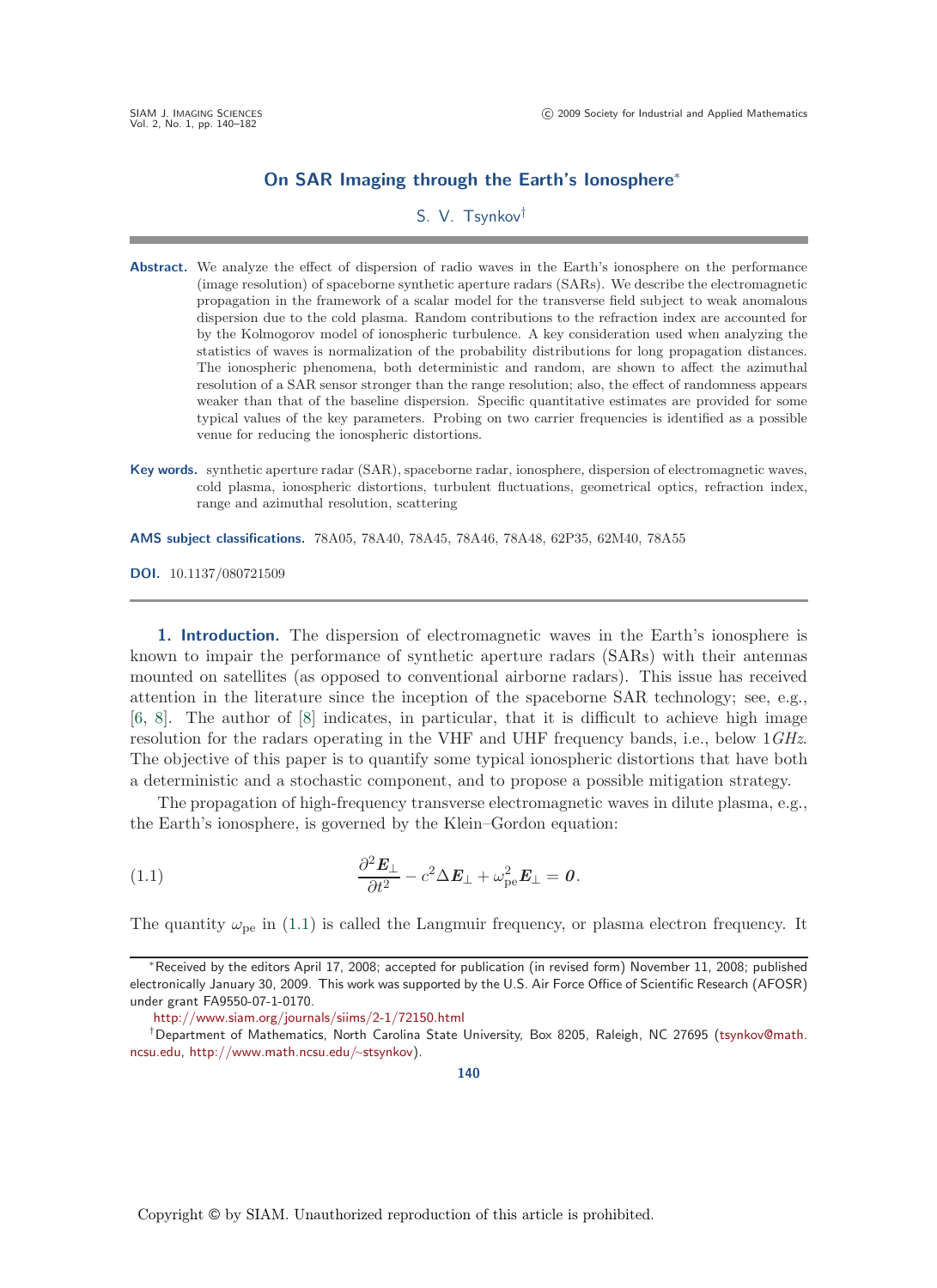<span id="page-1-2"></span>characterizes temporal responses of the plasma and is given by

(1.2) 
$$
\omega_{\rm pe} = \sqrt{\frac{4\pi e^2 N_{\rm e}}{m_{\rm e}}},
$$

where e and  $m_e$  are the charge and mass of the electron (fundamental constants), and  $N_e$  is the electron number density, which depends on many parameters. In the case of a homogeneous plasma, the Langmuir frequency is constant; otherwise, it can vary if the number density  $N_e$  varies. Typical values of the Langmuir frequency in the Earth's ionosphere range between 3MHz and 15MHz. At the same time, for our key application of interest, which is a spaceborne SAR sensor, typical values of the carrier frequency start at several hundred megahertz (VHF and UHF bands) and go into the gigahertz range (microwave band).

<span id="page-1-0"></span>The dispersion relation for the Klein–Gordon equation [\(1.1\)](#page-0-0) reads as

(1.3) 
$$
\omega^2 = \omega_{\rm pe}^2 + c^2 k^2.
$$

Only the waves with frequencies  $\omega > \omega_{\text{pe}}$  can propagate in the plasma. The model of propagation based on the Klein–Gordon equation [\(1.1\)](#page-0-0) and, accordingly, the dispersion relation [\(1.3\)](#page-1-0), is known as cold plasma; additional details on its derivation from full Maxwell's equations are provided in Appendix [A.](#page-31-0) Dispersion [\(1.3\)](#page-1-0) is anomalous; i.e., it is the short waves that are weakly dispersive, whereas the long waves are subject to stronger dispersion. Indeed, the phase and group velocity of the propagation are given by

<span id="page-1-4"></span>(1.4) 
$$
v_{\text{ph}} = c \left( 1 + \omega_{\text{pe}}^2 / c^2 k^2 \right)^{\frac{1}{2}} \quad \text{and} \quad v_{\text{gr}} = c \left( 1 + \omega_{\text{pe}}^2 / c^2 k^2 \right)^{-\frac{1}{2}},
$$

so that the shorter the wave is, i.e., the larger the  $k$  is, the closer both velocities are to the nondispersive value  $v = c$ . In the Cartesian coordinates we can consider [\(1.1\)](#page-0-0) for individual field components:

<span id="page-1-1"></span>(1.5) 
$$
\frac{\partial^2 E}{\partial t^2} - c^2 \Delta E + \omega_{\text{pe}}^2 E = 0.
$$

<span id="page-1-3"></span>The Fourier transform of [\(1.5\)](#page-1-1) in time yields

(1.6) 
$$
\Delta E + \frac{\omega^2}{c^2} \left( 1 - \frac{\omega_{\text{pe}}^2}{\omega^2} \right) E = 0.
$$

The quantity  $n(\omega) = \sqrt{1-\omega_{\rm pe}^2/\omega^2}$  can therefore be interpreted as the refraction index. In the case of a homogeneous plasma it is constant. Otherwise, it can vary in space and, moreover, contain a stochastic component. Randomness can make its way into  $\omega_{pe}$  because of the turbulence in the ionosphere that causes the fluctuations of  $N_e$ ; see [\(1.2\)](#page-1-2). The structure of the ionospheric turbulence is complicated and depends on many factors. A good starting point that we adopt for the study is the Kolmogorov-type turbulence.

The imaging of the Earth's surface by a spaceborne SAR is done as follows. The full radar antenna is a synthetic array, which means that the Earth's surface is illuminated by a sequence of pulses transmitted from different locations as the "elementary" antenna mounted on the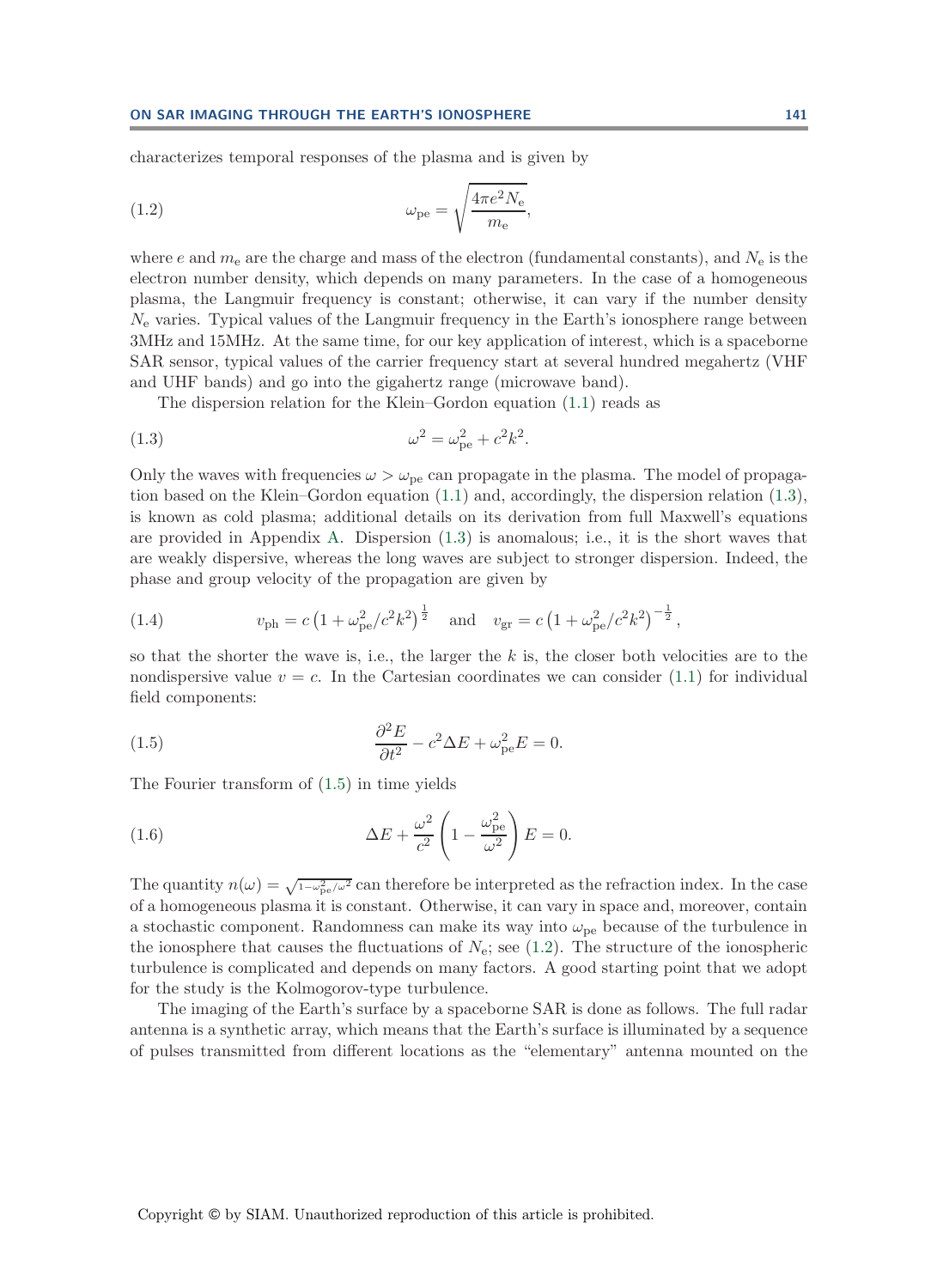satellite travels along the orbit. The received signals that are scattered off the Earth's surface are then processed by means of the matched filtering. In the literature, a common approach to the analysis of synthetic antennas is based on the start-stop approximation (see, e.g., [\[17\]](#page-41-2)), when one assumes that each individual pulse is emitted, and the corresponding scattered wave is received, while the satellite is at a standstill, after which it moves to the location from which the next pulse is emitted. This approach is well justified for airborne radars when the pulse travel time between the antenna and the target is around  $10^{-4}$ sec, and the speed of the airplane is about  $250m/sec$ . The satellite, on the other hand, moves much faster (about 8km/sec) and flies much higher above the Earth's surface so that for the round-trip travel times of the pulse, which are on the order of several milliseconds, the displacement of the elementary antenna is no longer negligible. It could, in fact, be a few times larger than the antenna size. Moreover, the start-stop approximation does not take into account the Doppler frequency shift, which, again, will be larger for satellites than for airplanes. Nonetheless, the start-stop approximation can still be used for spaceborne SARs, because, as shown in our recent paper [\[40\]](#page-42-0), the displacement of the antenna during the round-trip travel time of the pulse between the orbit and the ground does not impair the resolution of the image and leads only to the shift of the entire imaged scene. As for the Doppler frequency shift, it does not affect the performance of the radar either as long as it is included in the definition of a matched filter [\[40\]](#page-42-0). Note also that the idea of using the matched filters phase-corrected for Doppler is discussed in [\[12\]](#page-41-3).

In the current paper, we make a number of additional simplifying assumptions:

- We do not consider vector quantities and use the scalar governing equations  $(1.5)$  and [\(1.6\)](#page-1-3) instead of [\(1.1\)](#page-0-0). We can say that the radar does not measure the polarization of the wave.
- Dispersion relation [\(1.3\)](#page-1-0) corresponds to the model of cold plasma, in which one takes into account temporal dispersion but disregards spatial dispersion; see Appendix [A.](#page-31-0)
- We also disregard the Ohm conductivity, i.e., assume that the ionospheric plasma behaves like a lossless dielectric.
- We treat the targets as deterministic and disregard all the stochastic effects that may characterize scattering off the Earth's surface. For example, we disregard the noisy component of the received signal caused by roughness of the terrain; see [\[17\]](#page-41-2).
- We are interested only in obtaining and analyzing the conventional SAR images, as opposed to interferometric images [\[17\]](#page-41-2). In other words, we will be looking into the range resolution and azimuthal resolution of the SAR, but will not be looking into its altitude (angle) resolution.
- We use the standard matched filter processing to form a SAR image. We do not include the dechirp-on-receive procedure that is sometimes employed by spotlight SAR systems to stabilize the signal received from the center of the imaged scene [\[10,](#page-41-4) section 2.6]. Dechirping is rarely employed by the radars operating in stripmap mode, which is most common for spaceborne imaging.
- We disregard the anisotropy of the plasma due to the magnetic field of the Earth, and hence we do not take into account the Faraday rotation (recall that we do not consider polarization of radio waves).
- We also disregard the effect of the magnetic field of the Earth on the ionospheric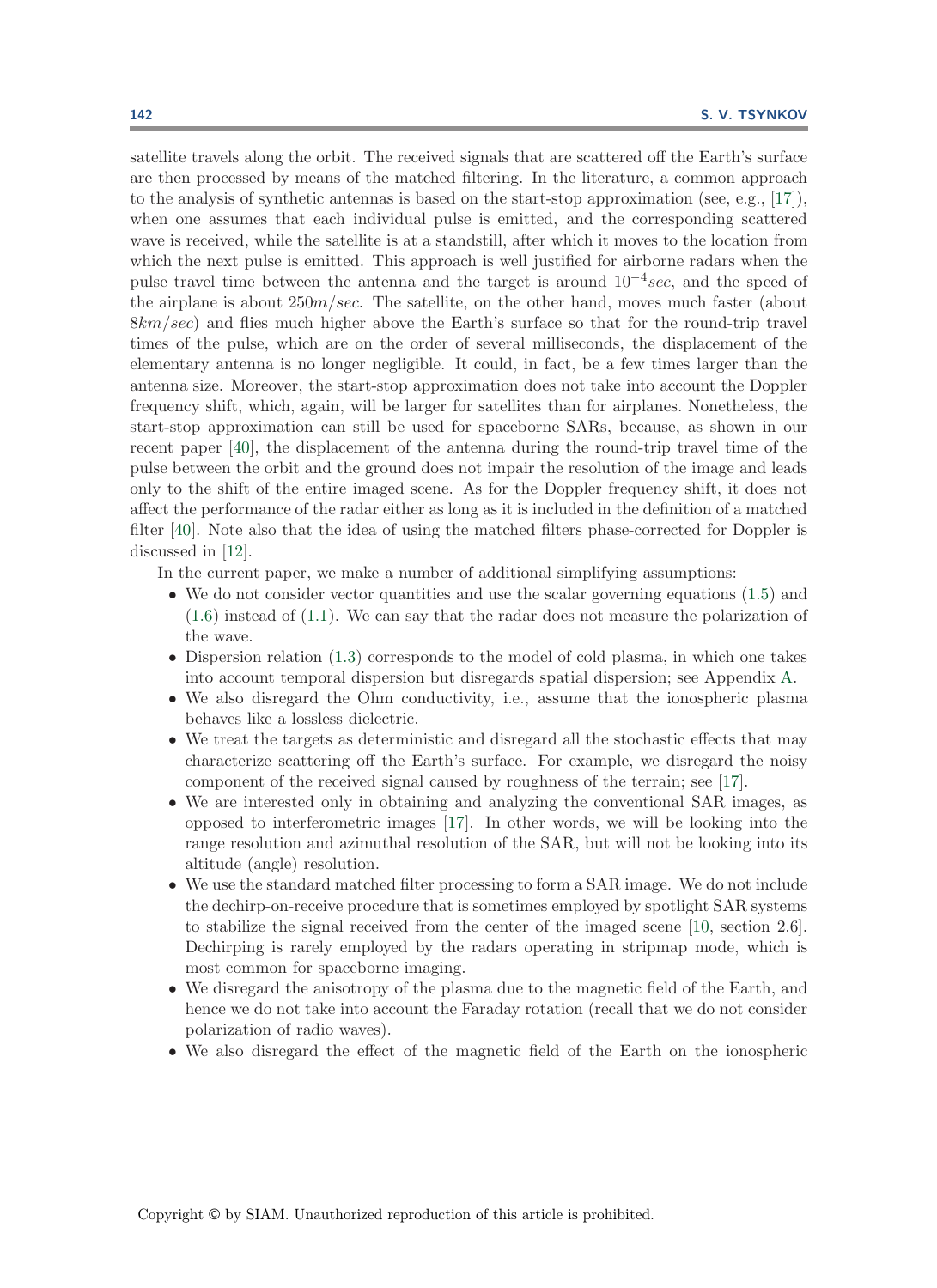## **ON SAR IMAGING THROUGH THE EARTH'S IONOSPHERE 143**

turbulence. The turbulence is always assumed isotropic.

- Both the mean characteristics of the plasma and their fluctuations are strongly affected by the level of solar activity, geographic latitude, time of year, time of day (day/night), etc. For our quantitative estimates, we choose some typical values for all the parameters.
- We disregard multiple scattering at the target(s) and use the Born approximation. On the other hand, we take into account multiple scattering in the ionosphere.
- We temporarily disregard the dispersion of the target. In reality, the target dispersion is of key importance because often this is how the targets are recognized. There are publications in the literature that deal precisely with the dispersion-based characterization of the targets; see, e.g., [\[29\]](#page-42-1). Therefore, in the long run we would like to achieve the capability of differentiating between the target dispersion and the ionospheric dispersion that distorts the image.
- We use the approximation of geometrical optics (see [\[37,](#page-42-2) Chapters  $1-2$ ]) and the geometrical optics perturbations method that allows us to analyze the effect of random turbulent fluctuations of the electron number density in the ionosphere on the resolution of a SAR sensor.

Some of the foregoing physical approximations require certain assumptions about the scaling:

• The approximation of cold plasma holds if the phase speed of electromagnetic waves is much faster than the thermal speed of the electrons in plasma (see Appendix [A\)](#page-31-0) ( $\kappa$ is the Boltzmann constant):

$$
v_{\rm ph} \gg \sqrt{\frac{3\kappa T}{2m_{\rm e}}}.
$$

• It is possible to use linearization for computing the waves' travel times and related quantities in plasma when the radar carrier frequency is much higher than the Langmuir frequency:

$$
\omega\gg\omega_{\rm pe}.
$$

• Ohm conductivity can be disregarded because we are primarily interested in the regimes for which

$$
\omega_{\rm pe} \gg \nu_{\rm eff},
$$

where  $\nu_{\text{eff}}$  is the effective frequency of collisions between the plasma particles responsible for the onset of conductivity; see Appendix [A](#page-31-0) and [\[21\]](#page-42-3).

• For the approximation of geometrical optics to hold, the carrier wavelength must be much shorter than the characteristic scale of variations of the mean parameters of the ionosphere (see section [2.1.3\)](#page-14-0),

$$
\lambda \ll h_0,
$$

and also much shorter than the characteristic scale of turbulent fluctuations of the ionosphere, which we take as the outer scale of turbulence (see  $(1.12)$ ),

$$
\lambda \ll r_0.
$$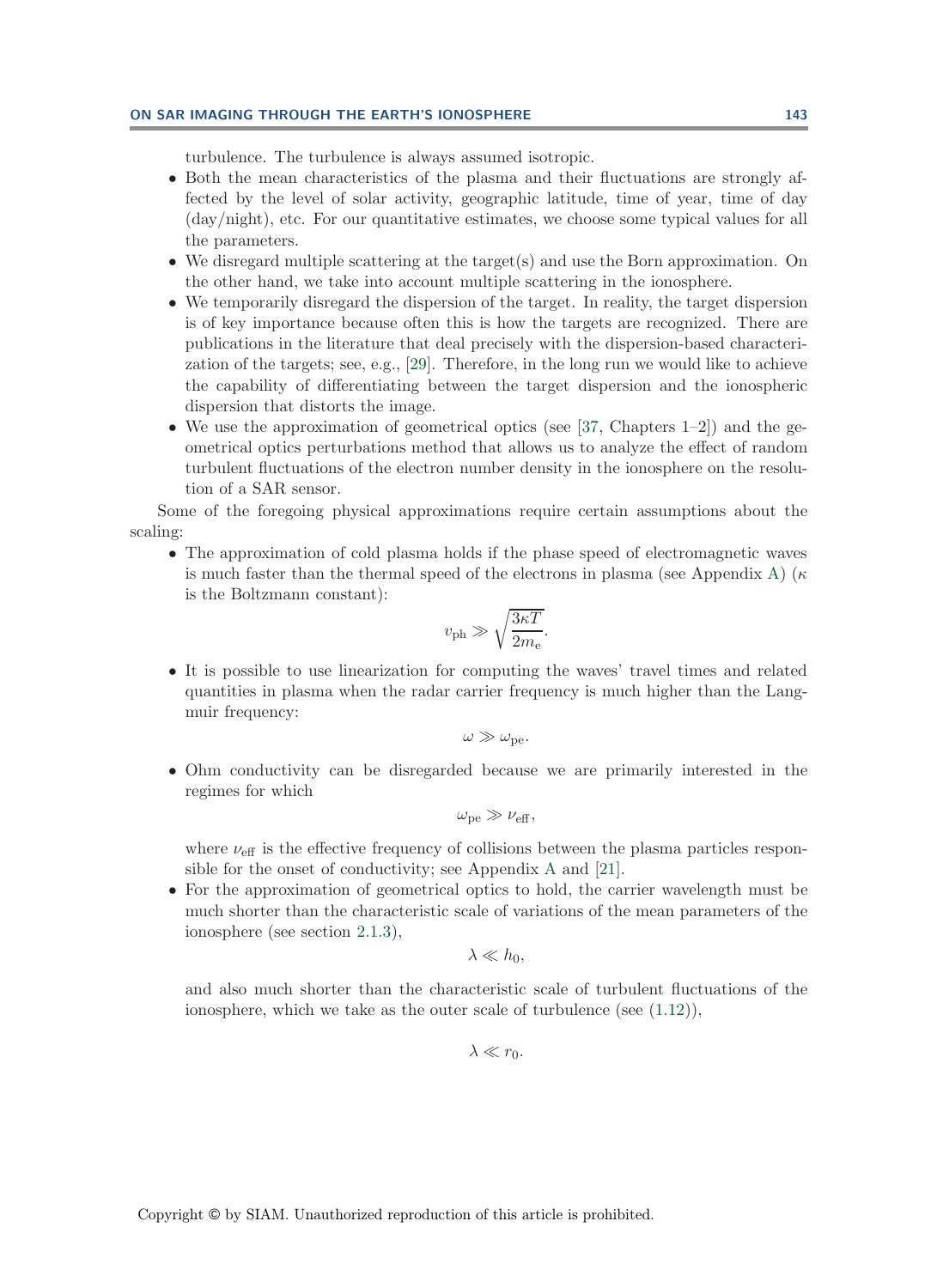There is an additional, more subtle, criterion that must be met:

<span id="page-4-5"></span><span id="page-4-4"></span><span id="page-4-1"></span>
$$
\sqrt{\lambda R_0} \ll r_0,
$$

where  $R_0$  is the typical propagation distance and the expression on the left-hand side of the previous inequality yields the size of the first Fresnel zone (note that normally  $r_0 \ll h_0$ ).

To characterize the ionospheric turbulence, we write the electron number density as

$$
N_{\rm e} = \langle N_{\rm e} \rangle + \mu(\boldsymbol{x}),
$$

where the angular brackets  $\langle \cdot \rangle$  denote the expected value (mean) and  $\mu$  represents the fluctuations:  $\langle \mu \rangle = 0$ . In the simplest case of constant  $\langle N_e \rangle$ ,  $\mu(\mathbf{x})$  is a homogeneous and isotropic random field, and its correlation function depends only on the distance  $r = |\mathbf{x}_1 - \mathbf{x}_2|$  and not on the individual locations  $x_1$  and  $x_2$ :

(1.8) 
$$
V(\boldsymbol{x}_1,\boldsymbol{x}_2) \stackrel{\text{def}}{=} \langle \mu(\boldsymbol{x}_1)\mu(\boldsymbol{x}_2) \rangle = V(|\boldsymbol{x}_1-\boldsymbol{x}_2|) \equiv V(r).
$$

The spectrum of turbulent fluctuations is defined as the Fourier transform of  $V(r)$ :

(1.9) 
$$
\widehat{V}(\boldsymbol{q}) \stackrel{\text{def}}{=} \frac{1}{8\pi^3} \iiint_{-\infty}^{\infty} V(\boldsymbol{r}) e^{-i\boldsymbol{q}\boldsymbol{r}} d\boldsymbol{r} = \frac{1}{8\pi^3} \int_0^{\infty} \int_0^{2\pi} \int_0^{\pi} V(r) e^{-i\boldsymbol{q}\boldsymbol{r}\cos\theta} r^2 \sin\theta d\theta d\phi dr
$$

$$
= \frac{1}{4\pi^2} \int_0^{\infty} \int_{-1}^1 V(r) e^{-i\boldsymbol{q}\boldsymbol{r}u} r^2 du dr = \frac{1}{2\pi^2} \int_0^{\infty} \frac{\sin\boldsymbol{q}\boldsymbol{r}}{\boldsymbol{q}\boldsymbol{r}} V(r) r^2 dr \stackrel{\text{def}}{=} \widehat{V}(\boldsymbol{q}),
$$

where *q* is the Fourier variable (dual to  $r = x_1 - x_2$ ),  $q = |q|$ , and the change of variables  $u = \cos \theta$  was used when computing the integral [\(1.9\)](#page-4-1). In the literature, it is often the spectrum that is introduced as the primary characteristic of turbulence. In particular, for the Kolmogorov–Obukhov turbulence, which is typical for the lower ionosphere, the spectrum can be taken in the form suggested in [\[36,](#page-42-4) Chapter I]:

<span id="page-4-2"></span>(1.10) 
$$
\widehat{V}(q) = \frac{C}{(1+q^2/q_0^2)^{\kappa}}, \text{ where } \kappa = \frac{11}{6} \text{ and } C = \text{const.}
$$

For the purpose of conducting the derivations, though, it will be more convenient to take a slightly different value of the exponent,  $\kappa = 2$ , as it yields an exponentially decaying correlation function [\[32,](#page-42-5) section 12.1]:

<span id="page-4-3"></span>(1.11) 
$$
V(r) = C\pi^2 q_0^3 e^{-q_0 r}.
$$

The change from  $\kappa = 11/6$  to  $\kappa = 2$  in formula [\(1.10\)](#page-4-2) that leads to the exponential correlation function [\(1.11\)](#page-4-3) essentially means that we are going to consider only short-range phenomena. The long-range case may present its own subtleties for the analysis, and we leave it as an interesting topic for future study.

<span id="page-4-0"></span>The quantity  $q_0$  in formulae [\(1.10\)](#page-4-2) and [\(1.11\)](#page-4-3) is inversely proportional to the correlation length:

(1.12) 
$$
r_0 \stackrel{\text{def}}{=} \frac{1}{V(0)} \int_0^\infty V(r) dr = \int_0^\infty e^{-q_0 r} dr = \frac{1}{q_0}.
$$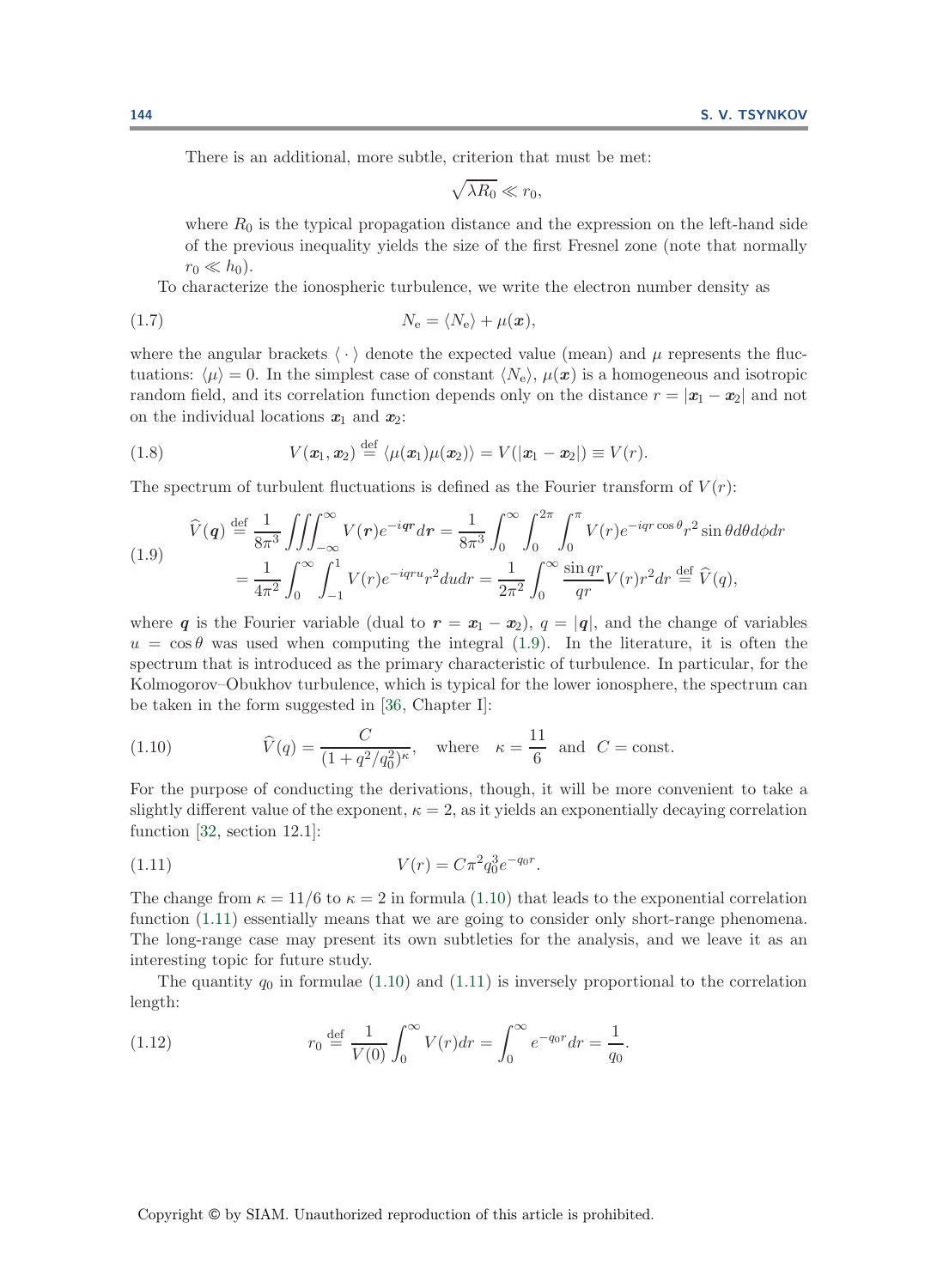The latter is also referred to as *the outer scale of turbulence;* it can be taken as  $r_0 \sim 1km$ according to [\[2\]](#page-41-5); the value quoted in [\[9\]](#page-41-6) is an order of magnitude larger:  $r_0 \sim 10km$ .

The constant C in formula [\(1.10\)](#page-4-2) is related to the variance of  $\mu$  (see [\[2\]](#page-41-5)):

$$
\iiint_{-\infty}^{\infty} \hat{V}(\mathbf{q}) d\mathbf{q} = V(0) = \langle \mu^2 \rangle.
$$

Integration of the spectrum [\(1.10\)](#page-4-2) yields

$$
\langle \mu^2 \rangle = \int_0^\infty \int_0^{2\pi} \int_0^{\pi} \hat{V}(q) q^2 \sin \theta d\theta d\phi dq = C \pi^{3/2} q_0^3 \frac{\Gamma(-\frac{3}{2} + \kappa)}{\Gamma(\kappa)},
$$

and substituting  $\kappa = 2$ , we obtain

(1.13) 
$$
C = \frac{2}{\pi^2} \frac{\langle \mu^2 \rangle}{q_0^3}
$$

Magnitude of the fluctuations is also very important. It is typically measured relative to the mean electron density, and the quantity

<span id="page-5-1"></span><span id="page-5-0"></span>.

(1.14) 
$$
M = \frac{\sqrt{\langle \mu^2 \rangle}}{\langle N_e \rangle} = \frac{\pi}{\sqrt{2}} q_0^{\frac{3}{2}} \frac{\sqrt{C}}{\langle N_e \rangle}
$$

is assumed altitude independent even if  $\langle N_e \rangle$  depends on the altitude. A typical numerical value of M is  $5 \cdot 10^{-3}$ , and in extreme situations it may reach  $10^{-1}$  [\[2\]](#page-41-5). Note that as  $\langle N_e \rangle$ becomes altitude dependent so does  $\langle \mu^2 \rangle$ , which makes the field  $\mu(x)$  quasi-homogeneous rather than homogeneous [\[36\]](#page-42-4) (see section [2.1.4\)](#page-17-0).

For the specific examples that we analyze hereafter, we will be choosing the following values of the parameters. A typical mean electron concentration can be taken as  $\langle N_e \rangle = 10^6 cm^{-3}$ , which yields  $\omega_{\rm pe} \approx 9MHz$ . The radar carrier frequency will be assumed equal to 1*GHz*, which is the lower bound for the microwave band. According to [\[8\]](#page-41-1), it is very difficult to achieve high resolution of spaceborne SAR images for carrier frequencies under  $1 \text{GHz}$  (if no attempt is made to reduce the distortions due to the ionosphere). We note, though, that many modern radars operate at higher frequencies, often reaching 10*GHz*. On the other hand, some other radars operate in the VHF and UHF bands with the wavelength in vacuum  $\lambda \gtrsim 1m$  and the frequency  $\omega$  about several hundred megahertz. Lowering the carrier frequency is very important for certain applications as it may help the signal penetrate deeper into the foliage or soil [\[27\]](#page-42-6), but it also increases the negative impact of the ionospheric dispersion [\[8\]](#page-41-1). Indeed, as we are going to see, the dispersive effects are characterized by the value of the quotient  $\omega_{\rm pe}^2/\omega^2$ . Finally, a typical one-way propagation distance between the satellite and the ground can be taken as  $R_0 \approx 1000km$  (in fact, up to  $R_0 = 1500km$  with the orbit altitude between  $500km$  and  $800km$  and the look angle between  $20°$  and  $60°$ ).

Let us reemphasize that the ionospheric plasma is dispersive with or without the fluctuations of electron density, because  $\langle N_e \rangle \neq 0$ . Even when this dispersion is weak  $(\omega \gg \omega_{\text{pe}})$ , synthetic aperture imaging through the ionosphere is not completely identical to the case  $\omega_{\rm pe} = 0$  discussed in [\[11\]](#page-41-7). Indeed, the image is formed by applying a matched filter to the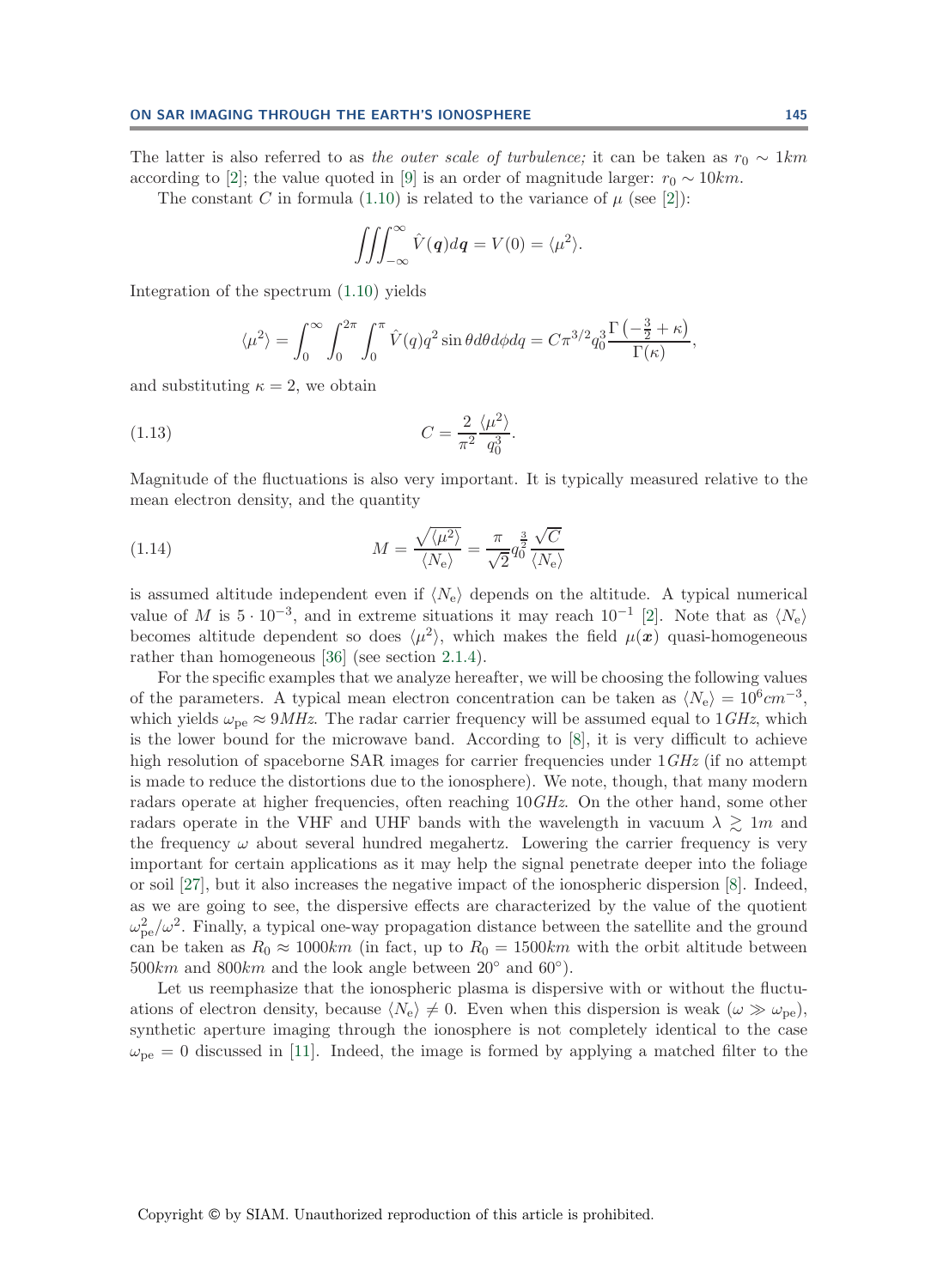field received by the antenna; see section [2.1](#page-10-0) or [\[17\]](#page-41-2) for more detail. This procedure is also related to the time-reversal imaging; see, e.g., [\[7\]](#page-41-8). The matched filter that would be optimal for the propagation governed by [\(1.5\)](#page-1-1) will differ from that used in the case  $\omega_{\text{pe}} = 0$ , when (1.5) transforms into the d'Alembert equation. A methodology for building the matched filters that takes into account the dispersion of waves was proposed in [\[13\]](#page-41-9). The approach of [\[13\]](#page-41-9) assumes, however, that all the parameters that quantify the dispersion are known. Unfortunately, this cannot be considered the case for the Earth's ionosphere, which is a very "lively" medium with its key characteristics, such as  $N_e$ , changing rapidly, so that no precise values can be predicted at a given moment of time and given location. Hence, liveliness of the ionosphere will limit the applicability of the modified matched filters that employ the models of dispersion with known parameters, even if the latter are as simple as  $(1.3)$ . Note also that when imaging through a dispersive layer, there is room for optimization not only of the matched filters, but also of the waveforms emitted by the radar; see [\[3\]](#page-41-10).

Among other publications in the literature that address the issue of SAR performance in the presence of the Earth's ionosphere we mention work [\[2\]](#page-41-5) that discusses both the deterministic and stochastic aspects of the propagation of electromagnetic waves in the ionospheric plasma, work [\[18\]](#page-41-11) that focuses on the issues related to Faraday rotation and the corresponding calibration strategies, and work [\[25\]](#page-42-7) that discusses only the homogeneous plasma and, again, emphasizes the need for calibration. Work [\[16\]](#page-41-12) also discusses only the ionosphere with uniform electron concentration, but estimates the distortions of a SAR image at a rather low carrier frequency of 250*MHz* with the respectively high bandwidth of 100 *MHz*. The authors of [\[23\]](#page-42-8) analyze the homogeneous ionosphere and determine that the distortions are greater for lower frequencies, and that the adverse effect of the ionospheric dispersion is worse for the azimuthal resolution than for the range resolution of a SAR sensor. In [\[28\]](#page-42-9), the findings of [\[23\]](#page-42-8) are extended to the inhomogeneous case using a numerical technique. In work [\[34\]](#page-42-10), the turbulence-induced phase fluctuations along the synthetic antenna were simulated numerically following a given statistics, and radar performance was assessed from the results of simulations. We also mention two closely related papers, [\[9,](#page-41-6) [20\]](#page-41-13), in which several methodologies are discussed for mitigating the random phase errors based on the image postprocessing. The effect of deterministic dispersion on the quality of the SAR images is not addressed in [\[9,](#page-41-6) [20\]](#page-41-13). The authors of [\[26\]](#page-42-11) use the measured parameters of the ionosphere from two independent experiments to analyze the performance of a space-based radar. Finally, work [\[42\]](#page-42-12) surveys the literature and provides a comprehensive review of both the deterministic and stochastic ionospheric effects on a spaceborne SAR sensor.

While many publications in the literature discuss the deterioration of SAR performance due to the ionosphere, relatively few papers offer any compensation techniques. In that regard, we should mention the U.S. Patent [\[4\]](#page-41-14) that proposes to estimate the effective ionospheric conditions by measuring the varying group delay (signal slowdown induced by the ionosphere as it depends on the frequency) in multiple subbands of the operating frequency range. The estimated parameters of the ionosphere can subsequently be used for modifying the matched filter of the SAR.

In the rest of the current paper, we first provide quantitative estimates of how the ionospheric dispersion affects the performance of a spaceborne SAR if the conventional matched filter is employed. Next, we propose a strategy of how one can potentially modify the standard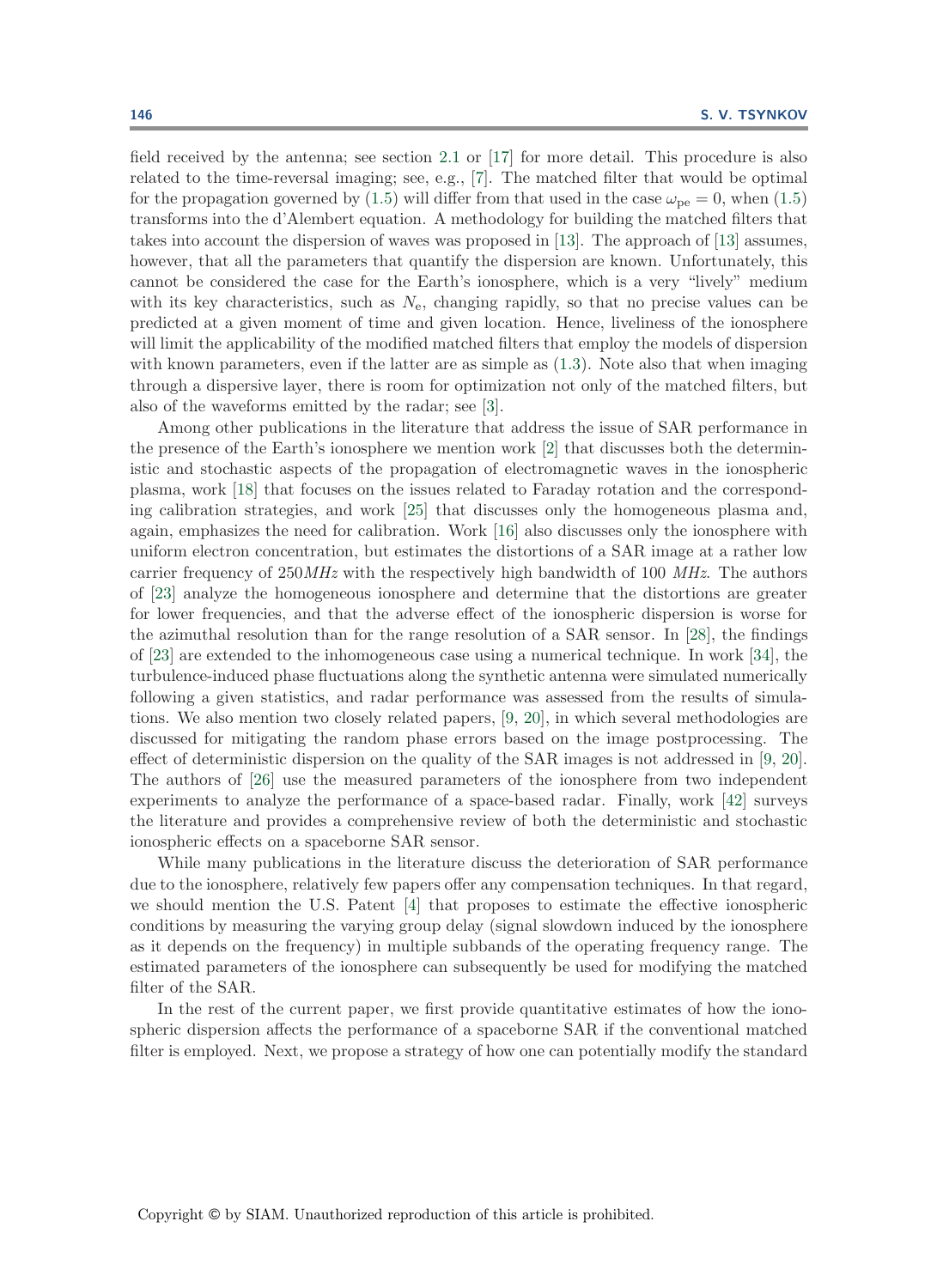"nondispersive" matched filtering algorithm to compensate for the ionospheric dispersion, and outline a possible pathway toward implementing the corresponding modifications.

<span id="page-7-2"></span>**2. Resolution.** Resolution of a radar is its ability to distinguish between separate targets. It is typically determined by the minimum distance between two point targets (delta-type) that the radar can still tell apart. Accordingly, there are different types of resolution that characterize the performance of a SAR system. Those are the range resolution (in the direction perpendicular to the flight track), azimuthal resolution (along the flight track), and altitude resolution. Altitude is measured only by the interferometric SAR (IFSAR) sensors that employ two antennas with slightly different observation angles (see [\[17\]](#page-41-2)), and we will not consider that.

The ionospheric distortions that impair the resolution of a SAR sensor are due to the deterministic dispersion of radio waves in the ionosphere, as well as to random turbulent fluctuations of the electron number density. Our analysis shows that both factors tend to hamper the azimuthal resolution more strongly than they hamper the range resolution. This observation correlates with other findings in the literature [\[2\]](#page-41-5).

Let us also note that, as shown in [\[5,](#page-41-15) [7\]](#page-41-8), synthetic aperture images may also show good range resolution in a different setting that involves the propagation of acoustic waves with random speed but no dispersion. However, the range resolution deteriorates if the frequency decoherence in the medium becomes rapid. Further analysis of range resolution in synthetic aperture imaging through the media with random propagation speed can be found in [\[19\]](#page-41-16), where large perturbations of the travel time are also discussed.

In what follows, we adopt the framework and some of the notations of [\[11\]](#page-41-7). The antenna emits a series of pulses as the satellite moves along the orbit. Each pulse is a linear upchirp of the form

<span id="page-7-0"></span>(2.1) 
$$
P(t) = A(t)e^{i\omega_0 t}, \text{ where } A(t) = \chi_\tau(t)e^{i\alpha t^2}.
$$

In formula [\(2.1\)](#page-7-0),  $\chi_{\tau}(t)$  is the indicator function of the interval of duration  $\tau$ :

<span id="page-7-1"></span>
$$
\chi_{\tau}(t) = \begin{cases} 1, & t \in [-\tau/2, \tau/2], \\ 0 & \text{otherwise}, \end{cases}
$$

and  $\alpha = B/(2\tau)$ , where B is the bandwidth of the chirp. Accordingly, the instantaneous frequency of the chirp is given by

(2.2) 
$$
\omega(t) = \omega_0 + \frac{Bt}{\tau}, \quad t \in [-\tau/2, \tau/2],
$$

where  $\omega_0$  is the center carrier frequency. The modulating function  $A(t)$  in formula [\(2.1\)](#page-7-0) is slowly varying. A typical duration of the pulse in actual SAR systems may be  $\tau \sim 5 \cdot 10^{-5} sec$ , a typical interval between two consecutive pulses is  $\sim 5 \cdot 10^{-4} sec$ , and the bandwidth in formula  $(2.2)$  is  $B \sim 10 MHz$  (it may be higher).

When analyzing the performance of a radar, one commonly introduces and studies the point spread function, which is basically the image of one point target. In the case of a synthetic antenna, the performance is improved by superimposing the information from multiple scattered pulses. Then, one introduces and studies the generalized ambiguity function of a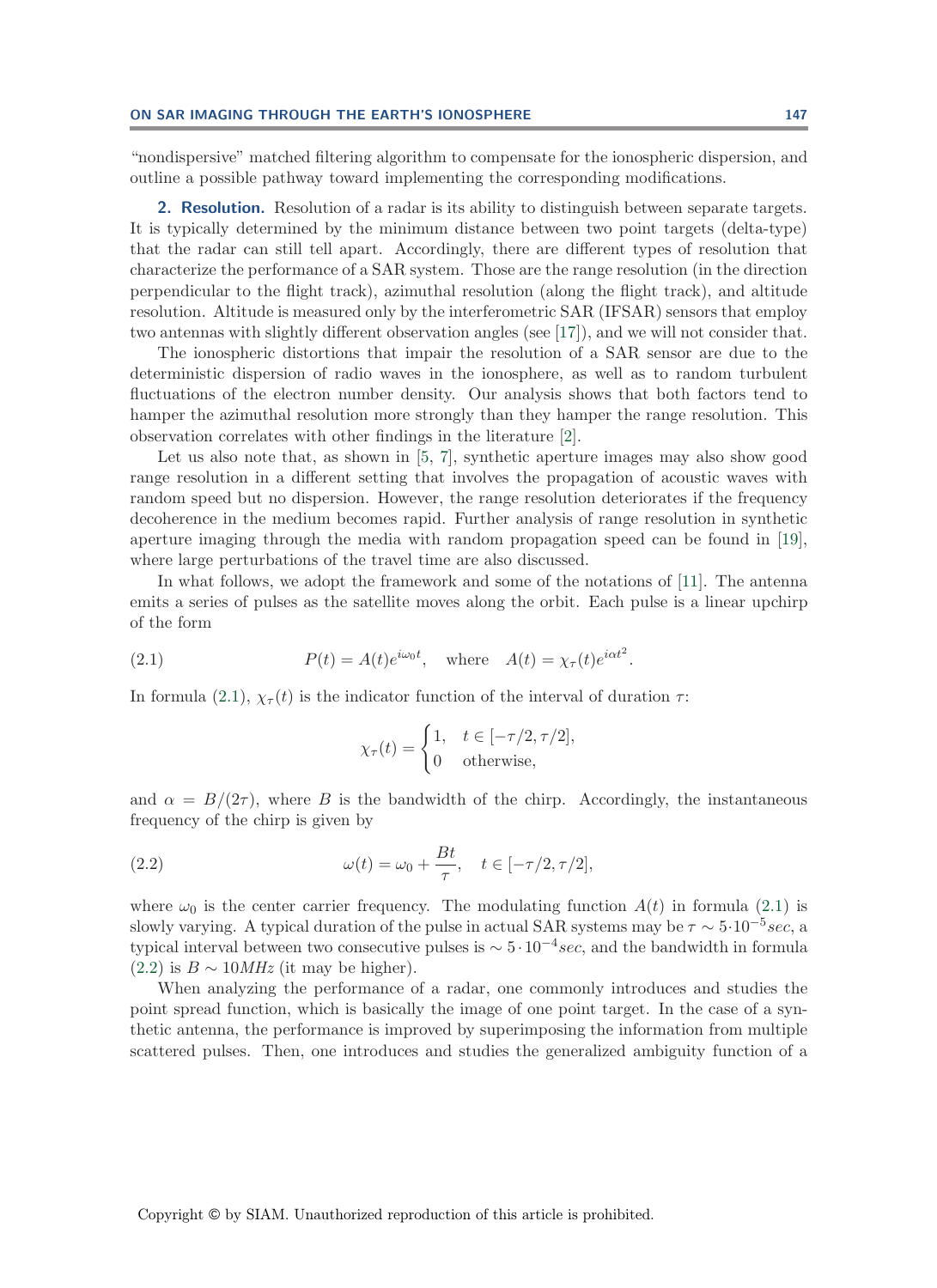radar obtained by summing up the individual point spread functions. Let  $x^n$  be the location of the antenna at the time  $t_n$  when pulse number n is emitted, z be the location of a point target, and *y* be the location of a reference point scatterer (i.e., a probing location). According to [\[11\]](#page-41-7), the generalized ambiguity function of a synthetic antenna is given by the following expression:

<span id="page-8-0"></span>(2.3)  

$$
W(y, z) = \sum_{n} w(z - x^{n}) \int \overline{P(t - t_{n} - 2|y - x^{n}|/c)} P(t - t_{n} - 2|z - x^{n}|/c) dt
$$

$$
= \sum_{n} w(z - x^{n}) \int \overline{A(t - t_{n} - 2|y - x^{n}|/c)} e^{-i\omega_{0}(t - t_{n} - 2|y - x^{n}|/c)}
$$

$$
A(t - t_{n} - 2|z - x^{n}|/c) e^{i\omega_{0}(t - t_{n} - 2|z - x^{n}|/c)} dt.
$$

The overbar in formula [\(2.3\)](#page-8-0) denotes complex conjugation (time reversal). Each term in the sum has two factors under the integral. The factor  $P(\cdot)$  is proportional to the actual field received by the antenna after the pulse has been emitted and sent back by the deltatype scattering potential concentrated at z. This form of the scattered field corresponds to the free unobstructed propagation between the antenna and the target, and is obtained by solving the d'Alembert equation using retarded potentials and the first Born approximation for scattering. In doing so, one also takes into account that  $A(\cdot)$  varies slowly compared to the fast oscillation with the frequency  $\omega_0$ ; see [\[11\]](#page-41-7). The quantity  $2|\mathbf{z}-\mathbf{x}^n|/c$  is the round-trip travel time in vacuum between the antenna at  $x^n$  and the target at  $z$ . The received field is matched against the second factor,  $P(\cdot)$ , which is proportional to the complex conjugate of the signal scattered by the reference delta scatterer at *y*. Similarly, the quantity  $2|y - x^n|/c$ is the round-trip travel time in vacuum between the antenna at  $x^n$  and the reference location *y*. The idea behind processing the received field with the matched filter is to try to make the ambiguity function  $W(y, z)$  as close to the delta function  $\delta(y - z)$  as possible so that when imaging the terrain by moving the reference location *y*, the image would have a sharp peak at the location of the actual target *z* and would be zero or very small elsewhere. In reality, the actual delta function  $\delta(y-z)$  is never achieved, but the peak can be considerably sharpened by summing over  $n$ , i.e., over the elements of the synthetic antenna.

The quantity  $w(z - x^n)$  in formula [\(2.3\)](#page-8-0) denotes the directivity pattern of the antenna on the satellite. It determines the range of the summation and can be approximated as follows. Let  $\lambda = \frac{2\pi c}{\omega_0}$  denote the wavelength, and let L be the size of the antenna on the satellite in the direction of the orbit. Then, the angular width of the antenna beam is approximately equal to  $\frac{2\lambda}{L}$ , provided that  $\lambda \ll L$ ; see Appendix [B.](#page-33-0) Let us use the subscript "1" for the coordinate along the orbit (assumed locally straight). Then, for the angle  $\phi$  between the direction  $z - x^n$ and the normal to the orbit that would belong to the same plain as  $z - x^n$  and the orbit itself, we can write  $(R_0$  is the distance to the ground along this normal)

$$
\tan \phi = \frac{z_1 - x_1^n}{R_0}.
$$

The directivity function  $w(z - x^n)$  is equal to 1 if the given direction  $z - x^n$  is within the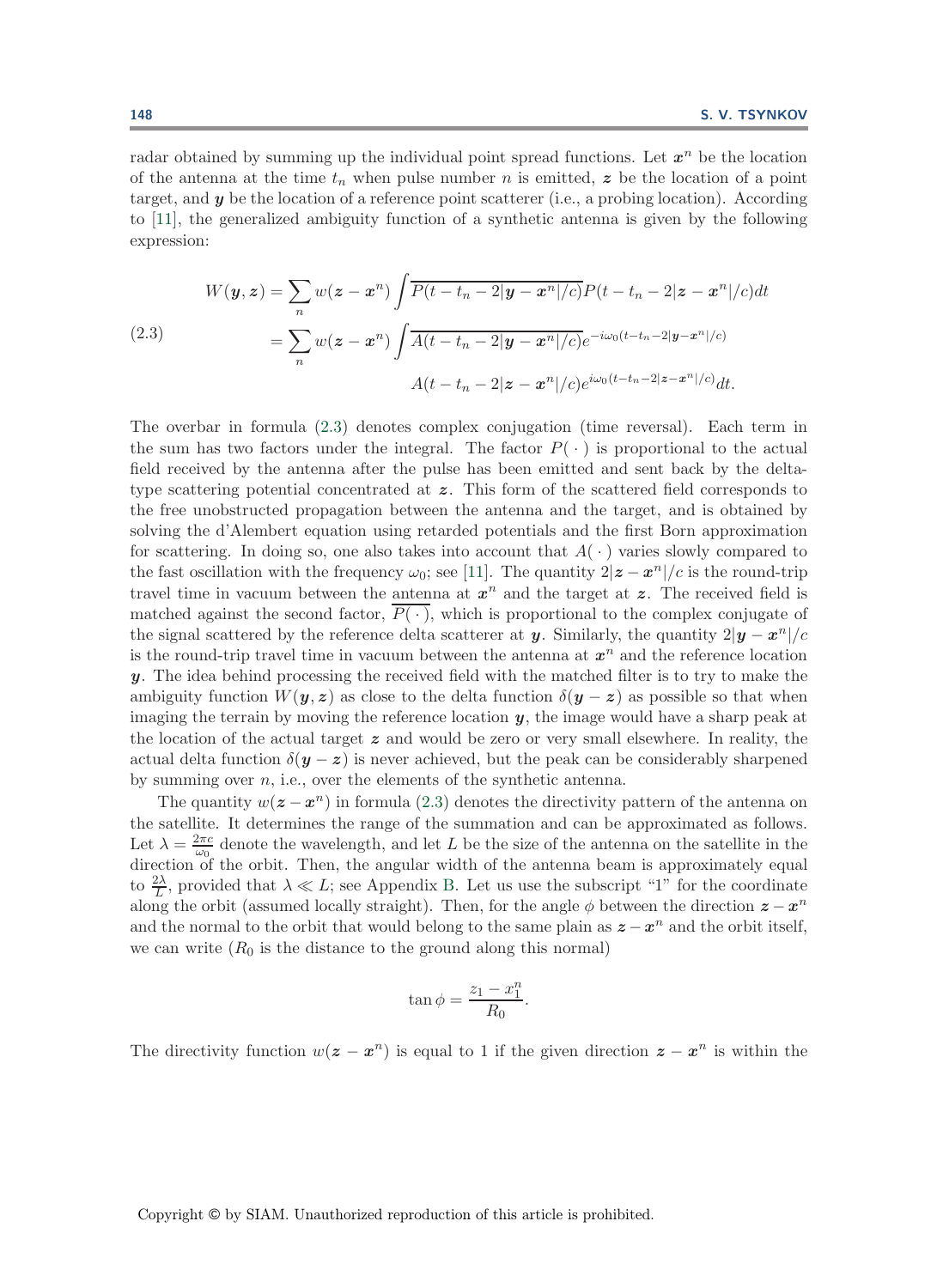antenna beam, and it is equal to zero otherwise:

<span id="page-9-0"></span>
$$
w(\mathbf{z} - \mathbf{x}^n) = \begin{cases} 1 & \text{if } -\frac{\lambda}{L} \le \phi \le \frac{\lambda}{L}, \\ 0 & \text{if } \phi < -\frac{\lambda}{L} \text{ or } \phi > \frac{\lambda}{L}. \end{cases}
$$

Hence, using the approximation  $\tan \phi \approx \phi$  for small  $\phi$ , we have

(2.4) 
$$
w(z - x^{n}) = \begin{cases} 1 & \text{if } z_{1} - \frac{\lambda R_{0}}{L} \leq x_{1}^{n} \leq z_{1} + \frac{\lambda R_{0}}{L}, \\ 0 & \text{if } x_{1}^{n} < z_{1} - \frac{\lambda R_{0}}{L} \text{ or } x_{1}^{n} > z_{1} + \frac{\lambda R_{0}}{L}. \end{cases}
$$

The range of the summation in  $(2.3)$  is therefore defined by taking into account only those  $x^n$ for which  $w(z-x^n) \neq 0$  or, equivalently, for which *z* stays in the beam; see [\(2.4\)](#page-9-0). Let  $\Delta x_1$  be the distance along the orbit between the successive emissions of pulses. Let us also take  $z_1 = 0$ , which does not imply any loss of generality. Then, the inequality  $-\frac{\lambda R_0}{L} \le x_1^n \le \frac{\lambda R_0}{L}$  translates into  $-\frac{N}{2} \le n \le \frac{N}{2}$ , where  $N = \left[\frac{2\lambda R_0}{\Delta x_1 L}\right]$  and  $\left[\cdot\right]$  stands for the integer part. Consequently, we recast  $(2.3)$  as

<span id="page-9-1"></span>(2.5) 
$$
W(\mathbf{y}, \mathbf{z}) = \sum_{-N/2}^{N/2} \int \overline{A(t - t_n - 2|\mathbf{y} - \mathbf{x}^n|/c)} e^{2i\omega_0|\mathbf{y} - \mathbf{x}^n|/c} \times A(t - t_n - 2|\mathbf{z} - \mathbf{x}^n|/c) e^{-2i\omega_0|\mathbf{z} - \mathbf{x}^n|/c} dt.
$$

Next, we change the variable from  $t - t_n$  to t in each term of the sum [\(2.5\)](#page-9-1) and realize that neither  $\overline{A(t-2|y-x^n|/c)}$  nor  $A(t-2|z-x^n|/c)$  depends on n explicitly, except for the dependence via  $x^n$ . The latter is weak, because if  $R_0$  is large, then both  $|y - x^n|$  and  $|z - x^n|$ are slowly varying functions of  $x^n$ , while A is another slowly varying function on top of it. Consequently, the factors  $\overline{A}$  and A can be taken out of the sum [\(2.5\)](#page-9-1), and  $x^n$  can be replaced by  $x^0$  for definiteness, which yields (2.6)

<span id="page-9-2"></span>
$$
W(\boldsymbol{y},\boldsymbol{z}) \approx \left(\underbrace{\int \overbrace{A(t-2|\boldsymbol{y}-\boldsymbol{x}^{0}|/c)} A(t-2|\boldsymbol{z}-\boldsymbol{x}^{0}|/c)dt}_{W_{R}(\boldsymbol{y},\boldsymbol{z})}\right)\left(\underbrace{\sum_{-N/2}^{N/2} e^{2i\omega_{0}(|\boldsymbol{y}-\boldsymbol{x}^{n}|/c-|\boldsymbol{z}-\boldsymbol{x}^{n}|/c)}_{W_{A}(\boldsymbol{y},\boldsymbol{z})}\right).
$$

Formula [\(2.6\)](#page-9-2) indicates that the generalized ambiguity function gets approximately decomposed into the product of the range factor,

<span id="page-9-3"></span>(2.7) 
$$
W_R(\boldsymbol{y}, \boldsymbol{z}) = \int \overline{A(t-2|\boldsymbol{y}-\boldsymbol{x}^0|/c)} A(t-2|\boldsymbol{z}-\boldsymbol{x}^0|/c) dt,
$$

<span id="page-9-4"></span>and the azimuthal factor,

(2.8) 
$$
W_A(\mathbf{y}, \mathbf{z}) = \sum_{n=-N/2}^{N/2} e^{2i\omega_0(|\mathbf{y}-\mathbf{x}^n|/c-|\mathbf{z}-\mathbf{x}^n|/c)}.
$$

We will see that  $W_R$  of [\(2.7\)](#page-9-3) and  $W_A$  of [\(2.8\)](#page-9-4) do indeed control the range and azimuthal resolution, respectively.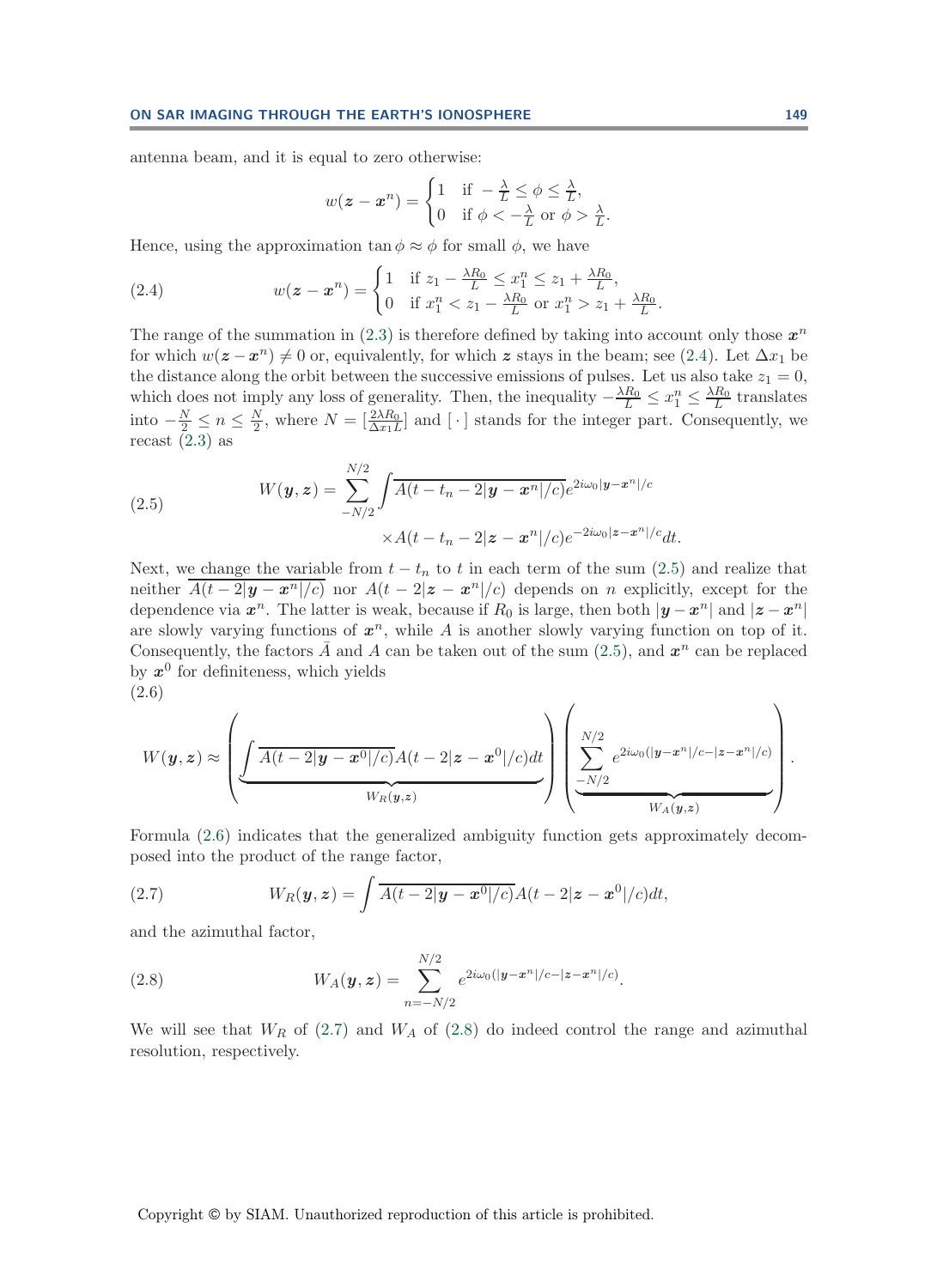<span id="page-10-0"></span>**2.1. Range resolution.** In the ideal case of no ionosphere, computation of the range ambiguity factor  $W_R$  of [\(2.7\)](#page-9-3) in [\[11\]](#page-41-7) (see also [\[17\]](#page-41-2)) yields the following expression for the range resolution of a SAR:

<span id="page-10-1"></span>
$$
\Delta R = \frac{2\pi c}{B}.
$$

The quantity  $\Delta R$  defined by [\(2.9\)](#page-10-1) is the minimum distance in the direction perpendicular to the satellite flight track, at which the system can still tell a pair of different point targets apart.

<span id="page-10-5"></span>**2.1.1. Homogeneous ionosphere.** In reality, however, the signal between the antenna and the target propagates through the Earth's ionosphere. The ionosphere makes the propagation speed depend on the frequency (see [\(1.4\)](#page-1-4)) and hence *changes the waves' travel times between the antenna and the target(s)*. To analyze the effect of these distortions on the range resolution, we will use an approach which is often employed for the analysis of dispersive propagation; see, e.g., [\[24\]](#page-42-13) and also [\[39,](#page-42-14) section 3.4]. This approach assumes that the pulse [\(2.1\)](#page-7-0) can be artificially split into a number of parts that correspond to different instantaneous frequencies [\(2.2\)](#page-7-1), and that these parts will travel with the group velocities that vary accordingly. This technique is not quite equivalent to performing a full-fledged analysis with the help of the Fourier transform,<sup>[1](#page-10-2)</sup> but it is more intuitive and the results are far more apparent. Hereafter, we will be assuming that the signal is fairly narrow band,  $B \ll \omega_0$ , which is typical for many actually operating SAR sensors; see [\[17\]](#page-41-2). We will also be employing the high-frequency approximation,  $\omega_{pe} \ll \omega_0$ , which is perfectly reasonable for most applications and which implies (cf. formula [\(1.4\)](#page-1-4))

<span id="page-10-3"></span>(2.10) 
$$
v_{\rm gr} \approx c \left( 1 - \frac{\omega_{\rm pe}^2}{2c^2 k^2} \right) = c \left( 1 - \frac{\omega_{\rm pe}^2}{2(\omega^2 - \omega_{\rm pe}^2)} \right) \approx c \left( 1 - \frac{\omega_{\rm pe}^2}{2\omega^2} \right),
$$
  
where  $\omega \in [\omega_{\rm min}, \omega_{\rm max}] \equiv [\omega_0 - B/2, \omega_0 + B/2].$ 

Note that as of yet the ionosphere is assumed homogeneous,  $\omega_{pe} = \text{const.}$  Later, we will also analyze the case when the electron number density  $N_{e}$ , and hence the Langmuir frequency  $\omega_{\rm{pe}}$ , depend on the altitude.

Given the variation of the group velocity  $(2.10)$ , we can see that the pulse  $(2.1)$  gets dilated during the time that it travels back and forth between the satellite  $x^n$  and the target **z**. Accordingly, there are a new (longer) pulse duration  $\tau'$  and a new pulse rate  $\alpha'$ :

<span id="page-10-4"></span>
$$
(2.11) \t\t A'(t) = \chi_{\tau'}(t)e^{i\alpha't^2}.
$$

The quantity  $\tau' = \tau + \delta \tau$  in formula [\(2.11\)](#page-10-4) is determined by the natural consideration that the highest frequency  $\omega_{\text{max}}$  travels the fastest and the lowest frequency  $\omega_{\text{min}}$  travels the slowest. Hence, denoting  $R_z = |z - x^0|$ , taking into account formula [\(2.10\)](#page-10-3), and using Taylor's

<span id="page-10-2"></span><sup>&</sup>lt;sup>1</sup>This is primarily because the full spectrum of the signal [\(2.1\)](#page-7-0) contains other frequencies besides  $\omega \in$  $[\omega_0 - B/2, \omega_0 + B/2].$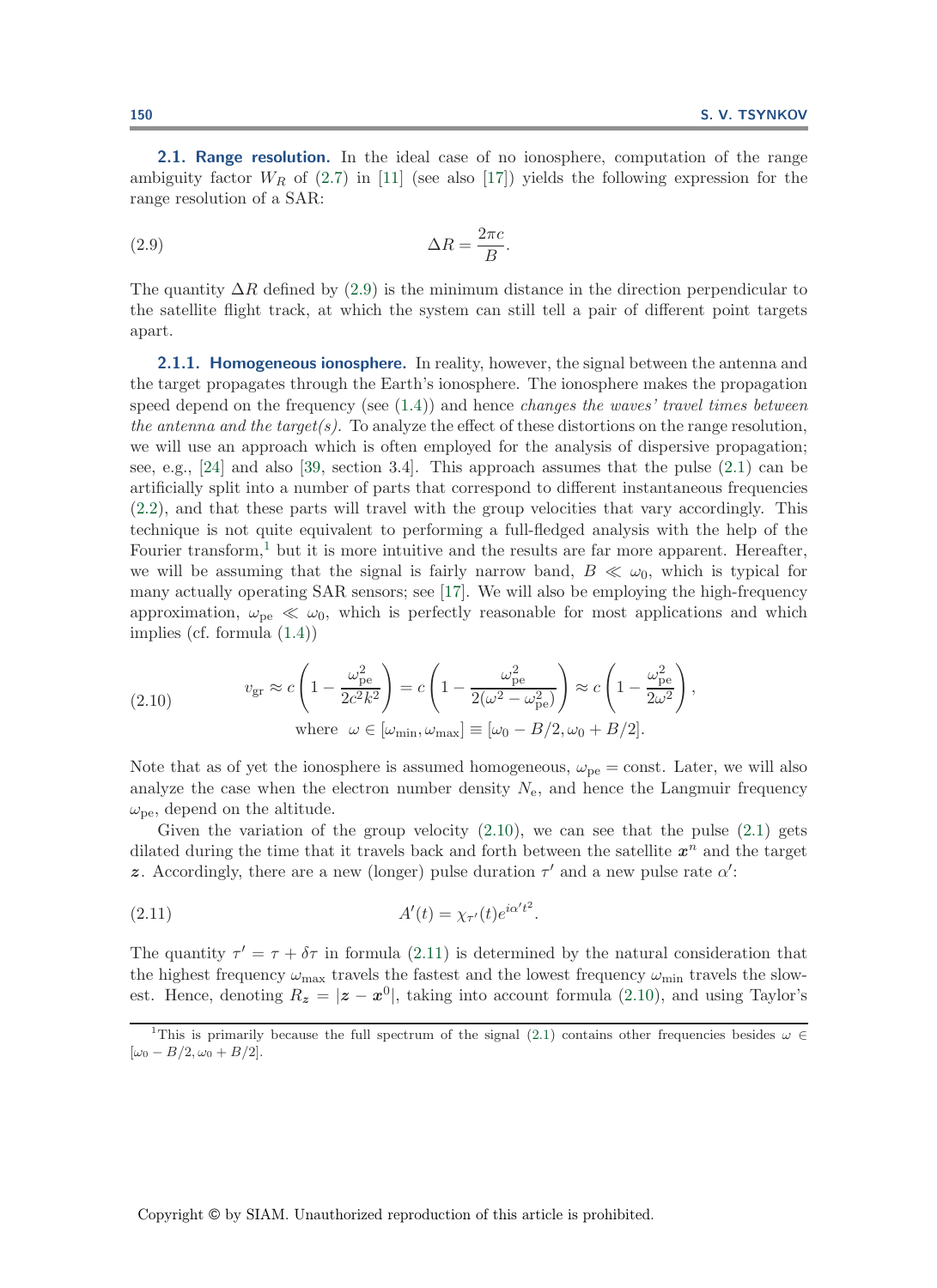<span id="page-11-1"></span>expansion, we find

$$
\delta \tau = \frac{2R_z}{v_{\text{gr}}(\omega_{\text{min}})} - \frac{2R_z}{v_{\text{gr}}(\omega_{\text{max}})} = \frac{2R_z}{v_{\text{min}}} - \frac{2R_z}{v_{\text{max}}}
$$
\n
$$
(2.12) \qquad = \frac{2R_z(v_{\text{max}} - v_{\text{min}})}{v_{\text{max}}v_{\text{min}}} \approx 2R_z c \left[ \left( 1 - \frac{\omega_{\text{pe}}^2}{2\omega_0^2} \left( 1 - \frac{B}{\omega_0} \right) \right) - \left( 1 - \frac{\omega_{\text{pe}}^2}{2\omega_0^2} \left( 1 + \frac{B}{\omega_0} \right) \right) \right]
$$
\n
$$
\times \left[ c^2 \left( 1 - \frac{\omega_{\text{pe}}^2}{2\omega_0^2} \left( 1 - \frac{B}{\omega_0} \right) \right) \cdot \left( 1 - \frac{\omega_{\text{pe}}^2}{2\omega_0^2} \left( 1 + \frac{B}{\omega_0} \right) \right) \right]^{-1} \approx \frac{2R_z}{c} \frac{\omega_{\text{pe}}^2}{\omega_0^2} \frac{B}{\omega_0}.
$$

The quantity  $\alpha'$  in [\(2.11\)](#page-10-4) is the new pulse rate (cf. formula [\(2.2\)](#page-7-1)):

(2.13) 
$$
\omega(t) = \omega_0 + \frac{Bt}{\tau'} \equiv \omega_0 + 2\alpha' t, \quad t \in [-\tau'/2, \tau'/2],
$$

$$
\alpha' = \frac{B}{2\tau'} \approx \frac{B}{2\tau} \left(1 - \frac{\delta\tau}{\tau}\right) = \alpha + \delta\alpha, \quad \delta\alpha = -\frac{B\delta\tau}{2\tau^2}.
$$

Then, introducing another similar notation,  $R_y = |\mathbf{x}^0 - \mathbf{y}|$ , and using expression [\(2.11\)](#page-10-4) rather than [\(2.1\)](#page-7-0) in the capacity of the received signal in formula [\(2.7\)](#page-9-3), we can rewrite the latter as follows:

<span id="page-11-0"></span>(2.14) 
$$
W'_{R}(\boldsymbol{y}, \boldsymbol{z}) = \int \overline{A(t - 2R_{\boldsymbol{y}}/c)} A'(t - 2R_{\boldsymbol{z}}/v_0) dt,
$$

where

<span id="page-11-4"></span>
$$
v_0 \approx c \left( 1 - \frac{\omega_{\text{pe}}^2}{2(\omega_0^2 - \omega_{\text{pe}}^2)} \right) \approx c \left( 1 - \frac{\omega_{\text{pe}}^2}{2\omega_0^2} \right)
$$

is the group velocity that corresponds to the center pulse frequency  $\omega_0$ ; see formula [\(2.10\)](#page-10-3). We emphasize that in formula [\(2.14\)](#page-11-0) and further on, the actual received field, which is subject to the ionospheric distortions, is "matched" against the filter based on the model of unobstructed propagation. The resulting mismatch is precisely the reason for all the distortions of the image that we discuss in the paper. The filter, however, cannot be adjusted easily because the relevant parameters of the ionosphere are not known ahead of time. A possible approach to adjusting the filter is discussed in section [3.](#page-27-0)

To estimate the effect of pulse dilation [\(2.12\)](#page-11-1) on the range resolution we need to evaluate integral [\(2.14\)](#page-11-0):

<span id="page-11-2"></span>
$$
(2.15)
$$
\n
$$
W'_{R}(\mathbf{y}, \mathbf{z}) = \int_{\max\{-\tau/2+2R_{\mathbf{y}}/c, \tau'/2+2R_{z}/v_0\}}^{\min\{\tau/2+2R_{\mathbf{y}}/c, \tau'/2+2R_{z}/v_0\}} e^{-i\alpha(t-2R_{\mathbf{y}}/c)^2} e^{i\alpha'(t-2R_{z}/v_0)^2} dt
$$
\n
$$
= e^{4i(\alpha'R_{z}^{2}/v_{0}^{2}-\alpha R_{\mathbf{y}}^{2}/c^{2})} \int_{\max\{-\tau/2+2R_{\mathbf{y}}/c, \tau'/2+2R_{z}/v_0\}}^{\min\{\tau/2+2R_{\mathbf{y}}/c, \tau'/2+2R_{z}/v_0\}} e^{i(\alpha'-\alpha)t^{2}} e^{4i(\alpha R_{\mathbf{y}}/c-\alpha'R_{z}/v_0)t} dt.
$$

Details of the calculation are provided in Appendix [C,](#page-34-0) and here we summarize the results. Initially, the quadratic term in the exponent under the integral on the right-hand side of [\(2.15\)](#page-11-2) is disregarded because it is small. This yields (see formula [\(C.3\)](#page-35-0))

<span id="page-11-3"></span>(2.16) 
$$
W'_{R}(\mathbf{y}, \mathbf{z}) \propto \tau \operatorname{sinc} (2[(R_{\mathbf{y}} - R_{\mathbf{z}})(\alpha'/c) + R_{\mathbf{z}}\alpha'(1/c - 1/v_0)]\tau).
$$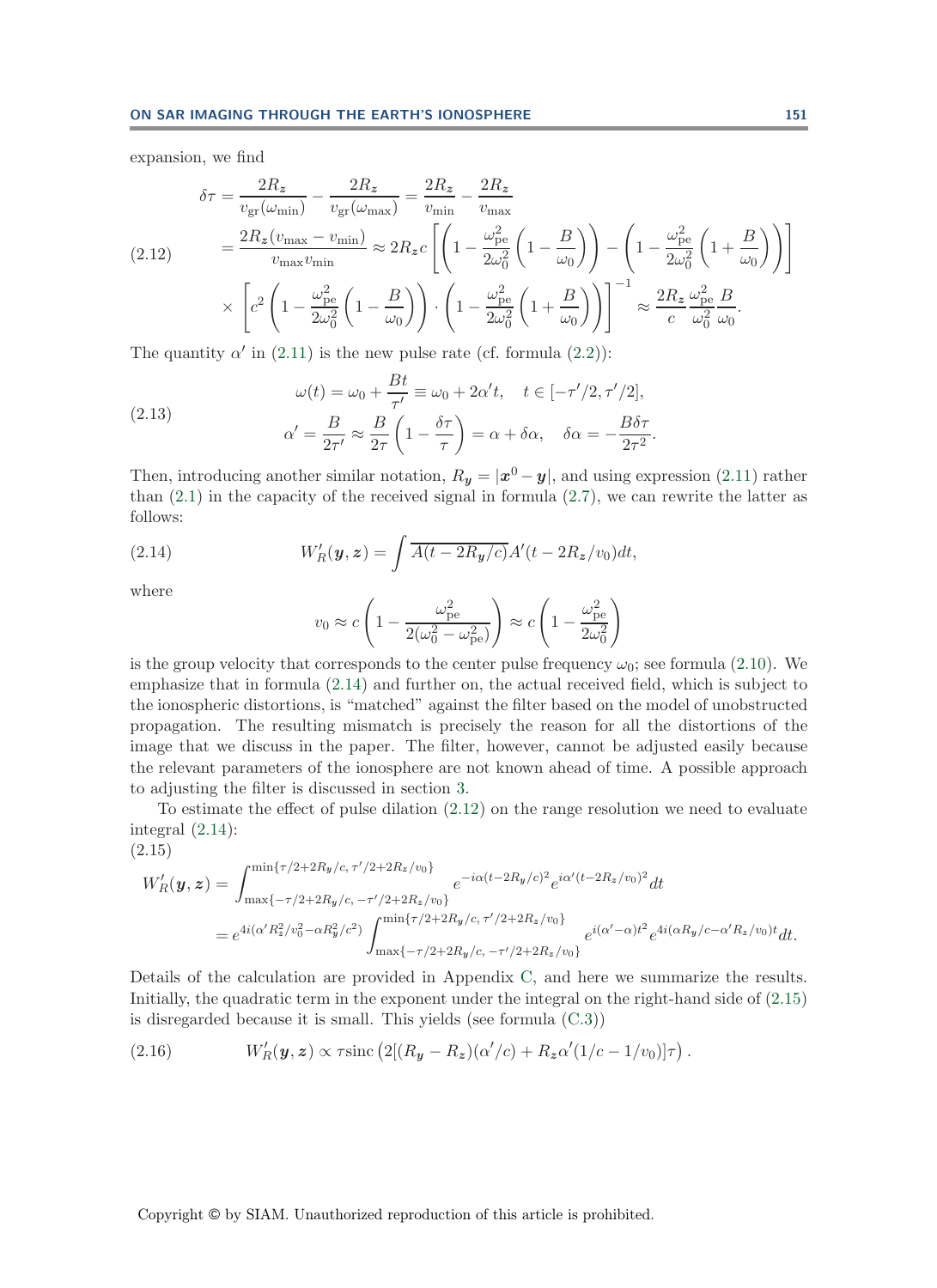The sinc function, sinc  $x \stackrel{\text{def}}{=} \frac{\sin x}{x}$ , that appears in formula [\(2.16\)](#page-11-3) is often encountered when analyzing the radar resolution [\[17,](#page-41-2) [11\]](#page-41-7). In fact, this function is what one actually obtains instead of the ideal delta function. The maximum of the sinc is normally attained when the reference position  $y$  coincides with the location of the target  $z$ . However, on the righthand side of formula  $(2.16)$  the argument of the sinc function is not equal to zero when  $R_y = R_z$ , i.e., when the reference point  $R_y$  coincides with the given location of the target  $R_z$ . Instead, the argument of the sinc( · ) is shifted by  $R_z \alpha'(1/c - 1/v_0)\tau$ , which means that the maximum is attained elsewhere. This implies that the standard matched filter processing of the received SAR signal [\[11\]](#page-41-7) may yield a somewhat shifted absolute position of the target when the ionosphere is present. The corresponding shift is obtained by requiring that the argument of the sinc( $\cdot$ ) in formula [\(2.16\)](#page-11-3) be equal to zero, which yields

<span id="page-12-0"></span>(2.17) 
$$
R_y - R_z = R_z (1/v_0 - 1/c)c.
$$

The shift [\(2.17\)](#page-12-0) is obviously due to the difference between the travel time in the ionosphere (speed  $v_0$ ) and the travel time in vacuum (speed c).

However, regarding the resolution of the SAR system, i.e., its ability to distinguish between different targets, what matters is the width of the main lobe of the sinc function. Two targets separated by a distance larger than this width can be distinguished from one another. For the semiwidth we find from formula [\(2.16\)](#page-11-3),  $2(R_y - R_z)\alpha' \tau/c = \pi$ . Then, using the expression from [\(2.13\)](#page-11-4) for the modified pulse rate  $\alpha'$  we have (cf. formula [\(2.9\)](#page-10-1))

<span id="page-12-1"></span>(2.18) 
$$
\Delta R = \frac{2\pi c}{B} \frac{\tau'}{\tau} = \frac{2\pi c}{B} \left( 1 + \frac{\delta \tau}{\tau} \right).
$$

Formula [\(2.18\)](#page-12-1) implies that the deterioration of the range resolution of a SAR sensor due to the pulse dilation is, in fact, minute. For the typical parameters of section [1,](#page-0-1) including  $\tau \sim 5 \cdot 10^{-5}$  sec, we obtain a relative change in the resolution of about 0.01% compared to [\(2.9\)](#page-10-1) (provided that  $\delta\tau B/8$  is still small so that the zeroth order Taylor formula can be applied to the first exponential function under the integral  $(C.1)$ ). We also realize that even for a stronger dispersion (lower values of  $\omega_0$ ) the extent of deterioration in the range resolution will remain acceptable. For example, if  $\omega_0 = 300 MHz$  ( $\lambda = 1m$ ) and all other parameters stay the same, we will have  $\delta\tau/\tau \approx 0.4\%$ . In this case, though, instead of [\(C.2\)](#page-35-2) we obtain  $\delta\tau B \approx 4\pi$ .

If the quadratic term in the exponent under the integral on the right-hand side of [\(2.15\)](#page-11-2) is brought back, then the integral cannot be expressed via elementary functions, but it can be evaluated using the error function erf; see Appendix [C.](#page-34-0) The resulting function  $W_R'(\mathbf{y}, \mathbf{z})$ is complex valued, and one needs to study the behavior of its modulus  $|W'_{R}(\bm{y}, \bm{z})|$  in order to analyze the range resolution. It is shown in Appendix [C](#page-34-0) that  $|W_R'(\bm{y}, \bm{z})|$  reaches its maximum and minimum value at the exact same locations at which the corresponding sinc reaches its maximum value and the first zero, respectively. More precisely, the maximum of  $|W_R'(\boldsymbol{y}, \boldsymbol{z})|$ is attained when  $R_y/c - R_z/v_0 = 0$ , and its value is

$$
|W_R'(y,z)|\Big|_{R_y/c-R_z/v_0=0} = \tau \left(1 - \frac{\delta \alpha^2 \tau^4}{180} + \mathcal{O}(\delta \alpha^3 \tau^6)\right),
$$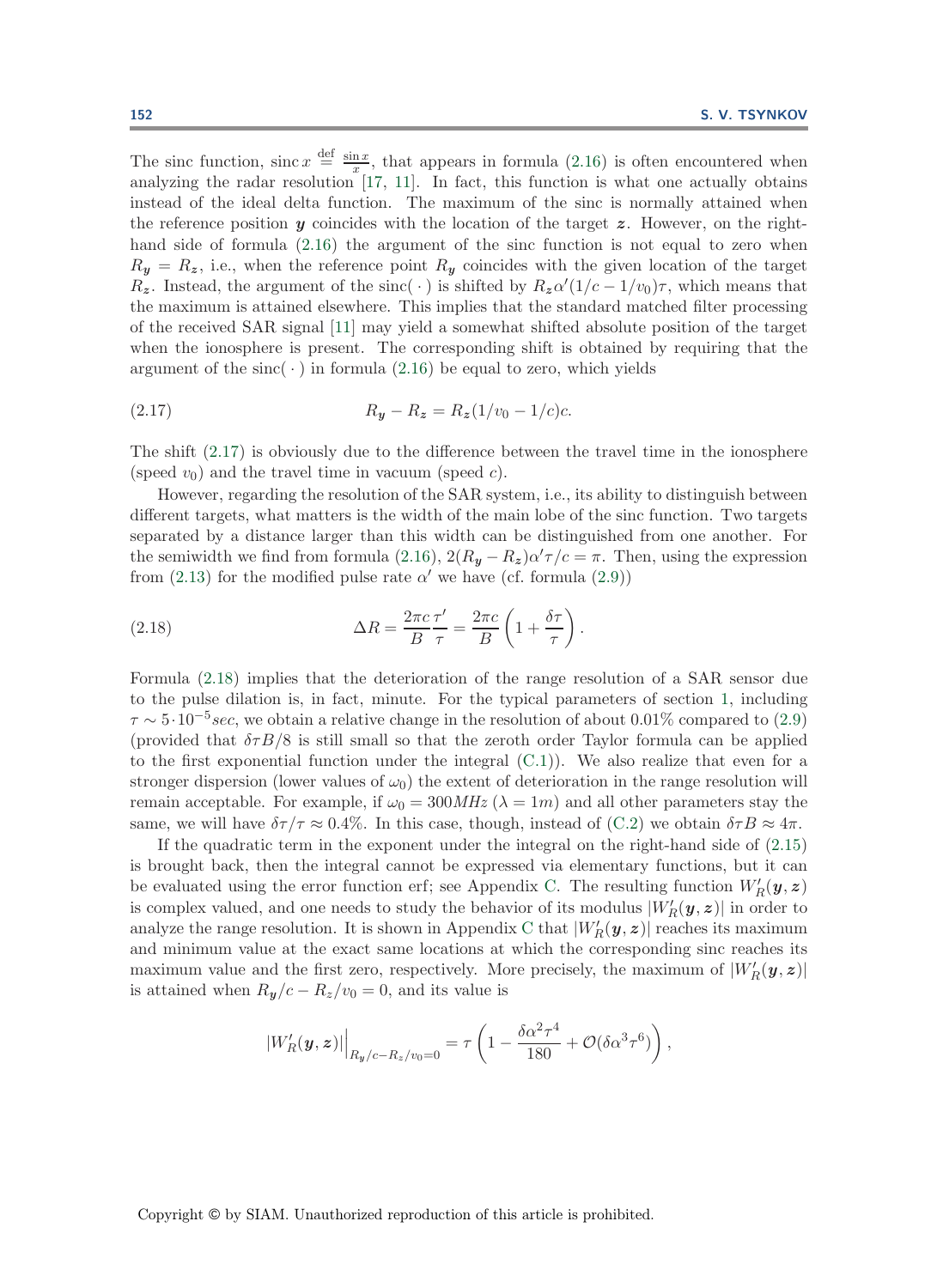which is very close to max  $\tau \text{sinc} [2\alpha'(R_y/c - R_z/v_0)] = \tau$  because, for the typical parameters that we have chosen,  $\delta \alpha^2 \tau^4 / 180 \sim 2 \cdot 10^{-4}$ . The minimum of  $|W_R'(y, z)|$  is attained for  $4\alpha'(R_y/c - R_z/v_0) = 2\pi/\tau$ , and its value is (see formula [\(C.5\)](#page-37-0))

<span id="page-13-0"></span>(2.19) 
$$
|W'_{R}(\bm{y}, \bm{z})| \Big|_{4\alpha'(R_{\bm{y}}/c - R_{\bm{z}}/v_0) = \frac{2\pi}{\tau}} = \tau \frac{\delta \alpha \tau^2}{2\pi^2} \left(1 + \mathcal{O}(\delta \alpha \tau^2)\right) \approx \tau \cdot 10^{-2}.
$$

Thus, we can redefine the width of the main lobe of the ambiguity function  $|W'_R|$  as twice the distance between its central maximum and the first minimum, as opposed to twice the distance between the central maximum and the first zero  $4\alpha'(R_y/c - R_z/v_0) = 2\pi/\tau$ . Having done that, we conclude that bringing the factor  $e^{i(\alpha'-\alpha)u^2}$  back into the integral [\(2.15\)](#page-11-2) does not affect this newly redefined quantity. In other words, technically speaking, the range resolution stays the same as before. What does get changed, though, is the sharpness of the minimum, which is directly related to the contrast of the image. For the specific parameters we have chosen, the value of the minimum at  $4\alpha'(R_y/c - R_z/v_0) = 2\pi/\tau$  is about 1% of that of the central maximum; see formula [\(2.19\)](#page-13-0).

It should be emphasized, however, that even though the (redefined) width of the main lobe of  $|W'_R|$  may remain unaffected, the deteriorating contrast may still impair the actual resolution of the radar. Consider, say, a hypothetical ultimately unfavorable scenario when the ratio of maximum to minimum is  $\mathcal{O}(1)$ . Then, the resolution will obviously be lost. Therefore, the notion of resolution itself may need to be redefined to accommodate the new considerations that appear in the context of dispersive propagation. Apparently there could be alternative ways of doing that, and we leave this question for future study.

<span id="page-13-2"></span>**2.1.2. Removing the shift.** The shift in the actual range of the target [\(2.17\)](#page-12-0), which characterizes the image obtained by standard matched filtering can, in fact, be removed. To do so, one needs to probe the terrain (and hence the ionosphere) on two different frequencies. We note that the idea of two frequencies has been discussed previously, although in a somewhat different context related to Faraday rotation [\[1\]](#page-41-17). Let  $\omega_1$  be another center carrier frequency that is well separated from  $\omega_0$ , and let  $v_1$  be the corresponding group speed given by formula  $(1.4)$  or by the approximate formula  $(2.10)$ . Then, similarly to  $(2.17)$  we can write

<span id="page-13-1"></span>(2.20) 
$$
R_{\mathbf{y}}^{(1)} - R_{\mathbf{z}} = R_{\mathbf{z}}(1/v_1 - 1/c)c.
$$

Equations [\(2.17\)](#page-12-0) and [\(2.20\)](#page-13-1) form a system with two unknowns,  $\omega_{\text{pe}}$  and  $R_z$ , whereas  $R_y$  and  $R_{\bm{y}}^{(1)}$  provide the known input, i.e., the ranges for a particular unknown target that the radar measures on two chosen frequencies. The accurate value of  $R<sub>z</sub>$  can thus be reconstructed by solving this system. We emphasize that this approach does not require a priori knowledge of  $\omega_{\rm pe}$ , which is very convenient because the Langmuir frequency is affected by too many factors and is never known precisely. Moreover, the same approach will also work for the inhomogeneous case, when  $\omega_{\rm pe}$  depends on the altitude and travel times are obtained by integration (see the end of section [2.1.3\)](#page-14-0). In fact, not only does this approach not require the knowledge of the plasma quantities ahead of time, but it recovers those quantities as well, as a part of the solution of the same system. Our idea of how one can possibly reduce the ionospheric distortions on the spaceborne SAR images (see section [3\)](#page-27-0) is centered precisely around this consideration.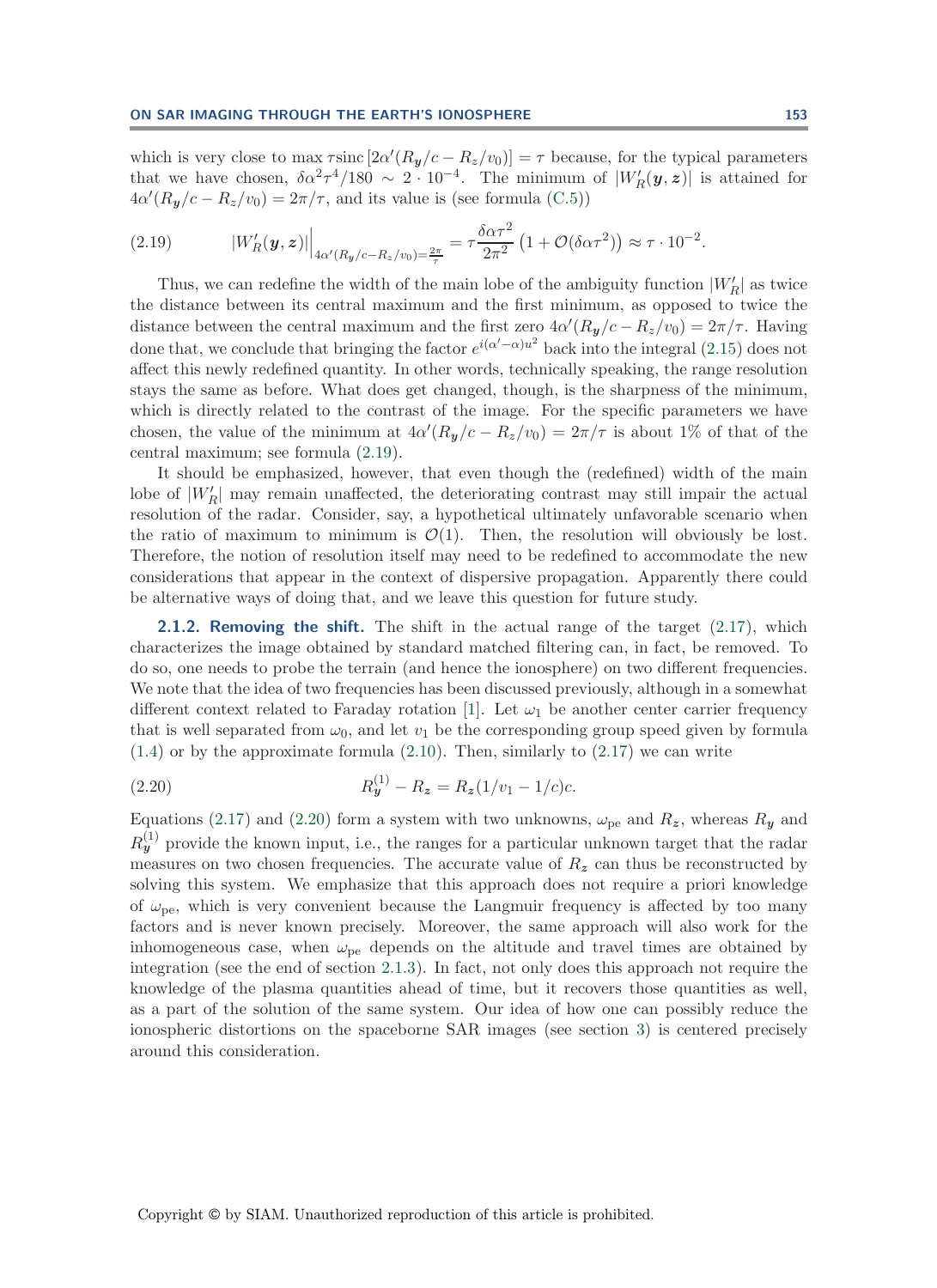<span id="page-14-0"></span>**2.1.3. Inhomogeneous ionosphere.** In this section, we assume that the electron number density  $N_e$  and hence the Langmuir frequency  $\omega_{pe}$  depend on the altitude h. To analyze this case, we basically need to repeat the analysis of section [2.1.1,](#page-10-5) but replace the expression  $R_z/v_0$ for the travel time between the antenna and the target in formula [\(2.14\)](#page-11-0) by the appropriate expression for the inhomogeneous ionosphere. To obtain the latter, we should take into account two factors: first, that the propagation speed will vary along the ray trajectory; and second, that this trajectory will be a curve rather than a straight line because of the variation in the refraction index.

Let x denote the horizontal coordinate (along the Earth's surface). Then, with no loss of generality, we can assume that  $(x, h)$  is the propagation plane for the waves. Hereafter, we will assume that  $N_e = N_e(h)$  but, at the same time, that  $N_e$  does not depend on x. A typical dependence of the electron number density on the altitude h is nonmonotonic. The maximum is reached in the F-layer at somewhat over 200km above the Earth's surface, and the characteristic scale  $h_0$  of the variations of  $N_e$  is on the order of tens of kilometers;<sup>[2](#page-14-1)</sup> see [\[21,](#page-42-3) Chapter VI]. Since obviously  $h_0 \gg \lambda$ , where  $\lambda$  denotes any wavelength that may be of interest for SAR applications, we can indeed use the geometrical optics to determine the wave trajectories.



<span id="page-14-2"></span>**Figure 1.** Schematic waves' travel paths between the antenna and the target in the inhomogeneous ionosphere.

Suppose that the antenna is positioned at  $x = 0$  and has altitude H above the Earth. It sends a signal toward the target  $z$  on the ground (see Figure [1\(](#page-14-2)a)) so that the look angle to the target is equal to  $\theta_0$  and, as such,  $R_z = H/\cos\theta_0$ . As the medium we are considering is lossless (collisionless dilute plasma with no Ohm conductivity; see section [1\)](#page-0-1), its electric

<span id="page-14-1"></span><sup>&</sup>lt;sup>2</sup>These are regular variations of the mean electron density, as opposed to turbulent fluctuations considered in section [2.1.4.](#page-17-0)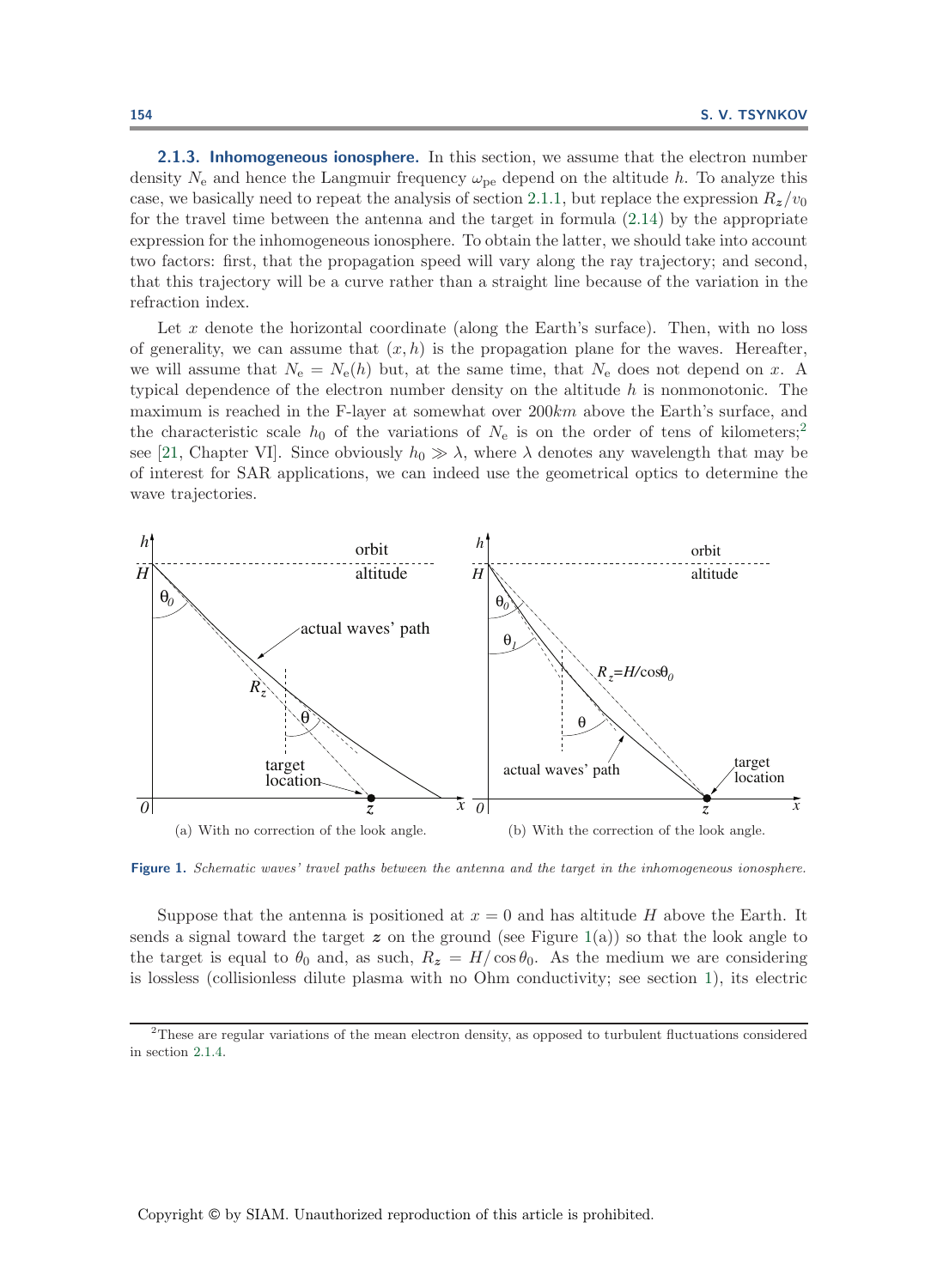permittivity is real:

$$
\epsilon(h) = 1 - \frac{\omega_{\rm pe}^2(h)}{\omega^2}, \text{ where } \omega_{\rm pe}^2(h) = \frac{4\pi e^2 N_{\rm e}(h)}{m_{\rm e}},
$$

and we can write Snell's law in the continuous form [\[21,](#page-42-3) section 19] as follows:

(2.21) 
$$
n(h)\sin\theta(h) = n(H)\sin\theta_0,
$$

where the refraction index is given by

<span id="page-15-2"></span><span id="page-15-0"></span>
$$
n(h) = \sqrt{\epsilon(h)} = \sqrt{1 - \frac{\omega_{\rm pe}^2(h)}{\omega^2}}.
$$

Note that, technically speaking, formula [\(2.21\)](#page-15-0) holds only for plane waves. The angle  $\theta(h)$  in formula  $(2.21)$  is the angle that the tangent to the wave trajectory at a given altitude h makes with the negative ordinate axis; see Figure  $1(a)$  $1(a)$ . Then, along the trajectory we can write with the help of [\(2.21\)](#page-15-0)

<span id="page-15-1"></span>
$$
(2.22) \quad \frac{dx}{dh} = -\tan\theta(h) = -\frac{n(h)\sin\theta(h)}{n(h)\cos\theta(h)} = -\frac{n(H)\sin\theta_0}{n(h)\cos\theta(h)} = -\frac{n(H)\sin\theta_0}{\sqrt{n^2(h) - n^2(H)\sin^2\theta_0}}.
$$

Hence, the actual trajectory can be obtained by integrating [\(2.22\)](#page-15-1):

(2.23) 
$$
x(h) = \int_H^h \frac{dx}{dh} dh = \int_h^H \frac{n(H) \sin \theta_0}{\sqrt{n^2(h) - n^2(H) \sin^2 \theta_0}} dh.
$$

The shape of the curve [\(2.23\)](#page-15-2) is determined by the profile of the refraction index  $n = n(h)$ , and the curve is also parameterized by the look angle  $\theta_0$  at the location of the antenna. Note that the shape shown in Figure [1\(](#page-14-2)a) is only schematic, and since the actual profile  $n = n(h)$ is nonmonotonic the real curve  $x = x(h)$  can look more "bizarre." Note also that with no variation in the refraction index,  $n(h) \equiv n(H)$ , formula [\(2.23\)](#page-15-2) yields the straight line between the antenna and the target:

<span id="page-15-4"></span>
$$
(2.24) \t\t x(h) = (H - h) \tan \theta_0.
$$

As, however, the refraction index is not constant, the ray that originates at the antenna under the look angle  $\theta_0$  will not, generally speaking, hit the target; see Figure [1\(](#page-14-2)a). Consequently, a correction to the initial look angle is needed to make sure that the wave trajectory that originates at the antenna under the new angle  $\theta_1$  would come precisely to the target; see Figure [1\(](#page-14-2)b).

The actual shape of the trajectory, as well as the waves' travel time along this trajectory, is computed in Appendix [D.](#page-37-1) Here we provide only the final expression for the travel time (see formula  $(D.7)$ :

<span id="page-15-3"></span>(2.25) 
$$
T = \frac{R_z}{c} \left\{ 1 + \frac{1}{2} \frac{4\pi e^2}{m_e} \frac{1}{\omega^2} \frac{1}{H} \left[ \bar{N}_e^{(H)} + \left( \bar{N}_e^{(H)} - N_e(H)H \right) \left( \tan^2 \theta_0 - \tan \theta_0 \right) \right] \right\},
$$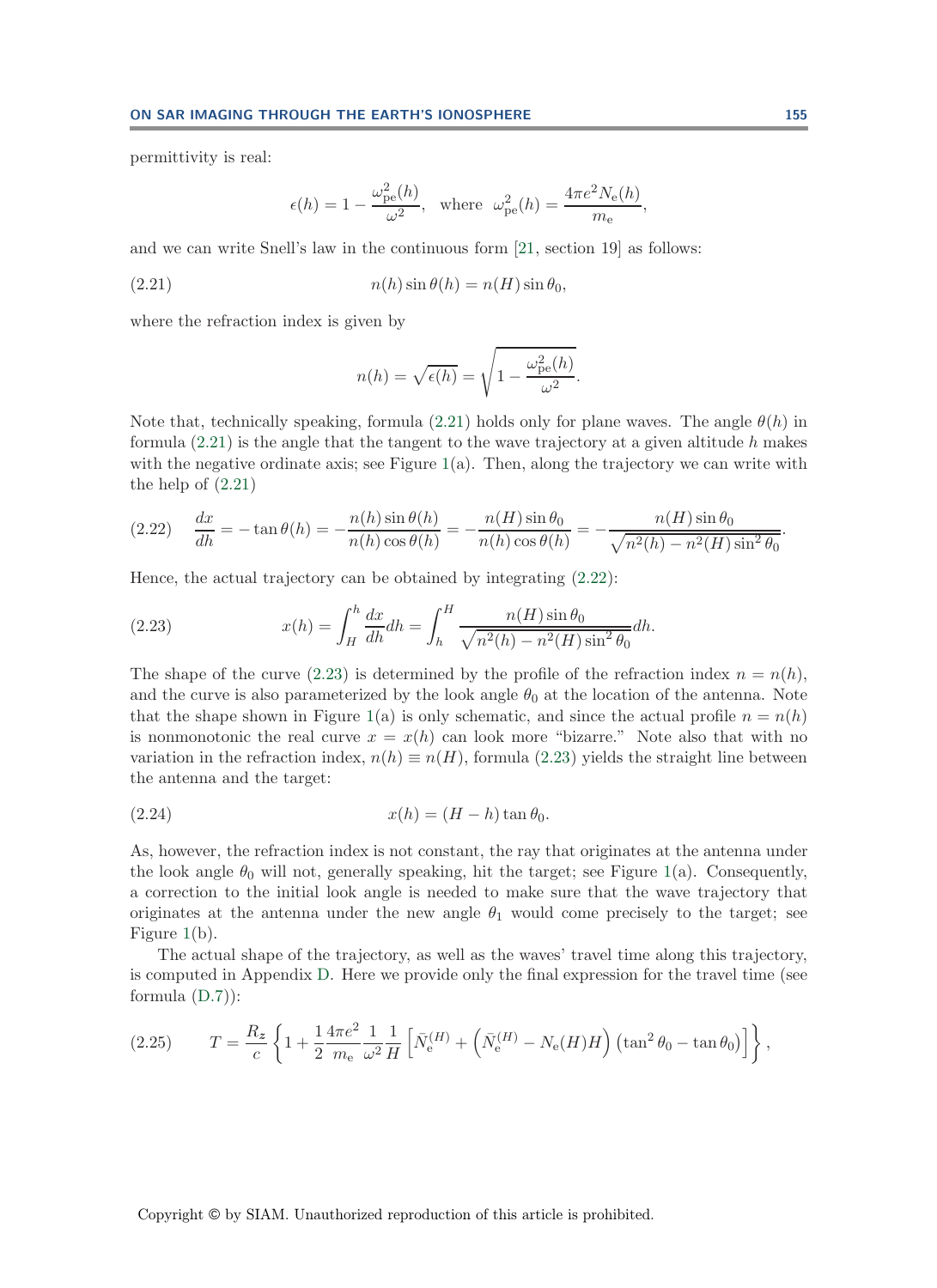where  $\bar{N}_{e}^{(H)}$  is the integral of the electron number density across the layer of thickness H; see formula [\(D.3\)](#page-37-2).

Let us first notice that if the electron number density is constant,  $N_e(h) \equiv N_e$ , then, clearly,  $\bar{N}_e^{(H)} = N_e H$ , and formula [\(2.25\)](#page-15-3) yields

<span id="page-16-0"></span>
$$
T = \frac{R_z}{c} + \frac{R_z}{c} \frac{1}{2} \frac{4\pi e^2}{m_e} \frac{N_e}{\omega^2} = \frac{R_z}{c} \left( 1 + \frac{1}{2} \frac{\omega_{\text{pe}}^2}{\omega^2} \right) \approx \frac{R_z}{v_{\text{gr}}}.
$$

Otherwise, expression  $(2.25)$  for the travel time T, evaluated at the center carrier frequency  $\omega_0$  of the pulse as  $T = T(\mathbf{x}, \mathbf{z}, \omega_0)$ , shall be substituted instead of  $R_z/v_0$  into formula [\(2.14\)](#page-11-0) and into all subsequent formulae of section [2.1.1.](#page-10-5) Similar expressions can be obtained for the travel times that correspond to the highest and lowest frequencies  $\omega_{\text{max}}$  and  $\omega_{\text{min}}$ ; see formula  $(2.10)$ . Then, instead of  $(2.12)$  we will have

(2.26) 
$$
\delta \tau \approx \frac{2R_z}{c} \frac{4\pi e^2}{m_{\rm e}\omega_0^2} \frac{\bar{N}}{H} \frac{B}{\omega_0},
$$

<span id="page-16-1"></span>where

(2.27) 
$$
\bar{N} \stackrel{\text{def}}{=} \left[ \bar{N}_e^{(H)} + \left( \bar{N}_e^{(H)} - N_e(H)H \right) \left( \tan^2 \theta_0 - \tan \theta_0 \right) \right]
$$

is the quantity that characterizes the plasma; see formula [\(2.25\)](#page-15-3). Similarly to section [2.1.1](#page-10-5) (see formulae [\(2.18\)](#page-12-1) and [\(C.5\)](#page-37-0)), we will obtain a certain deterioration of the range resolution. It will not be large, though, because for the typical values of the parameters, the quantity δτ given by [\(2.26\)](#page-16-0) is small (recall that in section [2.1.1](#page-10-5) the quantity δτ of [\(2.12\)](#page-11-1) was small). Indeed, for simplicity let us take  $\theta_0 = 45^\circ$ ; then formula [\(2.27\)](#page-16-1) yields  $\bar{N} = \bar{N}_e^{(H)}$ , and the latter quantity is often estimated as  $3 \cdot 10^{13}$  $3 \cdot 10^{13}$ cm<sup>-2</sup> (see [\[2\]](#page-41-5)).<sup>3</sup> As such, for  $H = 500$ km the value  $\bar{N}/H = 6 \cdot 10^5 cm^{-3}$  that appears in formula [\(2.26\)](#page-16-0) is even smaller than  $\langle N_e \rangle = 10^6 cm^{-3}$  that we used to estimate the Langmuir frequency for formula [\(2.12\)](#page-11-1). Hence, we conclude that, as in section [2.1.1,](#page-10-5) the direct effect of the pulse dilation on the range resolution will be very small, ∼ 0.01%, whereas the deterioration of the image sharpness (contrast) due to smearing out of the extrema of the generalized ambiguity function can reach 1%. Of course, the quality of the image will improve if the carrier frequency  $\omega_0$  increases, and will deteriorate further if it decreases.

Besides, there will be a shift in the actual range of the target. This shift can also be removed by probing the ionosphere on two different frequencies, as in section [2.1.2.](#page-13-2) Indeed, the entire quantity  $\bar{N}$  of [\(2.27\)](#page-16-1) can be interpreted as one unknown. The second unknown is the range  $R<sub>z</sub>$  from the antenna to the target. By probing on two frequencies and measuring the reference ranges  $R_y$  and  $R_y^{(1)}$ , we will obtain a system of equations that can be solved for both the unknown range  $R_z$  and the plasma quantity  $\bar{N}$ ; see section [3.](#page-27-0)

<span id="page-16-2"></span><sup>&</sup>lt;sup>3</sup>More precisely, for sufficiently high orbit altitudes integration [\(D.3\)](#page-37-2) can be replaced by integration across the entire ionosphere, and the resulting quantity  $\bar{N}_{e}^{(\infty)}$  is typically between  $7.5 \cdot 10^{12} cm^{-2}$  and  $8 \cdot 10^{13} cm^{-2}$ . with the average being  $3 \cdot 10^{13} cm^{-2}$ .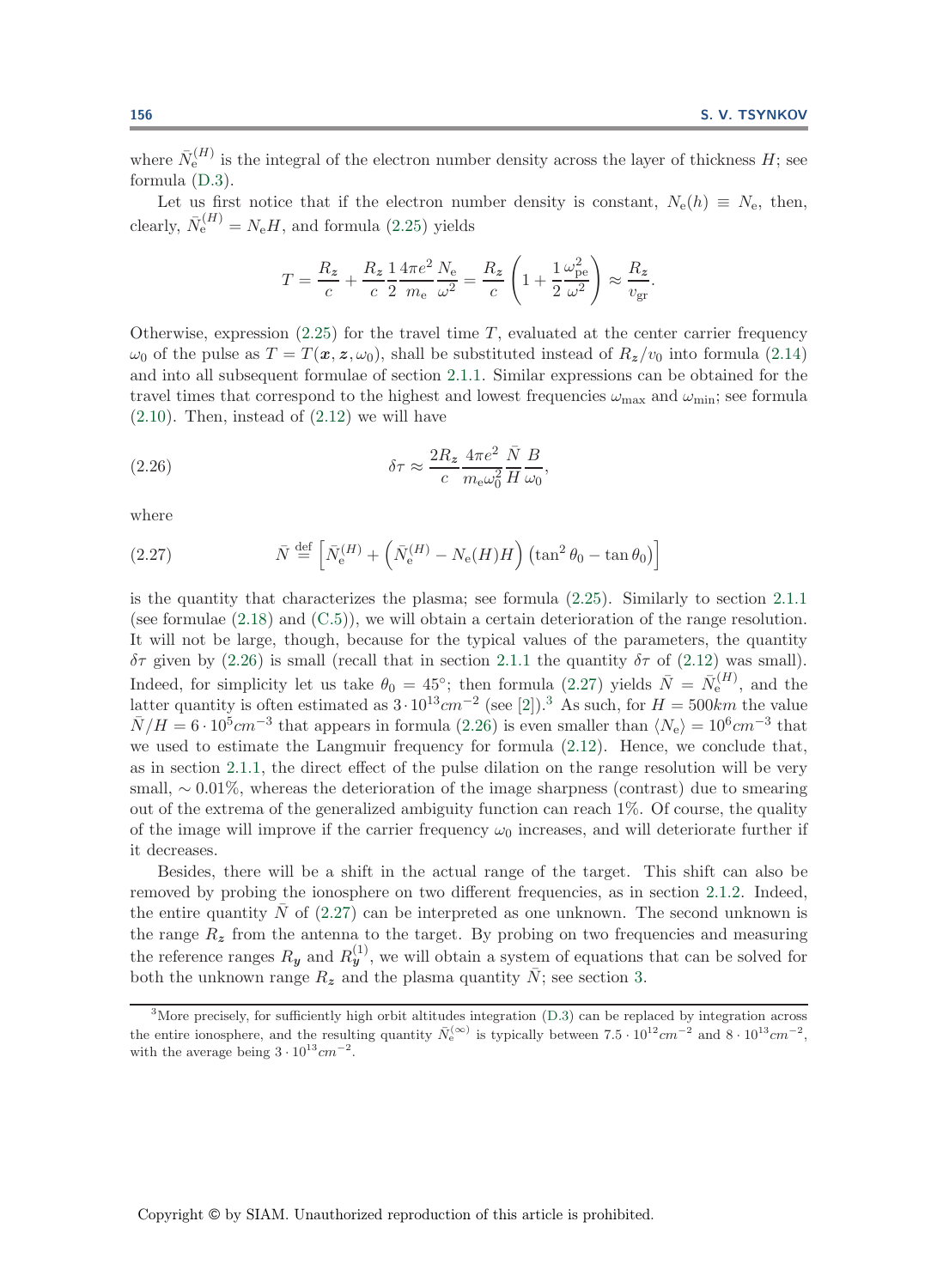<span id="page-17-0"></span>**2.1.4. The effect of randomness.** Up to this point, we have treated the electron number density  $N_e = N_e(h)$  as a deterministic quantity. According to formula [\(1.7\)](#page-4-4), however, the density has a random content, and we would like to see how it may affect the analysis and conclusions of sections [2.1.1–](#page-10-5)[2.1.3.](#page-14-0)

<span id="page-17-1"></span>The mean characteristics of the ionospheric plasma depend on the altitude, but do not depend on the horizontal coordinate(s). Hence, formula [\(1.7\)](#page-4-4) becomes

(2.28) 
$$
N_{\rm e} = \langle N_{\rm e}(h) \rangle + \mu(\boldsymbol{x}),
$$

where the fluctuating part of the density,  $\mu(x)$ , which is due to the turbulence, still depends on all spatial coordinates. Furthermore, the ionospheric quantities may vary not only in space but also in time. However, a typical time scale for the turbulent motions of the ionosphere is much slower than the time it takes for electromagnetic waves to propagate back and forth between the satellite and the ground (the latter is on the order of milliseconds). Hence, for the purpose of studying how the turbulent fluctuations may affect the electromagnetic propagation, we can freeze the time, i.e., consider a "snapshot" of the ionosphere.

Altogether, the quantity  $\mu(x)$  of [\(2.28\)](#page-17-1) is a quasi-homogeneous isotropic random field with zero mean. This implies that the correlation function defined by formula [\(1.8\)](#page-4-5) depends on two variables, the "local" variable r and the altitude h:  $V = V(r, h)$ . The dependence on h is slow, and the dependence on  $r$  is fast, so that the spectrum of turbulence given by formula  $(1.9)$  can be redefined as the Fourier transform in the fast variable r only, and should be interpreted as a local spectrum [\[36,](#page-42-4) Chapter I].

The signals traveling through any particular realization of the field [\(2.28\)](#page-17-1) undergo multiple scattering. This affects their characteristics, in particular, the travel times between the antenna and the target, that are of foremost importance for SAR applications. As we will see, however, the overall effect of randomness will be stronger for the cross-range (azimuthal) resolution (section [2.2\)](#page-21-0) and weaker for the range resolution.

To study the effect of randomness on the resolution of a SAR sensor, we employ the geometrical optics perturbations method. It was developed in [\[37,](#page-42-2) Chapter 1] to compute statistics of the eikonal, travel times, and other quantities that characterize the waves propagating in random media. The advantage of this method is that it is relatively simple and allows one to analyze not only homogeneous random fields but also quasi-homogeneous fields, which is more difficult to do, say, when using the paraxial approximation [\[37\]](#page-42-2). For the geometrical optics approach to be valid (in this section, as well as in section [2.2.2](#page-23-0) where we analyze azimuthal resolution), the wavelength  $\lambda$  must be much shorter than the characteristic scale of turbulent inhomogeneities. If the latter is taken as  $r_0$  (the outer scale of turbulence), the constraint  $\lambda \ll r_0$  is obviously met. It will still be met even for shorter scales, such as the inner scale of turbulence. There is, however, a more subtle criterion of applicability of the geometrical optics. The characteristic scale of inhomogeneities must be much longer than the size of the first Fresnel zone  $\sqrt{\lambda R_z}$ . The latter comes to approximately 540m for  $\lambda = 30$ cm and  $R_z = 1000km$ , which is roughly  $\frac{1}{2}r_0$  according to [\[2\]](#page-41-5) or  $\frac{1}{20}r_0$  according to [\[9\]](#page-41-6), and is longer than the inner scale of turbulence. Technically speaking, this makes the geometrical optics a borderline approximation for the class of problems we are considering. It is known, however, that there are fewer shorter scale inhomogeneities in the spectrum of the ionospheric turbu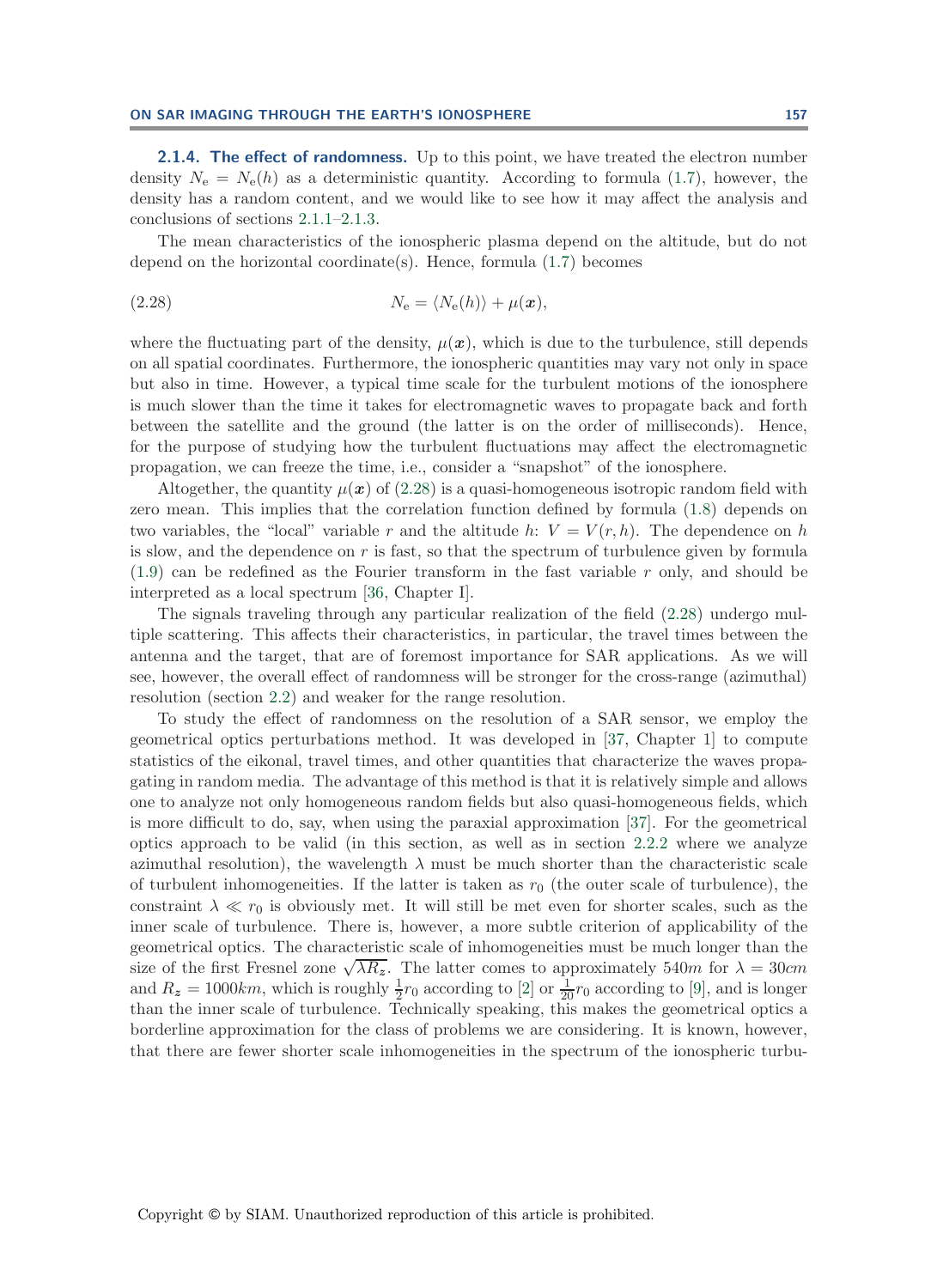lence than longer scale inhomogeneities, which still leaves the main conclusions of geometrical optics valid even outside its formal applicability range; see [\[37,](#page-42-2) Chapter I].

The key quantity that we want to obtain is the travel time for the signal propagating from the antenna to the target and back. To estimate it, we will assume that the trajectory of the signal is still the same as we obtained previously<sup>[4](#page-18-0)</sup> (see Figure [1\(](#page-14-2)b)), whereas the signal traveling along this trajectory crosses through the random inhomogeneities given by formula [\(2.28\)](#page-17-1). This is precisely the first order perturbations approach, and all we need to do is take into account randomness  $(2.28)$  in the definition of the group velocity  $(D.6)$ . At the same time, we do not need to introduce randomness into the definition of the trajectory (see formulae [\(2.22\)](#page-15-1), [\(D.1\)](#page-37-3), [\(D.5\)](#page-38-1)); instead, we will keep  $\omega_{pe}^2(h) = \frac{4\pi e^2 \langle N_e(h) \rangle}{m_e}$  in the corresponding expressions.

Let us begin with an even simpler case of the straight trajectory; see formula  $(2.24)$ . Its total length is  $R_z = H/\cos\theta_0$  (see Figure [1\(](#page-14-2)b)), and taking into account the variation of the group velocity we have

<span id="page-18-1"></span>(2.29) 
$$
T = \int_0^{R_z} \frac{dt}{ds} ds = \int_0^{R_z} \frac{1}{v_0} ds \approx \int_0^{R_z} \frac{1}{c} \left( 1 + \frac{1}{2} \frac{\omega_{\text{pe}}^2(h)}{\omega^2} \right) ds
$$

$$
= \int_0^H \frac{1}{c} \left( 1 + \frac{1}{2} \frac{4\pi e^2 \langle N_e(h) \rangle}{m_e \omega^2} \right) \frac{dh}{\cos \theta_0} + \frac{1}{c} \int_0^{R_z} \frac{1}{2} \frac{4\pi e^2 \mu(x)}{m_e \omega^2} ds
$$

$$
= \frac{R_z}{c} \left\{ 1 + \frac{1}{2} \frac{4\pi e^2}{m_e \omega^2} \frac{\bar{N}_e^{(H)}}{H} + \frac{1}{2} \frac{4\pi e^2}{m_e \omega^2} \cdot \frac{1}{R_z} \int_0^{R_z} \mu(x) ds \right\}.
$$

The first two terms in the brackets on the right-hand side of [\(2.29\)](#page-18-1) will coincide with the corresponding terms on the right-hand side of [\(2.25\)](#page-15-3) if we redefine the integral number density  $\bar{N}_{\rm e}^{(H)}$  as follows:

(2.30) 
$$
\bar{N}_{\rm e}^{(H)} \stackrel{\text{def}}{=} \int_0^H \langle N_{\rm e}(h) \rangle dh.
$$

The remaining integral on the right-hand side of  $(2.29)$  is precisely what accounts for randomness of the medium. This integral is one-dimensional, and, consequently, we can interpret the quantity  $\mu$  under the integral as a homogeneous random field on the line:  $\mu = \mu(s)$ . In turn, the one-dimensional interpretation enables a straightforward application of the ergodic theorem. The argument based on ergodicity is presented in Appendix [E.](#page-39-1) It essentially implies that the statistical mean of  $\mu$  can be substituted instead of its spatial average as needed. Since  $\langle \mu \rangle = 0$ , we expect that the contribution of the last integral on the right-hand side of [\(2.29\)](#page-18-1) to the overall travel time is small, provided that the integration distance  $R_z$  is sufficiently large.

To actually quantify the effect of randomness on the resolution of a SAR sensor and compare it with that of the "baseline" dispersion due to  $\langle N_e(h) \rangle$ , let us introduce

<span id="page-18-2"></span>(2.31) 
$$
\varphi \stackrel{\text{def}}{=} \frac{4\pi e^2}{m_e \omega^2} \int_0^{R_z} \mu(x) ds, \text{ where } R_z = |z - x^n|.
$$

<span id="page-18-0"></span><sup>4</sup>The only difference is that in this case, the mean electron number density  $\langle N_e(h) \rangle$  shall be substituted instead of the deterministic density  $N_e(h)$  into the corresponding expressions of section [2.1.3](#page-14-0) and Appendix [D.](#page-37-1)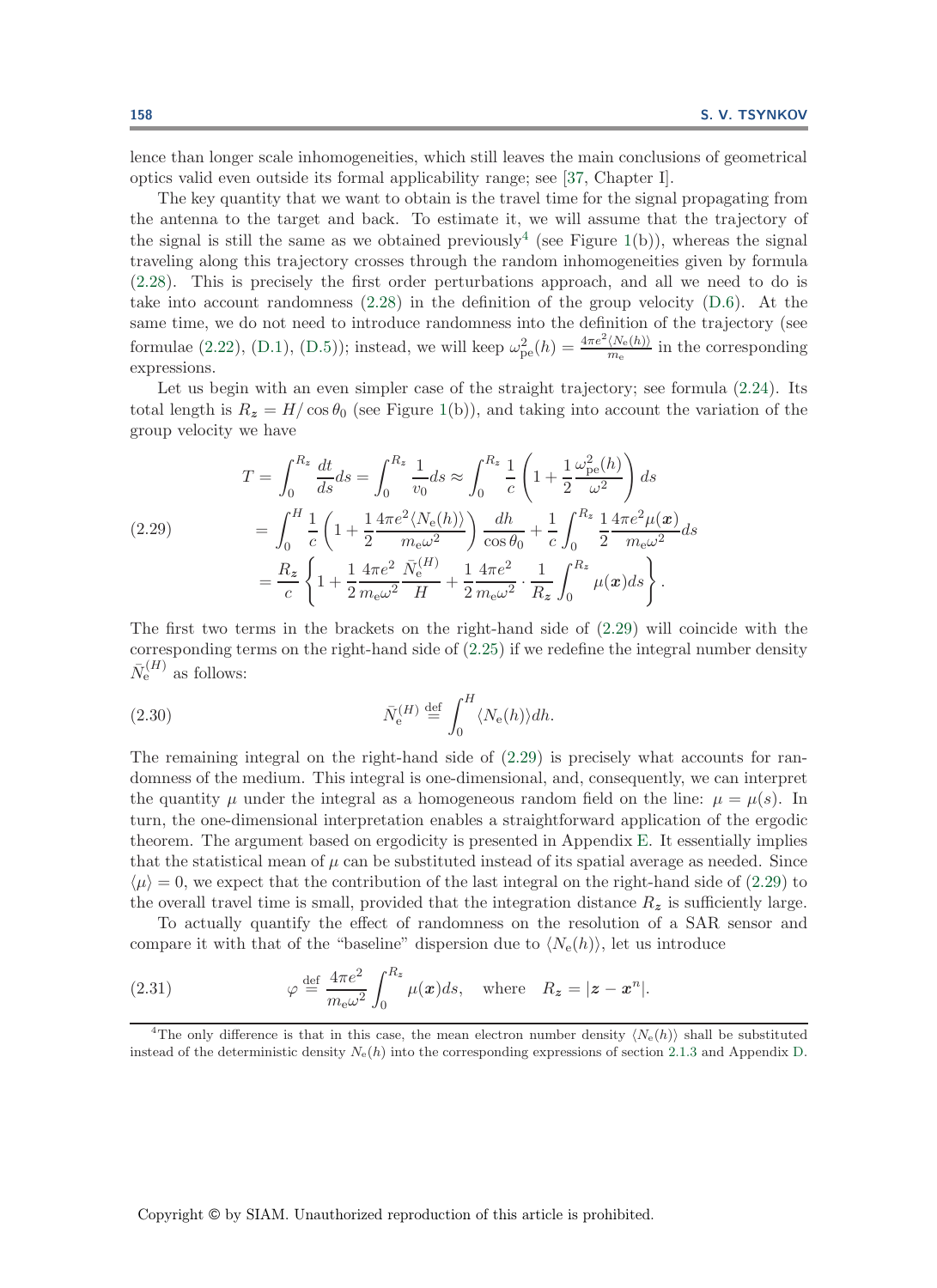The quantity  $\varphi$  has the dimension of length and can be interpreted as the first order perturbation of the eikonal, i.e., the phase path of the waves (see [\[37,](#page-42-2) Chapter I]), due to turbulent fluctuations of the electron number density. Then, we use formulae  $(2.29)$ ,  $(2.31)$  to evaluate the travel times for the maximum and minimum frequencies  $\omega_{\text{max}} = \omega_0 + B/2$  and  $\omega_{\rm min} = \omega_0 - B/2$  (see formula [\(2.2\)](#page-7-1)), and compute the temporal dilation of the pulse  $\delta \tau$  yet one more time (cf. formulae  $(2.12)$  and  $(2.26)$ ), now with random contribution included:

(2.32) 
$$
\delta \tau \approx \frac{2R_z}{c} \frac{4\pi e^2}{m_e \omega_0^2} \frac{\bar{N}_e^{(H)}}{H} \frac{B}{\omega_0} + \frac{2R_z}{c} \frac{\varphi}{R_z} \frac{B}{\omega_0}.
$$

Next, as  $\langle \mu \rangle = 0$ , we also have  $\langle \varphi \rangle = 0$ . Moreover, it is shown in [\[37,](#page-42-2) Chapter I] that in the simplest case of a homogeneous medium

<span id="page-19-0"></span>
$$
\langle \varphi^2 \rangle = \left(\frac{4\pi e^2}{m_e \omega^2}\right)^2 \pi^2 R_z \int_0^\infty \hat{V}(q) q dq,
$$

<span id="page-19-1"></span>where  $\hat{V}(q)$  is the spectrum of fluctuations. Using formula [\(1.10\)](#page-4-2) with  $\kappa = 2$  and formula [\(1.13\)](#page-5-0), we have

(2.33) 
$$
\langle \varphi^2 \rangle = \left(\frac{4\pi e^2}{m_e \omega^2}\right)^2 \pi^2 R_z \frac{Cq_0^2}{2(\kappa - 1)} = \left(\frac{4\pi e^2}{m_e \omega^2}\right) R_z^2 \frac{\langle \mu^2 \rangle}{q_0} = \left(\frac{4\pi e^2}{m_e \omega^2}\right)^2 R_z r_0 \langle \mu^2 \rangle,
$$

<span id="page-19-2"></span>where  $\langle \mu^2 \rangle$  = const in the homogeneous case. Consequently, formula [\(2.32\)](#page-19-0) along with [\(2.33\)](#page-19-1) yields

(2.34) 
$$
\langle \delta \tau \rangle = \frac{2R_z}{c} \frac{4\pi e^2}{m_e \omega_0^2} \frac{\bar{N}_e^{(H)}}{H} \frac{B}{\omega_0} \quad \text{and} \quad \sqrt{\langle \delta \tau^2 \rangle} = \frac{2R_z}{c} \frac{4\pi e^2}{m_e \omega_0^2} \sqrt{\frac{r_0}{R_z}} \sqrt{\langle \mu^2 \rangle} \frac{B}{\omega_0}.
$$

The first quantity in formula [\(2.34\)](#page-19-2),  $\langle \delta \tau \rangle$ , is the mean temporal dilation of the pulse, which coincides with the deterministic value [\(2.26\)](#page-16-0). The random contribution to the dilation is natural to estimate by the standard deviation  $\sqrt{\langle \delta \tau^2 \rangle}$ . Hence, we need to compare two quantities:  $\frac{4\pi e^2}{m_e\omega_0^2}$  $\frac{\bar{N}_{\rm e}^{(H)}}{H}$  and  $\sqrt{\frac{r_0}{R_z}}$  $4\pi e^2$  $\frac{4\pi e^2}{m_e\omega_0^2}\sqrt{\langle\mu^2\rangle}$ . As we saw in section [2.1.3,](#page-14-0) the value of  $\bar{N}_e^{(H)}/H$ is close to  $\langle N_e \rangle$  when the latter is interpreted as a constant,  $\langle N_e \rangle \sim 10^6 cm^{-3}$ . At the same time, the ratio  $M = \sqrt{\langle \mu^2 \rangle}/\langle N_e \rangle$  (see formula [\(1.14\)](#page-5-1)) does not exceed 10<sup>-1</sup> and typically is much smaller. Besides, the factor  $\sqrt{\frac{r_0}{R_z}}$  is also small. Altogether, we conclude that the contribution of turbulent fluctuations (of the electron number density) to the temporal dilation of the radar pulse is smaller by a factor of  $\sqrt{\frac{r_0}{R_z}}$  $\sqrt{\langle \mu^2 \rangle}$  $\sqrt{\frac{N_e}{N_e}} \ll 1$  than the original dilation due to the baseline dispersion. The latter is small in its own right (sections [2.1.1](#page-10-5) and [2.1.3\)](#page-14-0) and, according to formulae  $(2.18)$ ,  $(2.13)$ , and  $(C.5)$ , may cause only a small deterioration of the image quality in range. More precisely, there may be about 1% degradation of the contrast. Hence, the role of randomness is much smaller than 1%.

In the full inhomogeneous case (stratified ionosphere with variable mean density  $\langle N_e(h) \rangle$ ), two modifications of the previous analysis need to be implemented. Besides accounting for the variation of the group velocity with altitude by formula [\(2.29\)](#page-18-1), we need to take into account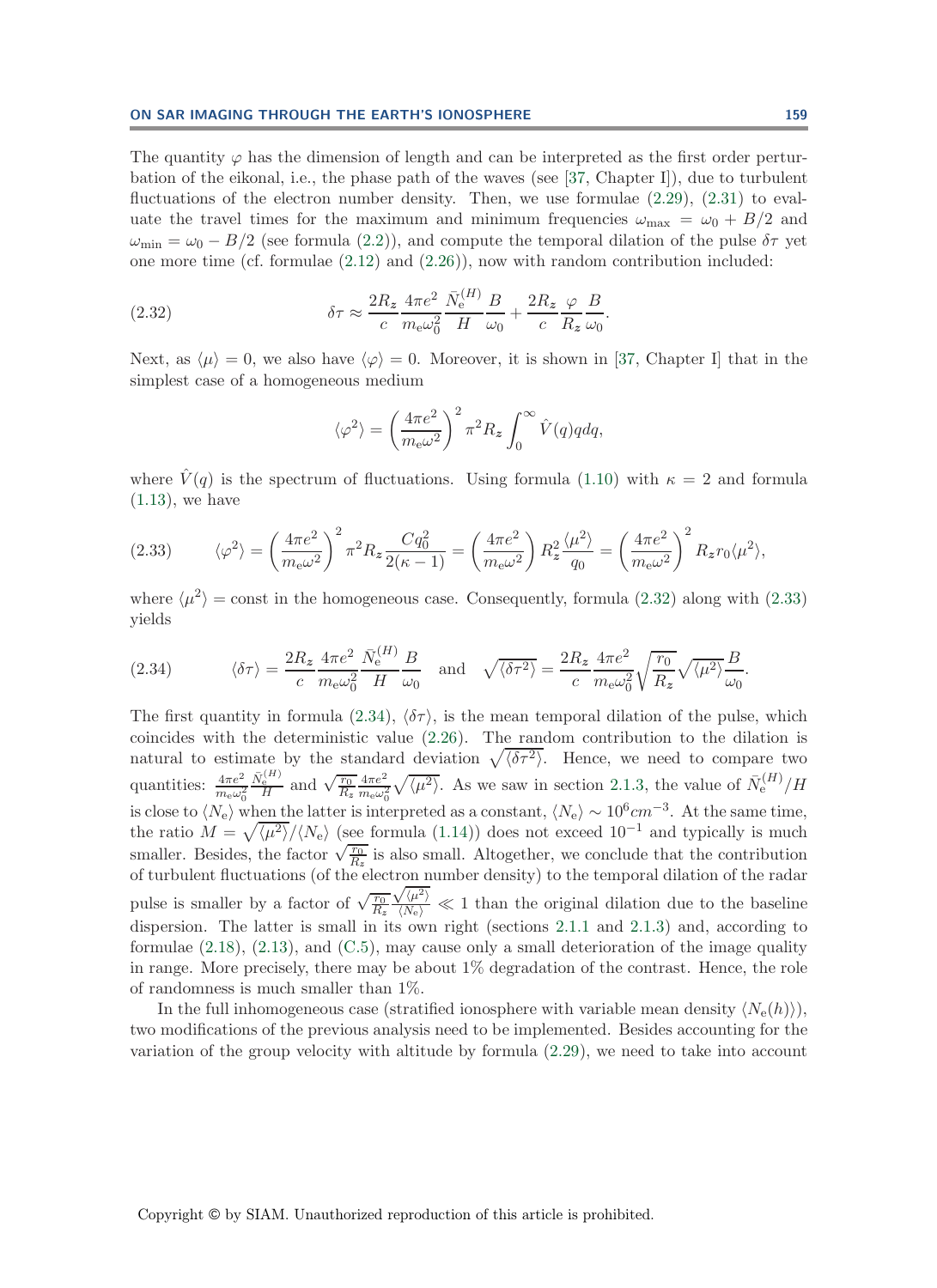<span id="page-20-0"></span>that the variance of fluctuations becomes altitude dependent as well,  $\langle \mu^2 \rangle = \langle \mu^2(h) \rangle$ , and also that the ray trajectory between the antenna and the target becomes bent. First, expression [\(2.33\)](#page-19-1) is to be replaced by [\[37,](#page-42-2) Chapter I]

(2.35) 
$$
\langle \varphi^2 \rangle = r_0 \int_0^{R_z} \frac{\left(\frac{4\pi e^2}{m_e \omega_0^2}\right)^2 \langle \mu^2(s) \rangle}{1 - \frac{4\pi e^2 \langle N_e(s) \rangle}{m_e \omega_0^2}} ds \approx \frac{r_0}{\cos \theta_0} \left(\frac{4\pi e^2}{m_e \omega_0^2}\right)^2 \int_0^H \langle \mu^2(h) \rangle dh,
$$

where the numerator under the first integral is the variance of the fluctuating part of the electric permittivity and the denominator is the mean electric permittivity. The latter is subsequently replaced by 1 in the context of linearization, because  $\frac{4\pi e^2 \langle N_e(s) \rangle}{m_e \omega_0^2} \ll 1$ . Next, as the ratio M given by  $(1.14)$  does not depend on the altitude, we can write instead of  $(2.35)$ 

<span id="page-20-1"></span>(2.36) 
$$
\langle \varphi^2 \rangle = \frac{r_0}{\cos \theta_0} \left( \frac{4\pi e^2}{m_e \omega_0^2} \right)^2 M^2 \int_0^H \langle N_e(h) \rangle^2 dh \stackrel{\text{def}}{=} \frac{r_0}{\cos \theta_0} \left( \frac{4\pi e^2}{m_e \omega_0^2} \right)^2 M^2 \bar{N}_e^{2,(H)}.
$$

According to [\[2\]](#page-41-5), the value of  $\bar{N}_{e}^{2,(H)}$  (rather,  $\bar{N}_{e}^{2,(\infty)}$ , which is the same for high altitudes H) is between  $9.3 \cdot 10^{18}$ cm<sup>-5</sup> and  $9.9 \cdot 10^{20}$ cm<sup>-5</sup>, with the average about  $1.5 \cdot 10^{19}$ cm<sup>-5</sup>. Then, for  $r_0 = 10^5 cm$ ,  $M = 5 \cdot 10^{-3}$ , and  $\theta_0 = 45^{\circ}$ , formula [\(2.36\)](#page-20-1) yields  $\langle \varphi^2 \rangle \approx 3.4 cm^2$ . This value is close to  $\langle \varphi^2 \rangle = \left(\frac{\omega_{\rm pe}^2}{\omega_0^2}\right)^2 M^2 R_z r_0 \approx 2.5 \text{cm}^2$ , given by formula [\(2.33\)](#page-19-1) for  $R_z = 1000 \text{km}$  and  $\frac{\omega_{\text{pe}}^2}{\omega_0^2} = 10^{-4}$ . Hence, the previous determination that the effect of randomness on the range resolution is small is still valid.

Finally, we need to integrate along the actual trajectory shown in Figure [1\(](#page-14-2)b) rather than along the straight line [\(2.24\)](#page-15-4). We will not conduct the analysis here, but will present only an intuitive argument. Since the ionospheric corrections are generally small for high carrier frequencies,  $\omega_0 \gg \omega_{\text{pe}}$ , and the characteristic scale of variations for  $\langle N_e(h) \rangle$  is much larger than  $r_0$ , the actual trajectory is close to the straight line  $(2.24)$ , and its radius of curvature is large (much larger than the correlation length  $r_0$ ). Then, the field  $\mu(\boldsymbol{x})$  considered along the trajectory can also be interpreted as a one-dimensional homogeneous random field  $\mu = \mu(s)$ , where  $s$  is the arc length. Hence, the previous argument will extend to this case with no change. Note that the possibility of integrating along the slightly bent deterministic rays is also mentioned in [\[37\]](#page-42-2).

To summarize, if the fluctuations of the electron number density are small, then we can use linearization (see [\[37,](#page-42-2) Chapter 1]), in order to evaluate the wave arrival times in the presence of randomness. The linearization implies that randomness of the ionosphere may affect only the group speed along the wave trajectory, while the trajectory itself remains deterministic.<sup>[5](#page-20-2)</sup> Then, the effect of randomness on the range resolution of a spaceborne SAR sensor appears much smaller than that of the baseline dispersion.

<span id="page-20-2"></span><sup>&</sup>lt;sup>5</sup>Indeed, if the effect of randomness on the shape of the trajectory is taken into account (see, e.g., [\[37,](#page-42-2) section 2]), then the corresponding ray shift will be small and the resulting effect on the arrival time will be a second order perturbation.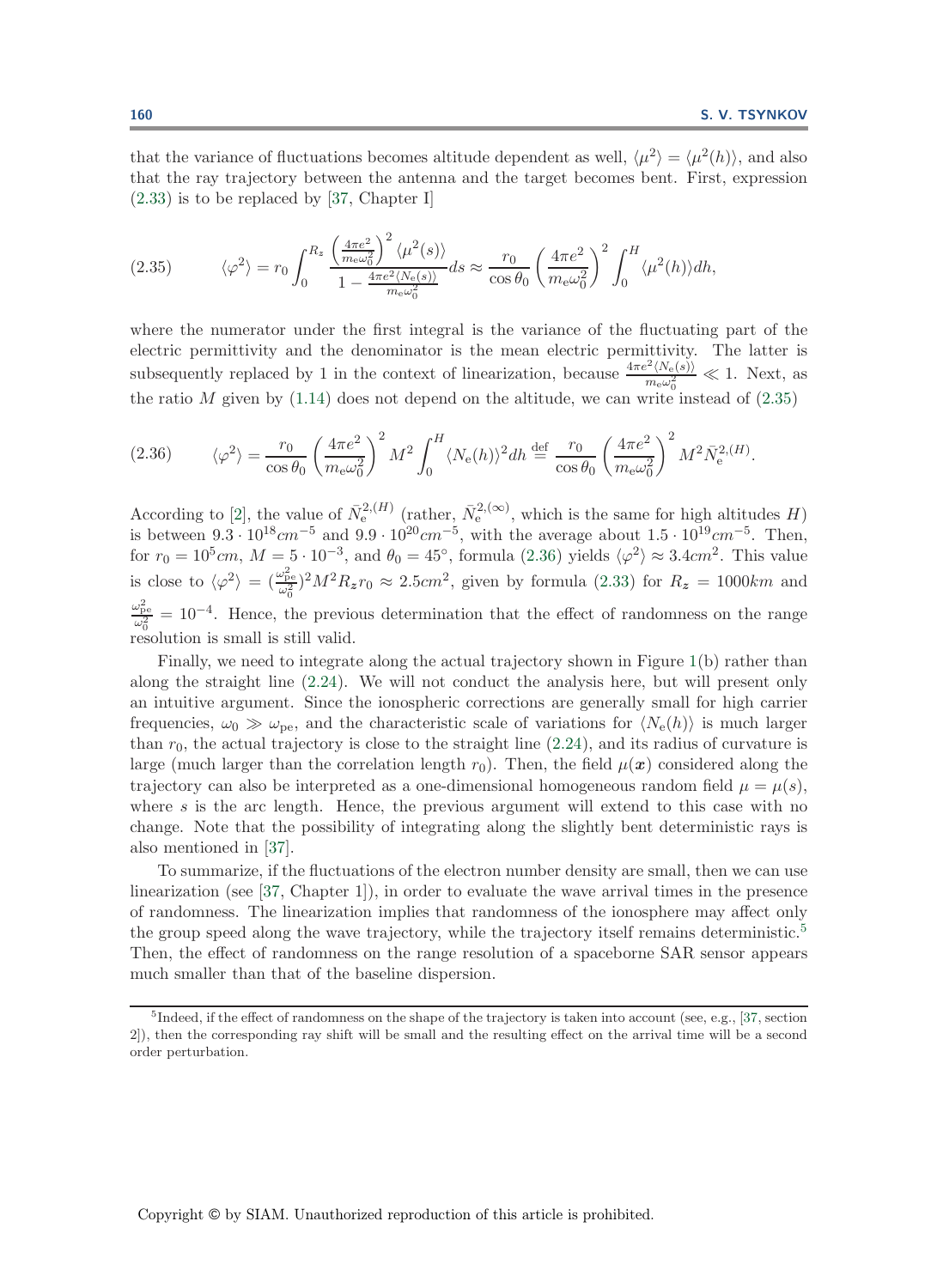<span id="page-21-0"></span>**2.2. Azimuthal resolution.** The azimuthal part of the generalized ambiguity function is given by formula [\(2.8\)](#page-9-4), where  $\boldsymbol{z}$  is the location of the target,  $\boldsymbol{y}$  is the location of the reference point (they are now at the same range  $R_0$ ), and  $x^n$  is the location of the antenna at the moment it emits the *n*<sup>th</sup> pulse.

<span id="page-21-4"></span>**2.2.1. Ionospheric corrections.** To take into account the ionosphere, we need to replace  $\frac{|z-x^n|}{c}$  in formula [\(2.8\)](#page-9-4) by the actual travel time between the antenna and the target. Disregarding the ionospheric fluctuations for the moment, we can take the travel time in the form suggested by  $(2.25)$ :

<span id="page-21-1"></span>(2.37) 
$$
T(z, x^n) = \frac{|z - x^n|}{c} \left[ 1 + \frac{1}{2} \frac{4\pi e^2}{m_e} \frac{1}{\omega^2} \frac{\bar{N}_e^{(H)}}{H} \right],
$$

where we have dropped the term  $\sim (\tan^2 \theta_0 - \tan \theta_0)$  for simplicity, say, because we can take  $\theta_0 = \pi/4$ . We emphasize that the latter simplification is aimed only at making the subsequent derivations less cumbersome. Other than that, it does not lead to a qualitative change in the conclusions, and if a good estimate is available for the quantity  $N_e(H)$  (see formula [\(2.25\)](#page-15-3)), then the term  $\sim (\tan^2 \theta_0 - \tan \theta_0)$  can be brought back. For the typical values of the parameters introduced earlier,  $\omega = 1GHz$ ,  $\bar{N}_e^{(H)} = 3 \cdot 10^{13}$  cm<sup>-2</sup>, and  $H = 500$  km, the magnitude of the correction term, i.e., the second term in the brackets in formula [\(2.37\)](#page-21-1), is  $\sim 2.42 \cdot 10^{-5}$ .

For the travel distances that appear in formulae [\(2.8\)](#page-9-4) and [\(2.37\)](#page-21-1) we can write [\[11\]](#page-41-7) (2.38)

<span id="page-21-3"></span>
$$
R_{\mathbf{z}} = |\mathbf{z} - \mathbf{x}^{n}| = \sqrt{R_{0}^{2} + (z_{1} - x_{1}^{n})^{2}} = R_{0} \sqrt{1 + \frac{(x_{1}^{n})^{2}}{R_{0}^{2}}} \approx R_{0} \left(1 + \frac{1}{2} \frac{(x_{1}^{n})^{2}}{R_{0}^{2}}\right),
$$
  
\n
$$
R_{\mathbf{y}} = |\mathbf{y} - \mathbf{x}^{n}| = \sqrt{R_{0}^{2} + (y_{1} - x_{1}^{n})^{2}} = R_{0} \sqrt{1 + \frac{(y_{1} - x_{1}^{n})^{2}}{R_{0}^{2}}} \approx R_{0} \left(1 + \frac{1}{2} \frac{(y_{1} - x_{1}^{n})^{2}}{R_{0}^{2}}\right),
$$

where we have made a natural assumption that  $|x_1^n| \ll R_0$  and  $|y_1 - x_1^n| \ll R_0$  (recall that the subscript "1" denotes the coordinate along the orbit, and  $z_1 = 0$ ). Substituting these expressions into [\(2.8\)](#page-9-4), we obtain

<span id="page-21-2"></span>
$$
(2.39)
$$
\n
$$
W_A(\mathbf{y}, \mathbf{z}) \approx \sum_{n=-N/2}^{N/2} e^{2i\omega_0 \left( \left( R_0 + \frac{1}{2} \frac{(y_1 - x_1^n)^2}{R_0} \right) \frac{1}{c} - \left( R_0 + \frac{1}{2} \frac{(x_1^n)^2}{R_0} \right) \frac{1}{c} \left[ 1 + \frac{1}{2} \frac{4\pi e^2}{m_e} \frac{1}{\omega_0^2} \frac{\bar{N}_e^{(H)}}{H} \right] \right)}
$$
\n
$$
= e^{2i\omega_0 \left( \frac{1}{2} \frac{y_1^2}{R_0 c} - \frac{R_0}{c} \frac{1}{2} \frac{4\pi e^2}{m_e} \frac{1}{\omega_0^2} \frac{\bar{N}_e^{(H)}}{H} \right)} \sum_{n=-N/2}^{N/2} e^{2i\omega_0 \left( -\frac{y_1 x_1^n}{R_0 c} - \frac{1}{2} \frac{(x_1^n)^2}{R_0 c} \frac{1}{2} \frac{4\pi e^2}{m_e} \frac{1}{\omega_0^2} \frac{\bar{N}_e^{(H)}}{H} \right)},
$$

where we have evaluated the travel time [\(2.37\)](#page-21-1) at the center carrier frequency  $\omega_0$ , and all the factors independent of the summation index n have been taken outside of the sum in  $(2.39)$ .

Next, to actually compute the sum on the right-hand side of [\(2.39\)](#page-21-2) we will approximate it by an integral. Recall that  $x_1^n = n \cdot \Delta x_1$ , and denote

$$
a = \frac{2\omega_0 y_1 \Delta x_1}{R_0 c}
$$
 and  $b = \frac{\omega_0 (\Delta x_1)^2 4\pi e^2 \bar{N}_e^{(H)}}{2R_0 c} \frac{\bar{N}_e^{(H)}}{m_e} \frac{\omega_0^2 H}{\omega_0^2 H}.$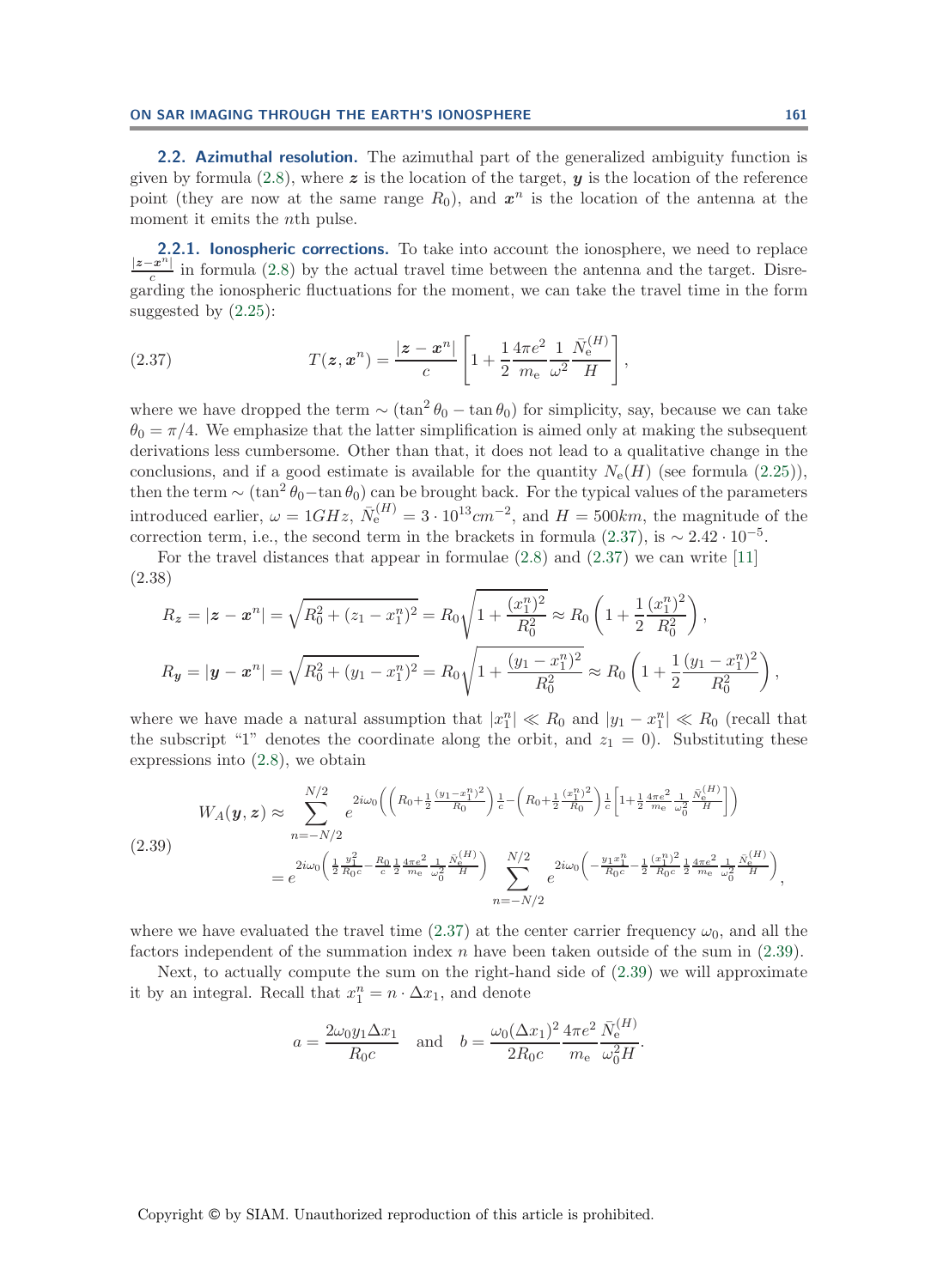<span id="page-22-0"></span>Then, we can write

(2.40) 
$$
\sum_{n=-N/2}^{N/2} e^{-ian - ibn^2} \approx \int_{-(N+1)/2}^{(N+1)/2} e^{-iau - ibu^2} du.
$$

Formula [\(2.40\)](#page-22-0) can be interpreted as a conventional midpoint quadrature rule for the integral on its right-hand side. Its absolute error is bounded by the maximum absolute value of the second derivative of the integrand, times the square of the grid size (equal to 1), and times the length of the integration interval (which is  $N + 1$ ); see, e.g., [\[35,](#page-42-15) section 4.1]. To estimate the relative error, we temporarily disregard the ionospheric correction (i.e., take  $b = 0$ ) and evaluate

<span id="page-22-1"></span>
$$
\max_{a} \left| \int_{-(N+1)/2}^{(N+1)/2} e^{-iau} du \right| = \max_{a} \left| \frac{2 \sin \frac{a(N+1)}{2}}{a} \right| = N+1,
$$

which indicates that the relative error of formula [\(2.40\)](#page-22-0) is  $\mathcal{O}(a^2)$ . Hence, approximation (2.40) can only be used for small values of  $y_1$ :

(2.41) 
$$
a \ll 1 \implies y_1 \ll \frac{R_0 c}{2\omega_0 \Delta x_1} = \frac{\lambda R_0}{4\pi \Delta x_1}.
$$

Note that the two assumptions made when deriving formulae [\(2.38\)](#page-21-3), namely,  $|x_1^n| \ll R_0$  and  $|y_1 - x_1^n| \ll R_0$ , imply that both the target at  $z_1 = 0$  and the reference location  $y_1$  must be close to the center of the antenna footprint on the ground  $x_1^n$ . Hence, the left-hand side of the second inequality in [\(2.41\)](#page-22-1) is not changing arbitrarily depending on where we image. This inequality should rather be interpreted as the requirement that the distance between the reference location  $y_1$  and the target  $z_1 = 0$  be small. Specifically, if  $\lambda = 30$ cm ( $\omega_0 = 1$ GHz),  $R_0 = 1000km$ , and  $\Delta x_1 = 4 \cdot 10^2 cm$ , which is typical, then the value of the right-hand side of  $(2.41)$  is ~ 6 · 10<sup>5</sup>cm. We will see, however, that this constraint presents no limitation for the resolution analysis, because the resulting azimuthal resolution will appear much shorter than the bound given by  $(2.41)$ . We also note that the integral approximation  $(2.40)$  is needed only to take care of the quadratic term in the exponent. With no quadratic term,  $b = 0$ ; i.e., with no ionospheric correction, the sum of the exponentials can be computed directly (see [\[11\]](#page-41-7)) as

$$
\sum_{n=-N/2}^{N/2} e^{-ian} = \sum_{n=-N/2}^{N/2} (e^{-ia})^n = e^{i\frac{aN}{2}} \sum_{n=0}^{N} (e^{-ia})^n = e^{i\frac{aN}{2}} \frac{1 - e^{-ia(N+1)}}{1 - e^{-ia}} = \frac{\sin \frac{a(N+1)}{2}}{\sin \frac{a}{2}},
$$

and for  $a \ll 1$  (which means, in particular, that inequality [\(2.41\)](#page-22-1) must still hold) we have

$$
\sum_{n=-N/2}^{N/2} e^{-ian} \approx (N+1)\text{sinc}\frac{a(N+1)}{2}.
$$

<span id="page-22-2"></span>From  $W_A(\bm{y}, \bm{z}) \propto \text{sinc} \frac{a(N+1)}{2}$ , the azimuthal resolution is obtained as the width of the sinc function:

(2.42) 
$$
a = \frac{2\pi}{N+1} \implies y_1 \frac{4\pi \Delta x_1}{\lambda R_0} \approx \frac{\pi \Delta x_1 L}{\lambda R_0} \implies 2y_1 \approx \frac{L}{2},
$$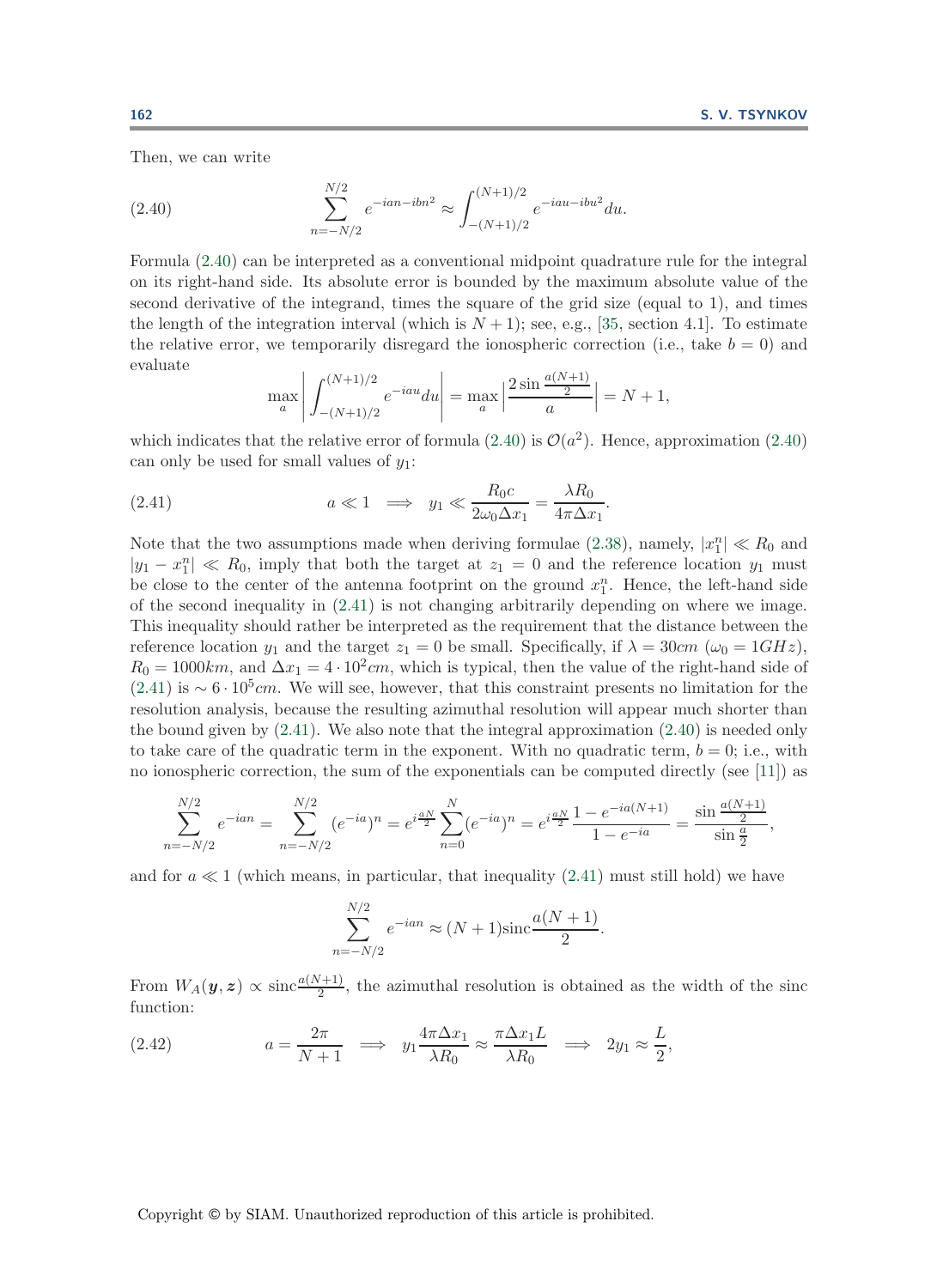where L is the antenna size. Formula  $(2.42)$  yields the minimum cross-range distance  $2y_1$ between the reference point *y* and the target at  $z = 0$  that the SAR sensor can resolve in the absence of distortions.

<span id="page-23-1"></span>To address the ionospheric distortions (with no fluctuations yet), we return to the integral  $(2.40):$  $(2.40):$ 

$$
(2.43) \tW_A(\mathbf{y}, \mathbf{z}) \propto \int_{-(N+1)/2}^{(N+1)/2} e^{-iau - ibu^2} du = \frac{\sqrt{\pi}}{2\sqrt{b}} e^{i\frac{a^2}{4b} - i\frac{\pi}{4}} \left( \text{erf}\left[ \frac{\sqrt{i}(a + b(N+1))}{2\sqrt{b}} \right] - \text{erf}\left[ \frac{\sqrt{i}(a - b(N+1))}{2\sqrt{b}} \right] \right).
$$

Comparing formula [\(2.43\)](#page-23-1) with formula [\(C.4\)](#page-35-3), we conclude that they are virtually identical, the only difference being in the signs and in the notation for the parameters. Consequently, the same conclusions as those we reached at the end of section [2.1.1](#page-10-5) regarding the function  $|W'_{R}(\boldsymbol{y},\boldsymbol{z})|$  will apply to the function  $|W_{A}(\boldsymbol{y},\boldsymbol{z})|$ .

Specifically, the width of the main lobe of  $|W_A(\bm{y}, \bm{z})|$  is the same as that of sinc $\frac{a(N+1)}{2}$ , provided that the former is redefined as twice the distance between the central maximum of the function and its first minimum. Therefore, if the azimuthal resolution of a SAR sensor is judged only by the width of the main lobe of the ambiguity function, then it basically remains unaffected by the nonfluctuating ionosphere. However, the second consideration outlined at the end of section [2.1.1,](#page-10-5) namely, the "sharpness" of the minimum, may become even more important as it applies to  $W_A(\mathbf{y}, \mathbf{z})$  of [\(2.43\)](#page-23-1).

<span id="page-23-2"></span>Similarly to [\(C.5\)](#page-37-0), we can write

(2.44a)

$$
|W_A(\boldsymbol{y},\boldsymbol{z})| \Big|_{a=\frac{2\pi}{N+1}} = (N+1) \cdot \frac{b(N+1)^2}{2\pi^2} \cdot \left(1 - \frac{i(\pi^2 - 6)b(N+1)^2}{4\pi^2} + \mathcal{O}\left(b^2(N+1)^4\right)\right),
$$

which for the typical values of the parameters chosen previously yields

(2.44b) 
$$
|W_A(\bm{y}, \bm{z})| \Big|_{a = \frac{2\pi}{N+1}} \approx (N+1) \cdot 0.09.
$$

Hence, the minimum  $(2.44a)$ – $(2.44b)$  appears not nearly as sharp as the minimum  $(C.5)$ , with the value of the former being about 9% of the central maximum. This is a substantial deterioration of contrast.

<span id="page-23-0"></span>**2.2.2. The effect of randomness.** To take into account randomness in the context of azimuthal resolution, we need to replace the deterministic travel times [\(2.37\)](#page-21-1) by the stochastic times [\(2.29\)](#page-18-1) in the exponents in formula [\(2.39\)](#page-21-2). Then, we will need to compute the expected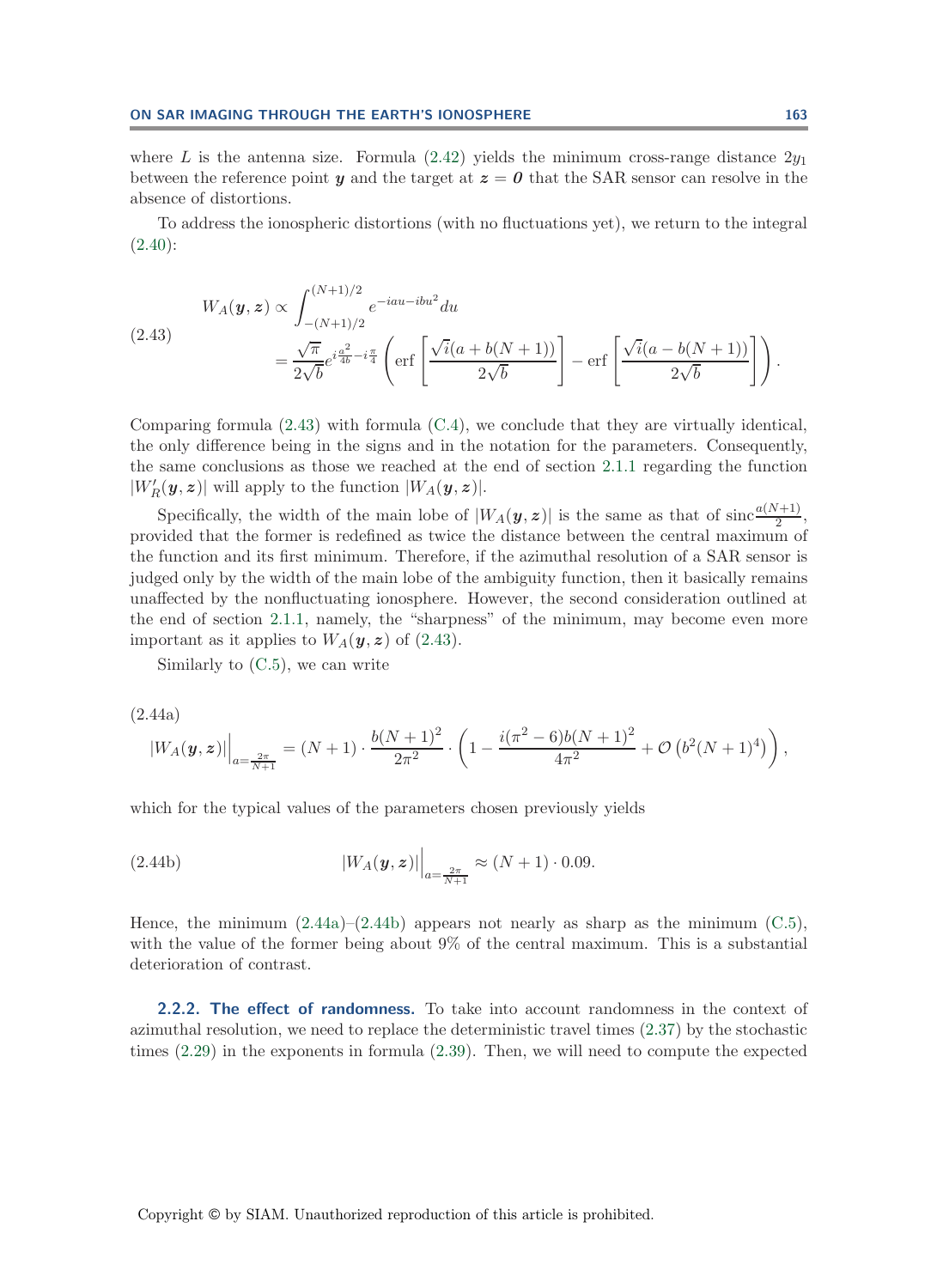value and the variance of the resulting sum. To begin with, we write instead of [\(2.39\)](#page-21-2) (2.45)

<span id="page-24-0"></span>
$$
W_A(\mathbf{y}, \mathbf{z}) \approx e^{2i\omega_0 \left(\frac{y_1^2}{2R_0c} - \frac{R_0}{2c} \frac{4\pi e^2}{m_e\omega_0^2} \frac{\bar{N}_e^{(H)}}{H}\right)} \sum_{n=-N/2}^{N/2} e^{\frac{2i\omega_0}{c} \left(-\frac{y_1 x_1^n}{R_0} - \frac{(x_1^n)^2}{2R_0} \frac{4\pi e^2}{m_e\omega_0^2} \frac{\bar{N}_e^{(H)}}{2H} - \frac{1}{2} \frac{4\pi e^2}{m_e\omega_0^2} \int_0^{R_z} \mu(\mathbf{x}) ds\right)}
$$
  

$$
= e^{2i\omega_0 \left(\frac{y_1^2}{2R_0c} - \frac{R_0}{2c} \frac{4\pi e^2}{m_e\omega_0^2} \frac{\bar{N}_e^{(H)}}{H}\right)} \sum_{n=-N/2}^{N/2} e^{-ian - ibn^2 - \frac{i\omega_0}{c} \varphi_n}.
$$

The random contribution to the eikonal in each term on the right-hand side of [\(2.45\)](#page-24-0) is  $\varphi_n = \varphi(\mathbf{x}^n, \mathbf{z})$  given by formula [\(2.31\)](#page-18-2). Our subsequent analysis will rely on the following proposition [\[37,](#page-42-2) Chapter I].

<span id="page-24-1"></span>Proposition 2.1. For sufficiently large integration distances  $R_z$ , each quantity  $\varphi_n$  becomes *a Gaussian random variable with zero mean. This is an implication of* the central limit theorem *(see, e.g.,* [\[14\]](#page-41-18)*), because the integration path crosses through many identically distributed inhomogeneities.*

An important comment is in order regarding the correct interpretation of Proposition [2.1.](#page-24-1) If the integral on the right-hand side of formula  $(2.31)$  was normalized by  $1/\sqrt{R_z}$ , then a straightforward application of the central limit theorem would imply weak convergence to the Gaussian probability distribution function with zero mean and the variance equal to 1. We, however, consider the actual nonnormalized perturbation of the eikonal  $\varphi$ . It still has zero mean, but its variance grows linearly (in the homogeneous case) as the integration distance R*<sup>z</sup>* increases; see formula [\(2.33\)](#page-19-1). Consequently, the resulting Gaussian will also have a growing variance. This interpretation is encountered frequently; see [\[37,](#page-42-2) Chapter I] and also [\[38\]](#page-42-16).

<span id="page-24-2"></span>For any fixed  $n$ , Proposition [2.1](#page-24-1) yields

$$
(2.46)\ \langle e^{-ian - ibn^2 - \frac{i\omega_0}{c}\varphi_n} \rangle = e^{-ian - ibn^2} \frac{1}{\sqrt{2\pi \langle \varphi_n^2 \rangle}} \int_{-\infty}^{\infty} e^{-\frac{i\omega_0}{c} \xi} e^{\frac{-\xi^2}{2\langle \varphi_n^2 \rangle}} d\xi = e^{-ian - ibn^2} e^{-\frac{1}{2} \frac{\omega_0^2}{c^2} \langle \varphi_n^2 \rangle}.
$$

We first observe a decrease in the amplitude of the mean value of each term in the sum due to multiple scattering. In the literature, this phenomenon is sometimes is referred to as "extinction"; see [\[37,](#page-42-2) Chapter I]. For the typical values of parameters, including  $M$  of  $(1.14)$ taken as  $M = \sqrt{\langle \mu^2 \rangle}/\langle N_e \rangle = 5 \cdot 10^{-3}$ , we can estimate the value of the last exponent in formula [\(2.46\)](#page-24-2) with the help of formula [\(2.36\)](#page-20-1), which yields  $\frac{1}{2}$  $\frac{\omega_0^2}{c^2} \langle \varphi_n^2 \rangle \approx 1.88 \cdot 10^{-3}$ . Hence, the extinction is small and will further decrease inversely proportional to the square of the carrier frequency,  $\sim \omega_0^{-2}$ , as the latter increases.

<span id="page-24-3"></span>Next, we compute the variance of each term (a complex random variable) in the sum [\(2.45\)](#page-24-0):

$$
(2.47a) \quad \sigma_n^2 = \langle |e^{-ian - ibn^2 - \frac{i\omega_0}{c}\varphi_n} - e^{-ian - ibn^2}e^{-\frac{1}{2}\frac{\omega_0^2}{c^2}\langle\varphi_n^2\rangle}|^2 \rangle = \langle |e^{-\frac{i\omega_0}{c}\varphi_n} - e^{-\frac{1}{2}\frac{\omega_0^2}{c^2}\langle\varphi_n^2\rangle}|^2 \rangle
$$
\n
$$
= \frac{1}{\sqrt{2\pi\langle\varphi_n^2\rangle}} \int_{-\infty}^{\infty} |e^{-\frac{i\omega_0}{c}\xi} - e^{-\frac{1}{2}\frac{\omega_0^2}{c^2}\langle\varphi_n^2\rangle}|^2 e^{\frac{-\xi^2}{2\langle\varphi_n^2\rangle}} d\xi = e^{-\frac{\omega_0^2}{c^2}\langle\varphi_n^2\rangle} (e^{\frac{\omega_0^2}{c^2}\langle\varphi_n^2\rangle} - 1).
$$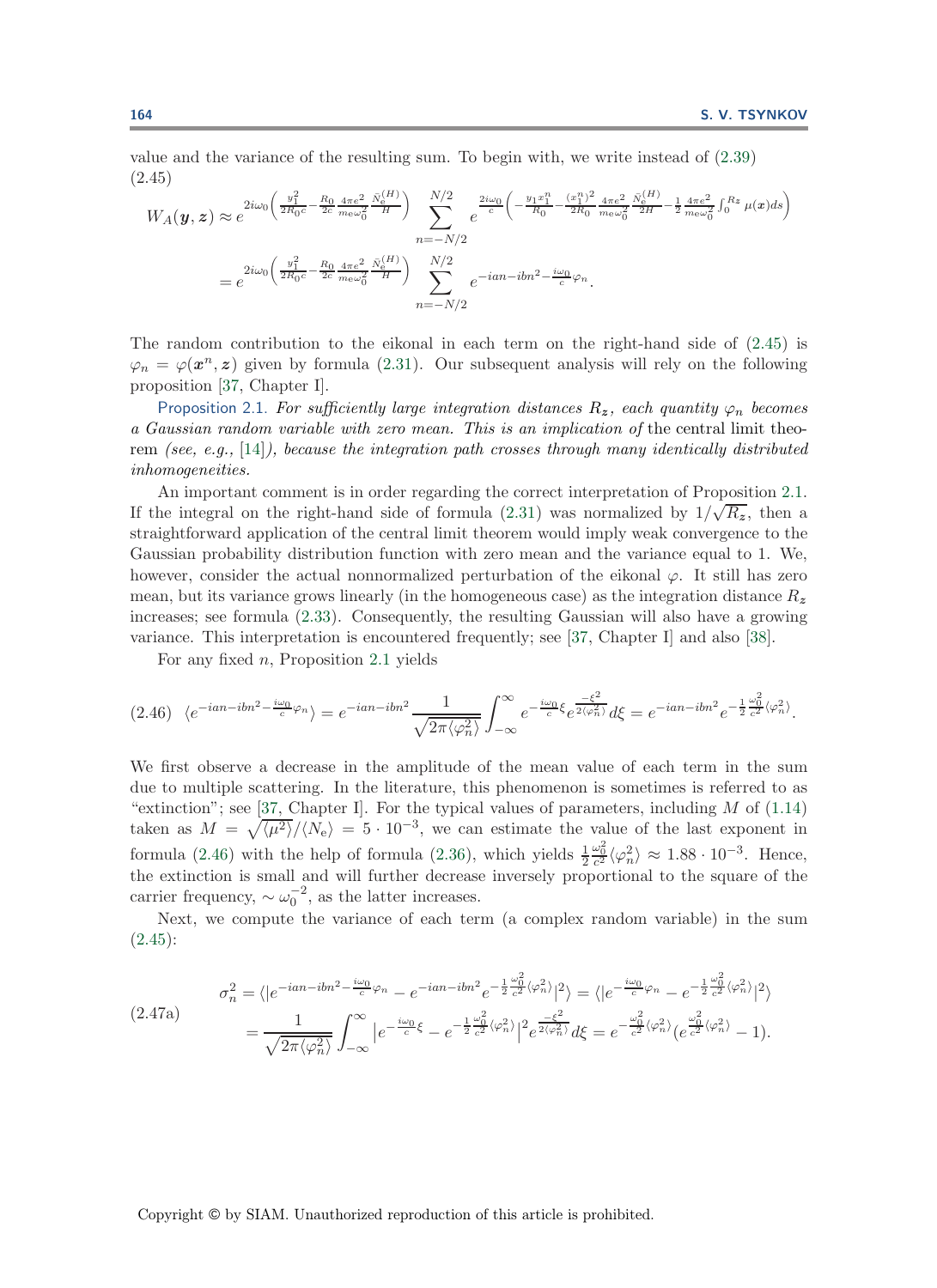Then, since the variance of the phase  $\frac{\omega_0^2}{c^2} \langle \varphi_n^2 \rangle$  is small, we use Taylor's expansion and obtain from [\(2.47a\)](#page-24-3)

(2.47b) 
$$
\sigma_n^2 \approx \frac{\omega_0^2}{c^2} \langle \varphi_n^2 \rangle.
$$

Expression [\(2.47b\)](#page-24-3) gives variances for the individual terms in the sum [\(2.45\)](#page-24-0). Technically speaking, they are all different because  $R_z$  depends on n in formulae [\(2.31\)](#page-18-2) and [\(2.33\)](#page-19-1). However, for the purpose of approximately estimating how "bad" the randomness may be for azimuthal resolution, we will take

<span id="page-25-1"></span>(2.48) 
$$
\sigma_n^2 \approx \sigma^2, \quad n = -N/2, \dots, N/2,
$$

because the variation of  $R_z$  as a function of n is small. To obtain the variance of the entire sum, we need to make an assumption regarding the dependence or independence of its individual terms. We will first consider the best case scenario and the worst case scenario, and thus derive a lower bound and an upper bound.

<span id="page-25-2"></span>Assume that all the terms in the sum [\(2.45\)](#page-24-0) are independent. Then, for its variance we can write

$$
\sigma_{\Sigma}^2 = (N+1)\sigma^2.
$$

Hence, one can think that the actual value of the sum for a particular realization of  $\mu(x)$  may be anywhere within the  $\sigma_{\Sigma}$  range from the deterministic value given by formulae [\(2.39\)](#page-21-2), [\(2.40\)](#page-22-0), and  $(2.43).<sup>6</sup>$  $(2.43).<sup>6</sup>$  $(2.43).<sup>6</sup>$  $(2.43).<sup>6</sup>$  In section [2.2.1,](#page-21-4) we have shown that the deterministic ionospheric distortions do not change the width of the main lobe of the ambiguity function but rather reduce the sharpness of its maxima and minima. In contrast, random contributions can obviously shift the locations of those extrema. The simplest estimate can be obtained as follows. Take the undistorted ambiguity function  $W = (N+1)\text{sinc}\frac{a(N+1)}{2} = \frac{\sin a(N+1)/2}{a/2}$  that has its first zero at  $a = 2\pi/(N+1)$ . For this function, we have

$$
\left. \frac{dW}{da} \right|_{a = \frac{2\pi}{N+1}} = -\frac{(N+1)^2}{\pi}.
$$

Then, given that the value of the function may change by  $\sigma_{\Sigma}$ , the location of the zero may shift by

$$
\sigma_{\Sigma} \cdot \left| \left( \frac{dW}{da} \Big|_{a = \frac{2\pi}{N+1}} \right)^{-1} \right| = \frac{\pi \sigma}{(N+1)^{3/2}} = \frac{2\pi}{N+1} \cdot \frac{\sigma}{2(N+1)^{1/2}}.
$$

Hence, the relative change in the resolution can be estimated as  $\sigma/2\sqrt{N+1}$ , which is about 0.022% for the typical values of the parameters that we have used. This change is still quite small. It can, however, be considered only a lower bound because all the terms in the

<span id="page-25-0"></span><sup>&</sup>lt;sup>6</sup>We disregard the extinction  $(2.46)$  when evaluating the mean of the sum  $(2.45)$  and take it as merely the deterministic value. However, extinction is obviously taken into account when computing the individual variances [\(2.47a\)](#page-24-3).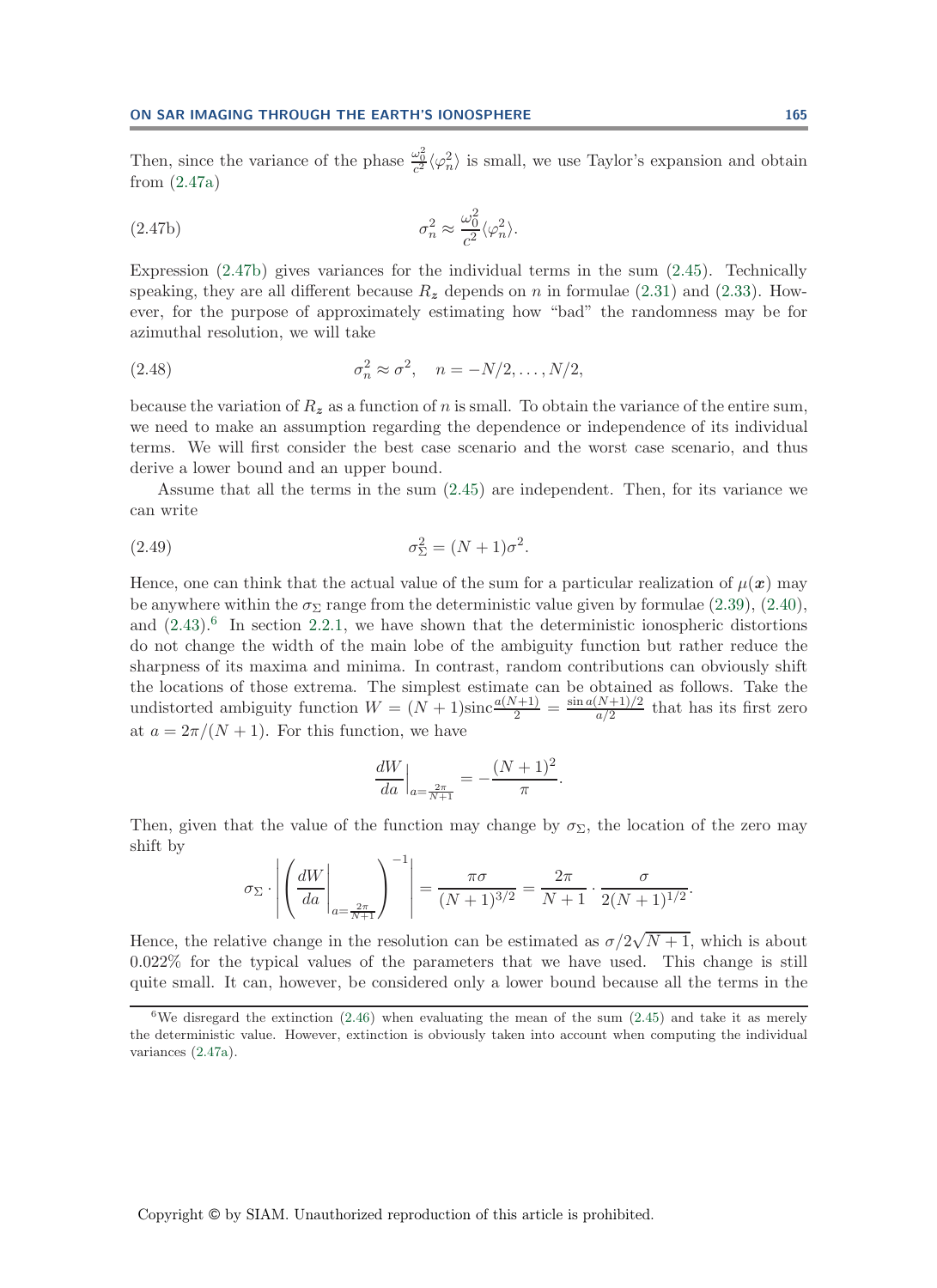sum [\(2.45\)](#page-24-0) cannot be independent random variables. Indeed, for two successive transmitting positions of the antenna the ray trajectories will be crossing through practically the same fluctuations. On the other hand, in the worst case scenario all the random variables in the sum [\(2.45\)](#page-24-0) are to be assumed identical, which yields

<span id="page-26-0"></span>(2.50) 
$$
\sigma_{\Sigma}^2 = (N+1)^2 \sigma^2.
$$

Then the relative change in the resolution will be  $\sigma/2$  rather than  $\sigma/2\sqrt{N+1}$ , which is about 2.2% for our typical set of parameters, and which is already noticeable.

To get a better understanding of the dependence or independence of individual random variables in the sum [\(2.45\)](#page-24-0) and to obtain a more accurate estimate of its variance, we first notice that since all the eikonals  $\varphi_n$  are normally distributed (according to Proposition [2.1\)](#page-24-1), each term in the sum [\(2.45\)](#page-24-0) has a logarithmically normal probability distribution. For regular Gaussian random variables it is known that if they are uncorrelated, then they are independent; see, e.g., [\[14,](#page-41-18) Chapter 2] or [\[22,](#page-42-17) Chapter 5]. *The same is, in fact, true for logarithmically normal random variables,* as shown in Appendix [F.](#page-40-0) Therefore, if we were to obtain a correlation function (covariance) of the received field along the synthetic antenna (recall that each term in [\(2.45\)](#page-24-0) represents the received field, up to a multiplicative factor), then it also would have provided a measure of dependence or independence for the random variables that compose the sum [\(2.45\)](#page-24-0).

The required correlation function for the field has, in fact, been constructed in [\[37,](#page-42-2) Chapter I]; it is closely related to the so-called coherence function. Moreover, it is shown that if the fluctuations of the phase are small, then the correlation function for the field approximately coincides with the correlation function for the density [\(1.8\)](#page-4-5). This is precisely the case for our analysis, because the variance of the phase  $\frac{\omega_0^2}{c^2} \langle \varphi^2 \rangle$  is indeed small. Consequently, the correlation length  $r_0$  introduced by formula [\(1.12\)](#page-4-0) for the turbulent fluctuations of the electron number density will also provide a characteristic scale of how rapidly the received field will decorrelate along the synthetic antenna. Roughly speaking, one can say that for the locations that are further apart than  $r_0$  from one another, the received pulses will be uncorrelated and hence independent, whereas for the locations that are closer than  $r_0$  to one another, they will not be independent.

Recall that the variances of the individual terms in the sum  $(2.45)$  are close to one another; see [\(2.48\)](#page-25-1). Then, at the risk of somewhat simplifying the situation, we will artificially split the synthetic array into several clusters of elements with the length  $r_0$ , and assume that the random variables from the sum [\(2.45\)](#page-24-0) that belong to a given cluster are identical, whereas for different clusters they are independent. The total length of the array can be estimated as

$$
D=R_0\frac{2\lambda}{L},
$$

where  $R_0$  is the distance from the antenna to the target and  $\frac{2\lambda}{L}$  is the angular beam width of the antenna. Therefore, the number of clusters is  $\sim \frac{D}{r_0}$ , and the number of elements in each cluster is

$$
N_c \approx (N+1)\frac{r_0}{D} \approx \frac{r_0}{\Delta x_1}.
$$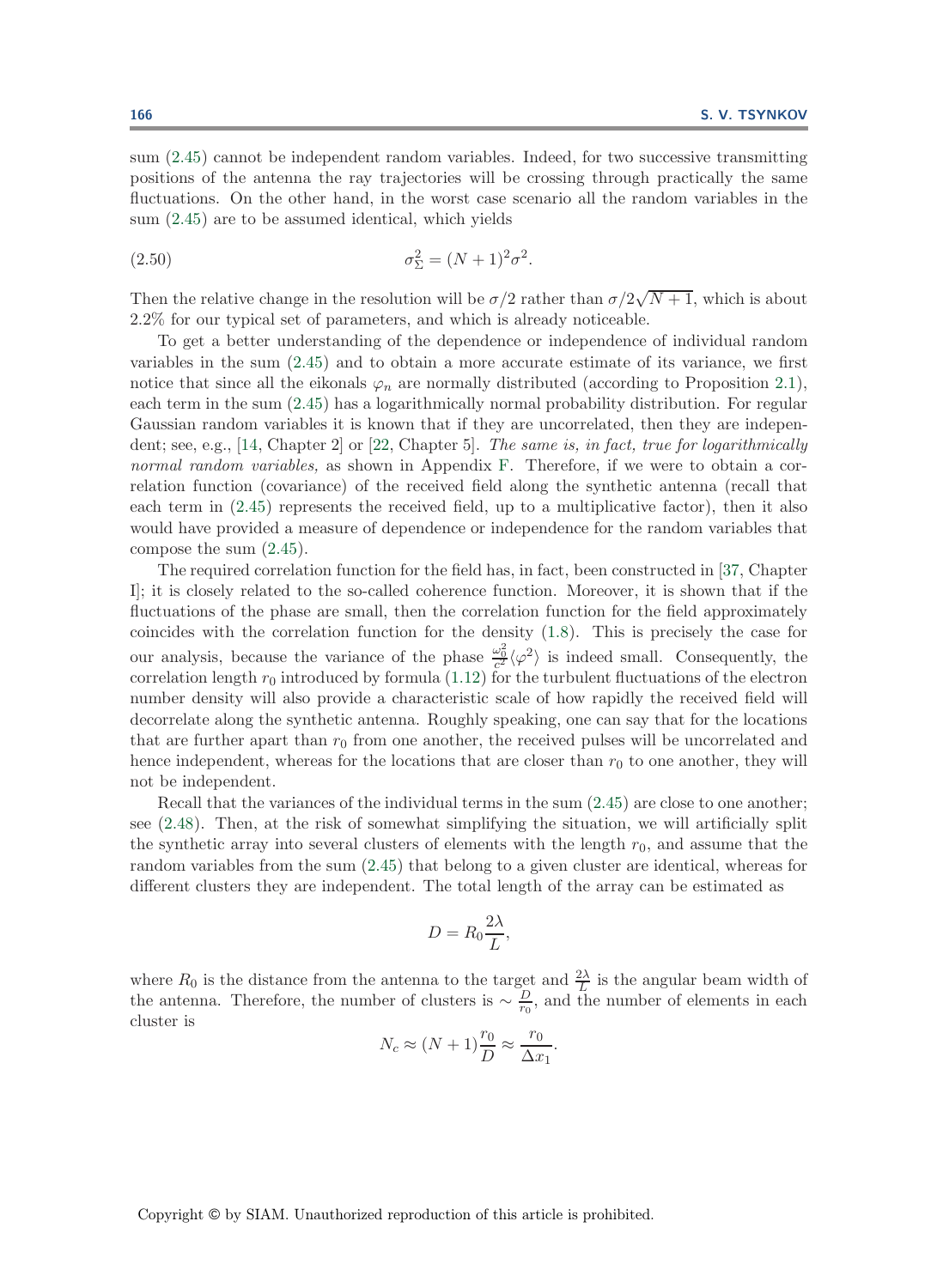For the variance of the sum [\(2.45\)](#page-24-0) we will therefore be getting the answer between the best case scenario [\(2.49\)](#page-25-2) and the worst case scenario [\(2.50\)](#page-26-0):

(2.51) 
$$
\sigma_{\Sigma}^{2} = \frac{D}{r_{0}} N_{c}^{2} \sigma^{2} = \frac{r_{0}}{D} (N+1)^{2} \sigma^{2}.
$$

This leads to the following expression for the relative change in the azimuthal resolution:

<span id="page-27-1"></span>
$$
\frac{\sigma}{2} \sqrt{\frac{r_0}{D}}.
$$

For the typical parameters we have chosen, the value of the square root in the previous formula is approximately 0.13, which yields about 0.3% deterioration in the azimuthal resolution.

It is also important to understand what will happen if the carrier frequency  $\omega_0$  changes. According to formulae [\(2.36\)](#page-20-1), [\(2.47b\)](#page-24-3), and [\(2.48\)](#page-25-1), the standard deviation is inversely proportional to the carrier frequency:

$$
\sigma \propto \omega_0^{-1}.
$$

The same is true for the length of the array:  $D \propto \omega_0^{-1}$ . Hence, for the change in the resolution we have

$$
\frac{\sigma}{2}\sqrt{\frac{r_0}{D}} \propto \frac{1}{\sqrt{\omega_0}}.
$$

If, for example, we take the frequency in the VHF band,  $\omega_0 = 300 MHz$ , which corresponds to the wavelength in vacuum  $\lambda = 1m$ , then the deterioration of the azimuthal resolution due to randomness will be about 0.5%.

The negative impact on the resolution that we have obtained, although not negligible, is still rather small. However, when estimating  $\sigma$  via  $\langle \varphi^2 \rangle$  (see formula [\(2.36\)](#page-20-1)), we have taken the average values for M and  $N_e^{2,(H)}$ . Taking the corresponding values from the upper part of their respective ranges (each of these two parameters can be at least an order of magnitude higher) will result in a much larger value of  $\langle \varphi^2 \rangle$  (about three orders of magnitude) and a most noticeable deterioration of the azimuthal resolution; see [\(2.51\)](#page-27-1).

Let us finally note that the role of randomness in the deterioration of azimuthal resolution compared to the range resolution is relatively large. This can be qualitatively explained by "unaveraging." Namely, the range is measured by just the travel time, and the corresponding random contribution almost averages out due to ergodicity. However, in the case of azimuthal resolution many random variables are combined in the sum [\(2.45\)](#page-24-0), and the effect of summation counterbalances the averaging.

<span id="page-27-0"></span>**3. Probing on two frequencies.** In this section, we return to the idea of probing the scene and hence the ionosphere on two different carrier frequencies (first introduced in section [2.1.2\)](#page-13-2), but exploit it in a somewhat more general perspective. Let us assume that there is an object or feature in the scene that can be clearly identified on the image. This object does not have to be artificial. It does not have to dominate the scene, say, by having the highest reflectivity. Its location does not have to be known ahead of time. It merely has to be something that can be fairly easily picked out and matched on different images. For example, it can be some landmark, a hilltop, a building, a road intersection, etc.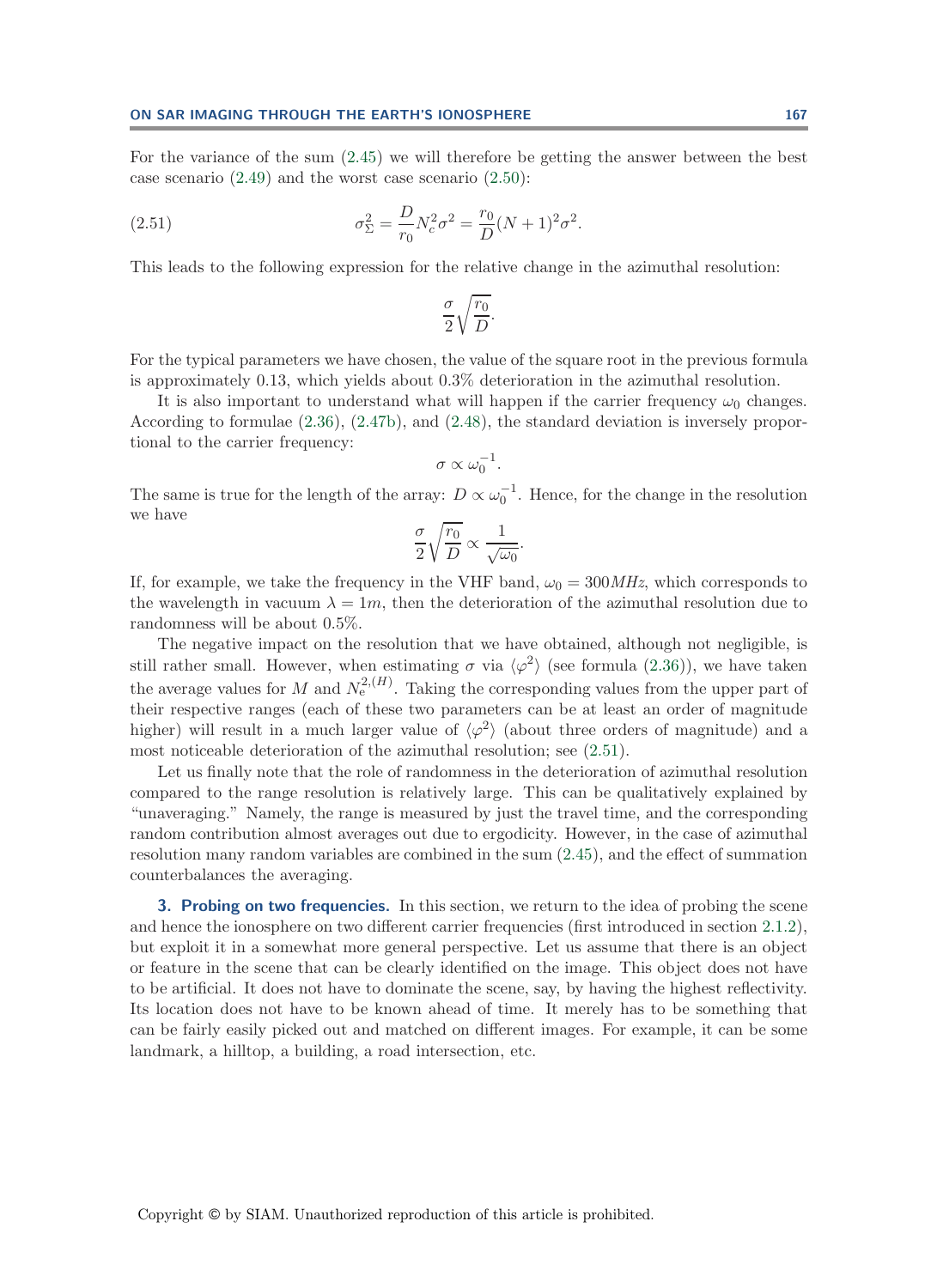Let  $\omega_0$  and  $\omega_1$  be two distinct carrier frequencies, and let  $R_y^{(0)}$  and  $R_y^{(1)}$  be the corresponding ranges of the aforementioned object measured by the radar, whereas its true range is  $R_z$ . Then, we can recast system  $(2.17)$ ,  $(2.20)$ , taking into account the inhomogeneity of the ionosphere, as

<span id="page-28-1"></span>(3.1) 
$$
R_{\mathbf{y}}^{(0)} = cT(\mathbf{x}^n, \mathbf{z}, \omega_0),
$$

$$
R_{\mathbf{y}}^{(1)} = cT(\mathbf{x}^n, \mathbf{z}, \omega_1),
$$

<span id="page-28-0"></span>where the travel time T is determined according to formulae  $(2.25)$ ,  $(2.29)$ :

(3.2)  

$$
T(\mathbf{x}^n, \mathbf{z}, \omega) = \frac{R_z}{c} \left\{ 1 + \frac{1}{2} \frac{4\pi e^2}{m_e \omega^2} \frac{\bar{N}}{H} + \frac{1}{2} \frac{4\pi e^2}{m_e \omega^2} \cdot \frac{1}{R_z} \int_0^{R_z} \mu(\mathbf{x}) ds \right\}
$$

$$
= \frac{R_z}{c} \left\{ 1 + \frac{1}{\omega^2} \frac{4\pi e^2}{2m_e} \left( \underbrace{\frac{\bar{N}}{H} + \frac{1}{R_z} \int_0^{R_z} \mu(\mathbf{x}) ds}_{\mathcal{N}} \right) \right\}.
$$

The plasma quantity  $\overline{N}$  that enters into [\(3.2\)](#page-28-0) is given by formula [\(2.27\)](#page-16-1). Note that formula  $(3.2)$  takes into account the contributions from both the mean electron number density  $\langle N_e(h) \rangle$ and its turbulent fluctuations—a particular realization of  $\mu(x)$  at the time and place the images are taken.

With the data  $R_y^{(0)}$  and  $R_y^{(1)}$  available, system [\(3.1\)](#page-28-1) can be solved with respect to the two unknown quantities: the true range  $R_z$  and the integral quantity N that characterizes the plasma; see formula [\(3.2\)](#page-28-0). These two quantities can be used to modify the matched filter  $P(t - t_n - 2|\mathbf{y} - \mathbf{x}^n|/c)$  in formula [\(2.3\)](#page-8-0). Namely, the dilation of the pulse has to be taken into account in the filter (rather than only in the received signal) by first evaluating  $\delta\tau$  according to (cf. formula [\(2.32\)](#page-19-0))

<span id="page-28-2"></span>(3.3) 
$$
\delta \tau \approx \frac{2R_z}{c} \frac{4\pi e^2}{m_e \omega_0^2} \frac{B}{\omega_0} \left( \frac{\bar{N}}{H} + \frac{1}{R_z} \int_0^{R_z} \mu(x) ds \right) = \frac{2R_z}{c} \frac{4\pi e^2}{m_e \omega_0^2} \frac{B}{\omega_0} \mathcal{N},
$$

and then  $\delta \alpha$  according to [\(2.13\)](#page-11-4). Moreover, the round-trip travel time  $2|\mathbf{y}-\mathbf{x}^{n}|/c$  has to be replaced by the expression similar to [\(3.2\)](#page-28-0), but with the reference distance  $R_y = |y - x^n|$ substituted for  $R_z$  (except in  $\mathcal{N}$ ):

<span id="page-28-3"></span>
$$
(3.4) \quad 2T(\pmb{x}^n, \pmb{y}, \omega) = \frac{2R_{\pmb{y}}}{c} + \frac{R_{\pmb{y}}}{c} \frac{1}{\omega^2} \frac{4\pi e^2}{m_e} \left( \frac{\bar{N}}{H} + \frac{1}{R_{\pmb{z}}} \int_0^{R_{\pmb{z}}} \mu(\pmb{x}) ds \right) = \frac{2R_{\pmb{y}}}{c} + \frac{R_{\pmb{y}}}{c} \frac{4\pi e^2}{m_e \omega^2} \mathcal{N}.
$$

From the previous analysis in this paper (see also [\[11\]](#page-41-7)) it is clear that the modified filter will remove or greatly reduce the mismatch in travel times caused by the difference between the reference propagation speed  $c$  and the actual propagation speed affected by dispersion. Therefore, one should expect that the deterioration of radar resolution due to the Earth's ionosphere will be mitigated if the new filter is used.

Of course, these are only qualitative considerations, and a thorough further investigation is needed. First, the new filter will not guarantee the exact matching either. On the one hand,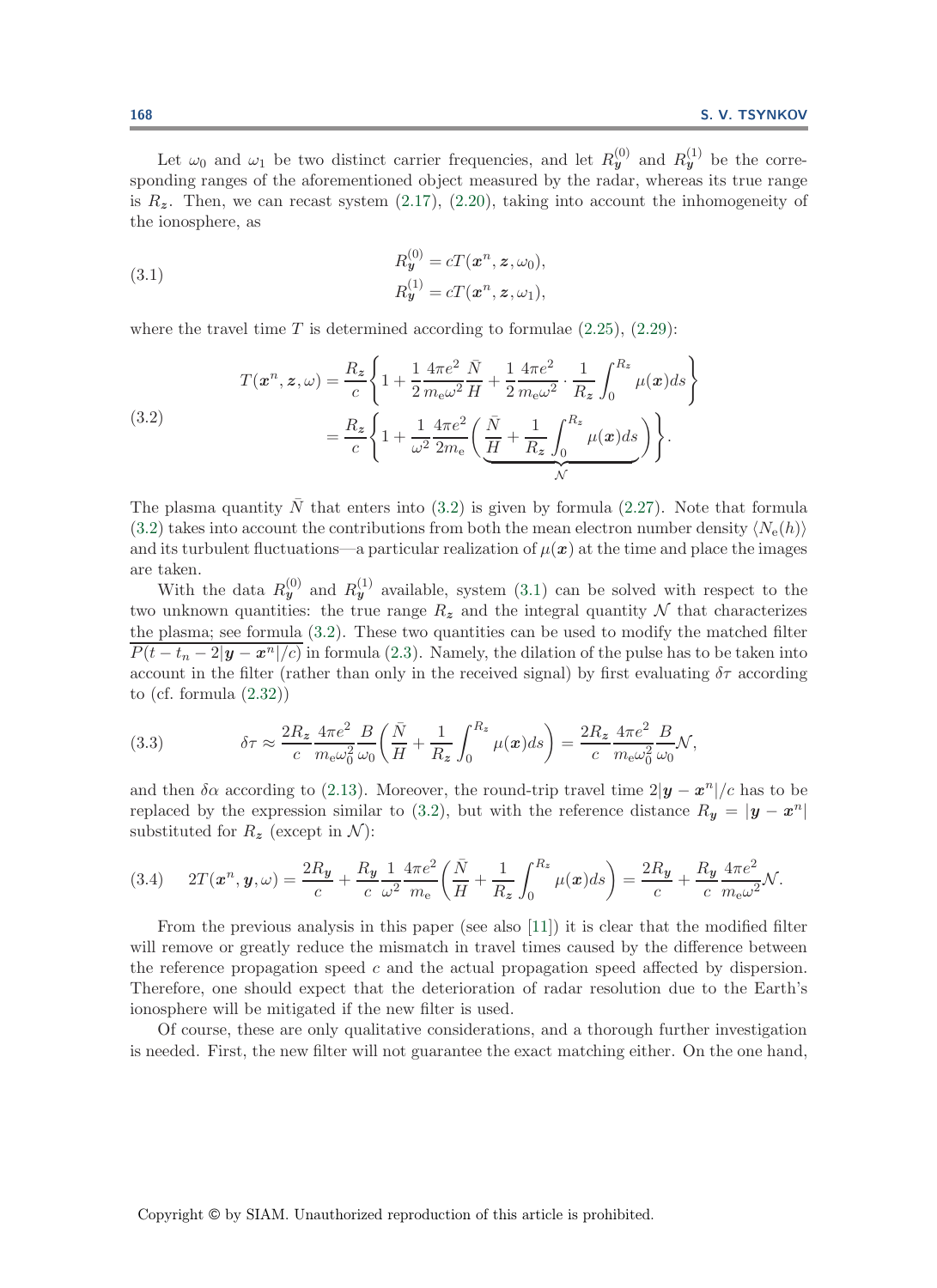the dilation will be evaluated for a given fixed location (location of the chosen reference object; see formula  $(3.3)$ , whereas in reality it depends on  $R_z$  and thus varies across the scene. This is likely to make the new methodology prone to larger (peripheral) errors in the case of larger imaged scenes. It is quite possible that one may even need to use several different reference objects in the scene and solve several corresponding systems [\(3.1\)](#page-28-1). On the other hand, the new filter

<span id="page-29-0"></span>
$$
(3.5) \qquad \overline{P'(t-t_n-2T(\boldsymbol{x}^n,\boldsymbol{y},\omega_0))}=\overline{A'(t-t_n-2T(\boldsymbol{x}^n,\boldsymbol{y},\omega_0))}e^{-i\omega_0(t-t_n-2T(\boldsymbol{x}^n,\boldsymbol{y},\omega_0))}
$$

would have provided an ideal matching if the new travel time  $(3.4)$  were proportional to  $R_y$ but otherwise not affected by the geometry. However, the plasma quantity  $N$  of [\(3.2\)](#page-28-0) has two components, neither of which is a true constant. The first component,  $\bar{N}/H$ , contains  $\bar{N}_{e}^{(H)}$ and  $N_e(H)$ , which are constants, but it depends on the look angle  $\theta_0$ ; see formula [\(2.27\)](#page-16-1). If one and the same value of  $\overline{N}$  is used in the modified filter [\(3.5\)](#page-29-0) for the entire scene, it may cause some errors, and the larger the scene is, the larger these errors can be (near the perimeter). The second component of  $N$ , which takes into account a given realization of the random field  $\mu$ , depends on  $R_z$  (distance to the reference object) and will also change as  $x^n$ changes. Neglecting the dependence of  $\mathcal N$  on  $x^n$  in the modified filter [\(3.5\)](#page-29-0) is not likely to affect the range resolution in any substantial way. However, it may limit the ability of the filter to compensate for the random ionospheric distortions when addressing the azimuthal resolution.

It is still likely that in spite of the forgoing imperfections, the new filter [\(3.5\)](#page-29-0) will considerably improve the resolution of spaceborne SAR sensors which is otherwise impaired by the ionosphere. The corresponding quantitative analysis will be the subject of a future publication. Another group of issues to be addressed in the future is related to the implementation. Namely, how easy or difficult can it be to obtain in real time the information required for the new filter [\(3.5\)](#page-29-0), especially as the actual data, i.e., the values of  $R_{\bm{y}}^{(0)}$  and  $R_{\bm{y}}^{(1)}$ , are required as input for system [\(3.1\)](#page-28-1) rather than just a graphical image?

To conclude this section, let us note that when processing the SAR data, certain parameters needed for building the algorithm may not always be known with sufficient accuracy. Accordingly, a number of approaches to estimating these parameters have been discussed in the literature, in particular, the approaches that exploit the information from multiple SAR looks. One example is the map drift autofocus procedure (see [\[17,](#page-41-2) section 3.9.1]) that uses different carrier frequencies for estimating the Doppler related parameters. Another popular technique of that nature is the phase gradient autofocus (see [\[15,](#page-41-19) [41\]](#page-42-18)) that uses redundancy in the SAR data (e.g., due to multiple high-contrast point targets) to remove the phase error. We are not aware, though, of any previous attempts to use these ideas for imaging through the ionosphere.

**4. Discussion and future work.** In this paper, we have analyzed the effect of ionospheric dispersion on the performance of spaceborne SAR sensors. To describe the propagation through the Earth's ionosphere, we have employed the simplest scalar model for transverse electromagnetic waves with weak anomalous dispersion. Certain aspects of the overall formulation that we have used may still require additional attention.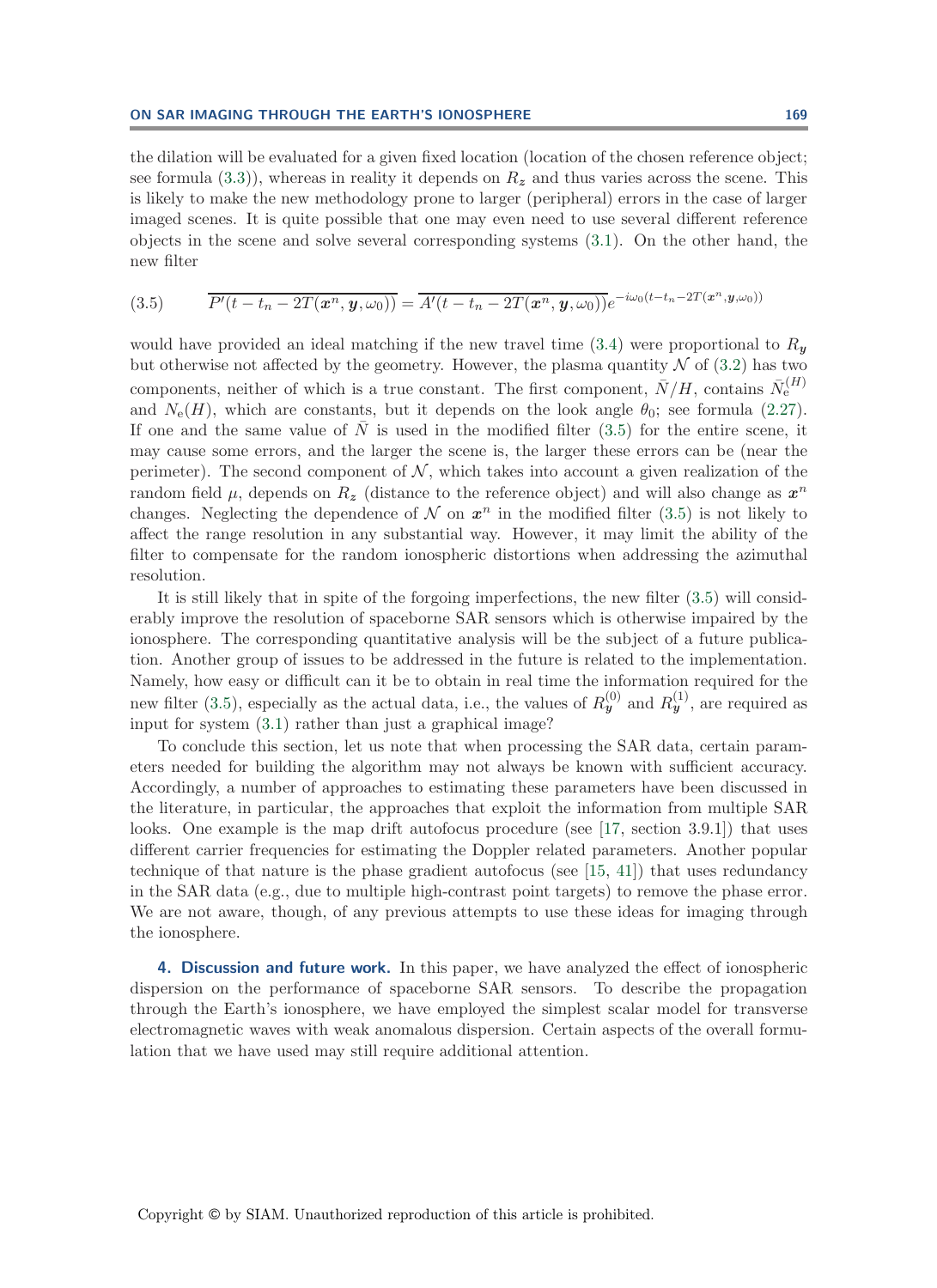First and foremost, the very notion of image resolution may need to be redefined in the context of dispersive propagation to take into account the considerations of contrast, i.e., sharpness of the maxima and minima of the generalized ambiguity function. Besides, the total electromagnetic field has been split into the longitudinal and transverse components. This approach is quite common in the studies of electromagnetic propagation through plasmas; see Appendix [A](#page-31-0) and [\[21\]](#page-42-3) for further details. We, however, still plan to investigate more carefully whether the independent equation for the transverse field  $(1.1)$  provides a good approximation in the case of the *inhomogeneous* plasma, in particular, when the electron number density  $N_e$ undergoes turbulent fluctuations. In addition, the validity of geometrical optics may need to be further analyzed, and potential benefits of employing a more comprehensive model of propagation, based on the paraxial approximation, will need to be studied. In the framework of geometrical optics, a more rigorous argument may need to be substituted instead of the intuitive consideration at the end of section [2.1.4,](#page-17-0) where integration along the bent trajectories is discussed. Finally, a more accurate description of the ionospheric turbulence may be needed. On the one hand, changing the exponent in formula [\(1.10\)](#page-4-2) from  $\kappa = 11/6$  to  $\kappa = 2$  and hence considering only short-range phenomena brings extra convenience, but the overall effect of this change on the conclusions drawn in the paper has not been accurately quantified. This should be done along with assessing the potential benefits of using other correlation functions available in the literature; see [\[36,](#page-42-4) Chapter I]. Moreover, the analysis in the current paper, even if enhanced along the previous lines, still takes into account only spatial turbulent fluctuations of the ionosphere. The corresponding temporal variations are assumed too slow compared to the characteristic times of propagation. This hypothesis may need to be further corroborated and/or refined.

Notwithstanding these issues, the findings of the current paper are as follows.

- Dispersion of the electromagnetic waves in the Earth's ionosphere affects the azimuthal resolution of a spaceborne SAR sensor more strongly than it affects the range resolution. This observation qualitatively agrees with those by other authors.
- The previous conclusion is true for both the deterministic dispersion and the dispersion due to turbulent fluctuations of the electron number density (modeled by the Kolmogorov spectrum).
- Specific numerical estimates of the possible deterioration of the range and azimuthal resolution have been obtained for some typical parameters that characterize the medium and the propagation.
- The ionospheric distortions are weaker for higher carrier frequencies, but certain applications may motivate the use of the frequencies that are not very high (VHF and UHF bands).
- A modified matched filter that would compensate for the dispersion can be built if the plasma parameters, such as  $\omega_{pe}$  or  $N_e$ , are known at the time and place the image is taken.
- These parameters, however, are rapidly changing, which limits the use of purely modelbased approaches to the removal of ionospheric effects, even for such a simple model as the cold plasma.

To compensate for the ionospheric distortions, we have proposed probing the terrain, and hence the ionosphere, on two distinct carrier frequencies. This may help provide accurate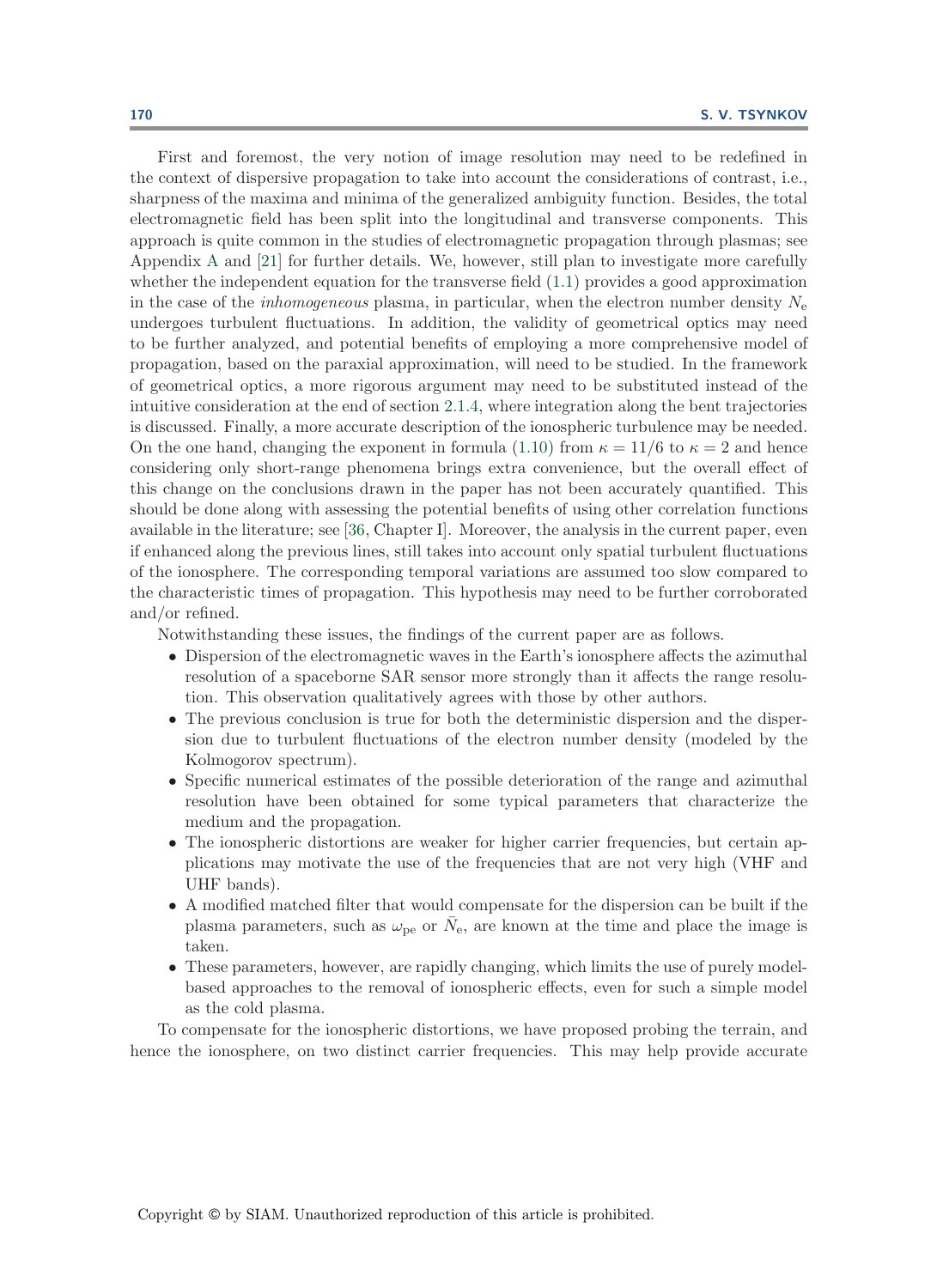information for the modified matched filter in case there are clearly identifiable objects in the imaged scene (that do not necessarily have to be dominating). In the future we plan to study how efficient the modified filter of section [3](#page-27-0) will actually be, and how easy it may be to implement.

In addition, we will look into the issues outlined in the beginning of this section, as well as those discussed in section [1](#page-0-1) (that lead to more sophisticated physical models). It may also prove useful to see whether or not a full-fledged solution based on the Fourier transform will bring along any substantial benefits compared to the analysis of this paper (section [2.1.1\)](#page-10-5). Finally, the feasibility of implementing a genuine time-reversal strategy for spaceborne SARs may need to be explored, when the filter is built by recording all of the actual received signal and subsequently time-reversing it.

<span id="page-31-1"></span><span id="page-31-0"></span>**Appendix A. Cold plasma.** The full Maxwell equations for electromagnetic propagation in plasma can be written in the form

(A.1) 
$$
\frac{1}{c} \frac{\partial \mathbf{B}}{\partial t} + \text{curl} \mathbf{E} = \mathbf{0}, \qquad \text{div} \mathbf{B} = 0,
$$

$$
\frac{1}{c} \frac{\partial \mathbf{E}}{\partial t} - \text{curl} \mathbf{B} = -\frac{4\pi}{c} \mathbf{j}_{\text{ind}}, \quad \text{div} \mathbf{E} = 4\pi \rho_{\text{ind}},
$$

where instead of the electric induction  $\bm{D}$  we introduce the induced charges  $\rho_{\text{ind}}$  and currents *j*<sub>ind</sub>. Magnetization of the medium for our primary regimes of interest (high frequencies) can be disregarded; see [\[27\]](#page-42-6).

<span id="page-31-2"></span>Taking curl of the Faraday law in [\(A.1\)](#page-31-1), time-differentiating the Ampere law, and substituting, we get

(A.2) 
$$
\frac{\partial^2 \mathbf{E}}{\partial t^2} + c^2 \text{curl} \text{curl} \mathbf{E} = -4\pi \frac{\partial \mathbf{j}_{\text{ind}}}{\partial t}.
$$

To specify the right-hand side of [\(A.2\)](#page-31-2), we use the approximation of cold plasma [\[21,](#page-42-3) [30\]](#page-42-19), where the meaning of the term will be explained later. Newton's second law of motion for the electrons reads as

<span id="page-31-3"></span>(A.3) 
$$
m_{\rm e} \frac{du}{dt} + m_{\rm e} \nu_{\rm eff} u = -eE - \frac{e}{c} u \times B.
$$

As the ions are much heavier than the electrons, their motion is not taken into account. In  $(A.3)$ , *u* denotes the velocity of the electrons due to the applied electromagnetic field. The quantity  $\nu_{\text{eff}}$  in [\(A.3\)](#page-31-3) is the effective frequency of collisions between the electrons and other particles. In the high-frequency case we can drop the collision term  $m_e\nu_{\text{eff}}u$  on the left-hand side of [\(A.3\)](#page-31-3). This term is responsible for the onset of Ohm conductivity, and it is dropped because typical collision frequencies  $\nu_{\text{eff}}$  in the ionosphere are low. A thorough analysis of collisions in dilute plasma requires quantum mechanical calculation of their crosssections [\[21\]](#page-42-3). Typically, for the collisions of electrons with other particles in the F-layer we have  $\nu_{\text{eff}} \sim 10^2 s^{-1} \ll \omega_{\text{pe}}$ , and as  $\omega_0 \gg \omega_{\text{pe}}$ , we can indeed disregard the collision term in  $(A.3).$  $(A.3).$ 

In the isotropic case with no external magnetic field the Lorentz term on the right-hand side of [\(A.3\)](#page-31-3) can also be neglected since both the electric and the magnetic fields have roughly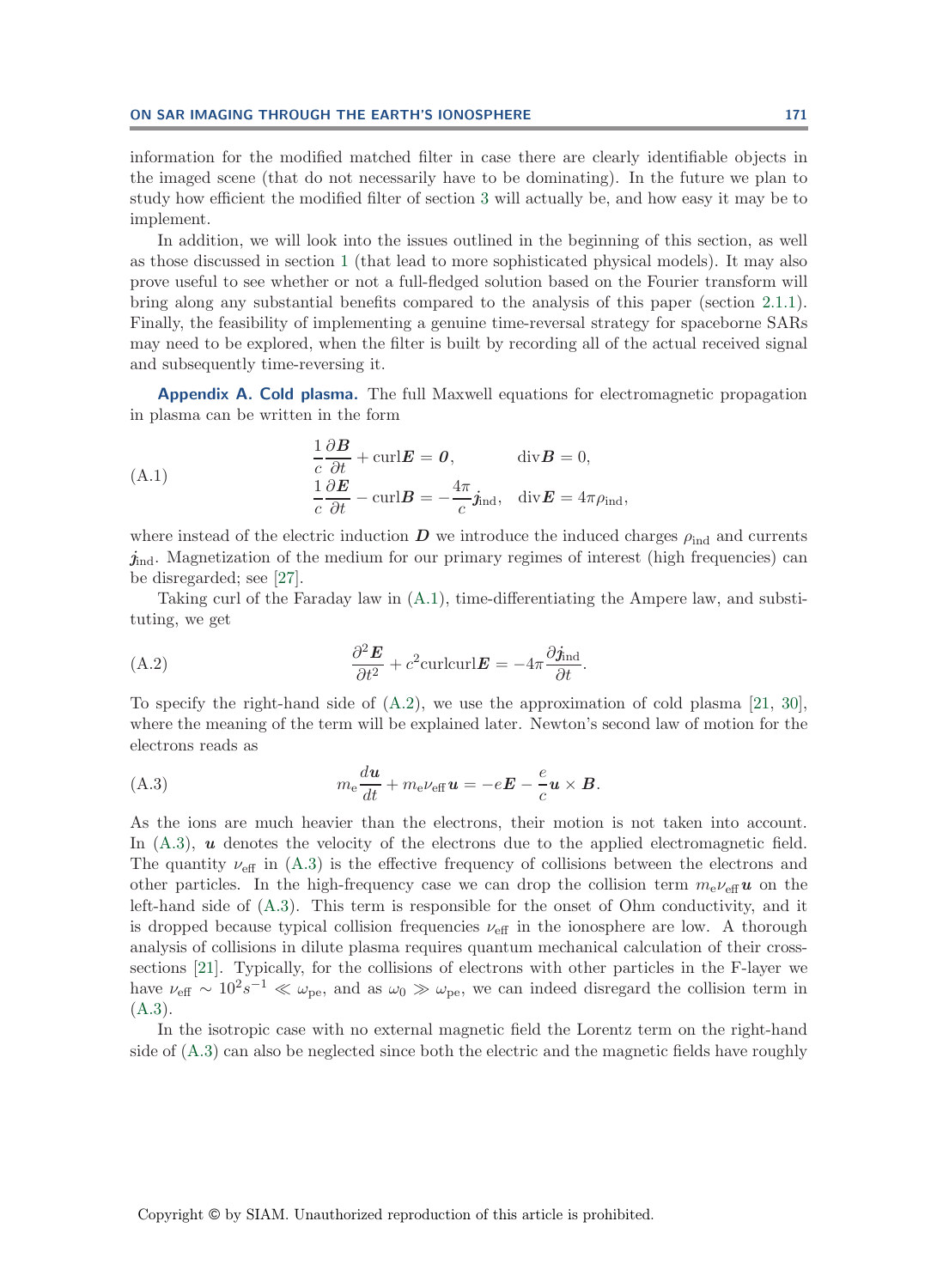<span id="page-32-1"></span>the same magnitude in the impinging wave. Then, the term  $-\frac{e}{c}\mathbf{u} \times \mathbf{B}$  becomes a small relativistic correction, because  $|u| \ll c$ <sup>[7](#page-32-0)</sup> Altogether, [\(A.3\)](#page-31-3) then reduces to

$$
(A.4) \t m_e \frac{du}{dt} = -eE.
$$

<span id="page-32-2"></span>Next, by expressing the induced current as  $j_{\text{ind}} = -eN_e\boldsymbol{u}$ , we transform [\(A.4\)](#page-32-1) into

(A.5) 
$$
\frac{\partial j_{\text{ind}}}{\partial t} = -e N_{\text{e}} \frac{\partial u}{\partial t} = \frac{e^2 N_{\text{e}}}{m_{\text{e}}} E.
$$

Note that strictly speaking we should have written  $j_{ind} = -e \int v f(v) dv$ , where  $f(v)$  is the probability distribution for electron velocities [\[21\]](#page-42-3). In practice, however, kinetic considerations yield similar results.

We would also like to emphasize that relation  $(A.5)$  between the induced current and the electric field is local in space, because  $(A.4)$  is an ordinary differential equation. In the frequency domain, when all the variables are interpreted as Fourier components, we immediately have  $j_{\text{ind}}(\omega) = \frac{\omega_{\text{pe}}}{4\pi} \frac{1}{i\omega} E(\omega)$ , which leads to the following expression for electric permittivity (see [\[39\]](#page-42-14)):  $\varepsilon = \varepsilon(\omega) = 1 - \frac{\omega_{\rm pe}^2}{\omega^2}$ . In other words, the electric permittivity  $\varepsilon$  depends only on the incident frequency  $\omega$  and does not depend on the wavenumber  $k$ . This is equivalent to neglecting the phenomenon of spatial dispersion in plasma. It can indeed be neglected if  $a \ll \lambda$ , where a is the characteristic length and  $\lambda$  is the wavelength in plasma. For the characteristic length we are taking the distance traveled by the electron during one period of fast oscillation,  $a = 2\pi v_e/\omega_0$ , and  $\lambda = 2\pi v_{ph}/\omega_0 = 2\pi/k$ , where  $k = |\mathbf{k}|$  and  $v_{ph}$  is the phase speed of the waves. Hence, we need to require that the phase speed be much faster than the thermal speed of the electrons:

<span id="page-32-3"></span>(A.6) 
$$
v_{\rm ph} = \frac{\omega}{k} \gg v_{\rm e} = \sqrt{\frac{3\kappa T}{2m_{\rm e}}}.
$$

The concept of *cold plasma* can be explained with the help of relation [\(A.6\)](#page-32-3). Namely, the temperature should be sufficiently low so that the thermal speed is much slower than the phase speed of the waves.

<span id="page-32-4"></span>Finally, by substituting expression  $(A.5)$  into the right-hand side of equation  $(A.2)$ , we obtain

(A.7) 
$$
\frac{\partial^2 \boldsymbol{E}}{\partial t^2} + c^2 \text{curl} \text{curl} \boldsymbol{E} + \omega_{\text{pe}}^2 \boldsymbol{E} = \boldsymbol{0}.
$$

Equation [\(A.7\)](#page-32-4) is a self-contained governing equation for the electric field *E*. It no longer includes any other unknown quantities that need to be determined through additional considerations.

Equation [\(A.7\)](#page-32-4) admits different types of waves. According to the Helmholtz theorem (see [\[33,](#page-42-20) section 1.5]), any vector field has a unique representation as a sum of its irrotational (longitudinal) and solenoidal (transverse) components. In other words, we can write

(A.8) *E* = *E*- + *E*⊥, where curl*E*-= *0* and div*E*<sup>⊥</sup> = 0.

<span id="page-32-0"></span><sup>7</sup>The speed of systematic motion  $|u|$  is much slower than the thermal speed, which is much slower than the speed of light.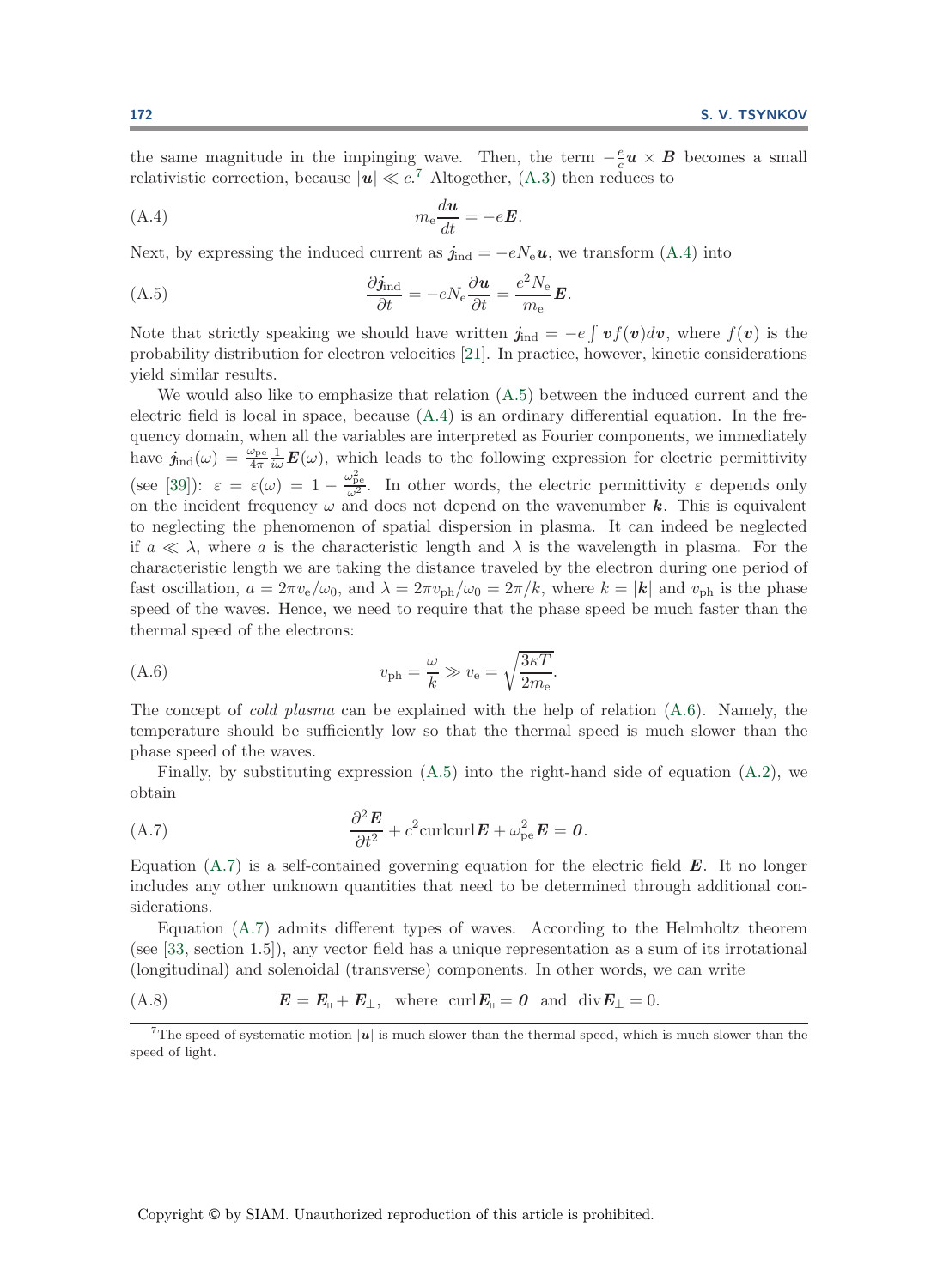Note that in the frequency domain a plane wave propagating in an isotropic medium has the form  $E \sim e^{i\omega t + i k \cdot r}$ , where *r* is the radius vector. Then, clearly, curl $E \sim k \times E$  and  $\text{div}\mathbf{E} \sim \mathbf{k} \cdot \mathbf{E}$ . As such,  $\text{curl}\mathbf{E}_{\shortparallel} = \mathbf{0}$  would mean that  $\mathbf{k} \times \mathbf{E}_{\shortparallel} = \mathbf{0}$ , or, in other words, that  $\mathbf{E}_{\shortparallel}$ is parallel to the wave vector  $k$ , which justifies calling it the longitudinal component. Similarly,  $div E_{\perp} = 0$  would imply that  $\mathbf{k} \cdot \mathbf{E}_{\perp} = 0$ , or, in other words, that  $\mathbf{E}_{\perp}$  is perpendicular to the wave vector  $k$ , which justifies calling it the transverse component.

<span id="page-33-1"></span>Let us consider longitudinal waves first. In this case, [\(A.7\)](#page-32-4) reduces to

$$
\frac{\partial^2 \boldsymbol{E}_{\shortparallel}}{\partial t^2} + \omega_{\text{pe}}^2 \boldsymbol{E}_{\shortparallel} = \boldsymbol{0}.
$$

Equation [\(A.9\)](#page-33-1) governs the so-called Langmuir waves in plasma. As there is no spatial differentiation in [\(A.9\)](#page-33-1), these waves can basically be interpreted as high-frequency oscillations of the entire volume of plasma. The dispersion relation for the Langmuir waves is straightforward:  $\omega^2 = \omega_{\rm pe}^2$ , which means that the oscillations always occur with one and the same frequency  $\omega_{\rm pe}$  of [\(1.2\)](#page-1-2). The group velocity of these waves is zero:  $v_{\rm gr} \stackrel{\rm def}{=} \frac{\partial \omega}{\partial k} = 0$ , so that no energy transport is associated with the Langmuir waves.

The behavior of the transverse component  $E_{\perp}$  of the electric field is therefore more interesting and more relevant. To study this behavior, we first notice that  $div E_{\perp} = 0$  implies curlcurl $E_{\perp} = -\Delta E_{\perp}$ , and, consequently, [\(A.7\)](#page-32-4) indeed transforms into the well-known Klein– Gordon equation [\(1.1\)](#page-0-0). We need only make sure that in doing so the assumption of cold plasma holds. This, in fact, is easy to see, because the phase velocity of the waves given by formula [\(1.4\)](#page-1-4) is always greater than the speed of light,  $v_{\text{ph}} > c$ , whereas the thermal speed of the electrons is much slower. For the typical electron temperature  $T = 2000K$  in the F-layer, and given that the Boltzmann constant is  $\kappa = 1.38 \cdot 10^{-16} erg/K$  and the electron mass is  $m_e = 9.1 \cdot 10^{-28} g$ , the right-hand side of [\(A.6\)](#page-32-3) yields  $v_e \approx 1.73 \cdot 10^7 cm/sec$ .

<span id="page-33-0"></span>**Appendix B. Radiation pattern of the antenna.** For the purpose of conducting the analysis, the actual SAR antenna is often approximated by a rectangle with one of its sides parallel to the flight track (orbit). This allows us to determine the radiation pattern of the antenna both along the flight track and across the flight track; see, e.g., [\[11\]](#page-41-7). In this section, we are interested in determining the azimuthal pattern only. Hence, we can simplify the antenna shape even further and assume that it is a one-dimensional linear segment of length L aligned with the flight track. More precisely, we assume that the center of the antenna is located at  $\mathbf{x} = (x_1, x_2, x_3)$ , the antenna itself occupies the interval  $[x_1 - L/2, x_1 + L/2]$ , and there is no variation of current density along the antenna. The excitation of the antenna in time is given by the chirp [\(2.1\)](#page-7-0), and the resulting field is obtained by the Kirchhoff integral: (B.1)

<span id="page-33-2"></span>
$$
\varphi(t, z) = \frac{1}{4\pi} \int_0^\infty dt' \iiint_{\mathbb{R}^3} \frac{\delta(|z - z'| - c(t - t'))}{t - t'} P(t') \chi_{[-L/2, L/2]}(z'_1 - x_1) \delta(z'_2 - x_2) \delta(z'_3 - x_3) dz'
$$
  
\n
$$
= \frac{1}{4\pi} \int_0^\infty \int_{x_1 - L/2}^{x_1 + L/2} \frac{\delta(|z - (z'_1, x_2, x_3)| - c(t - t'))}{t - t'} P(t') dz'_1 dt'
$$
  
\n
$$
= \frac{1}{4\pi} \int_{x_1 - L/2}^{x_1 + L/2} \frac{P(t - |z - (z'_1, x_2, x_3)|/c)}{|z - (z'_1, x_2, x_3)|} dz'_1,
$$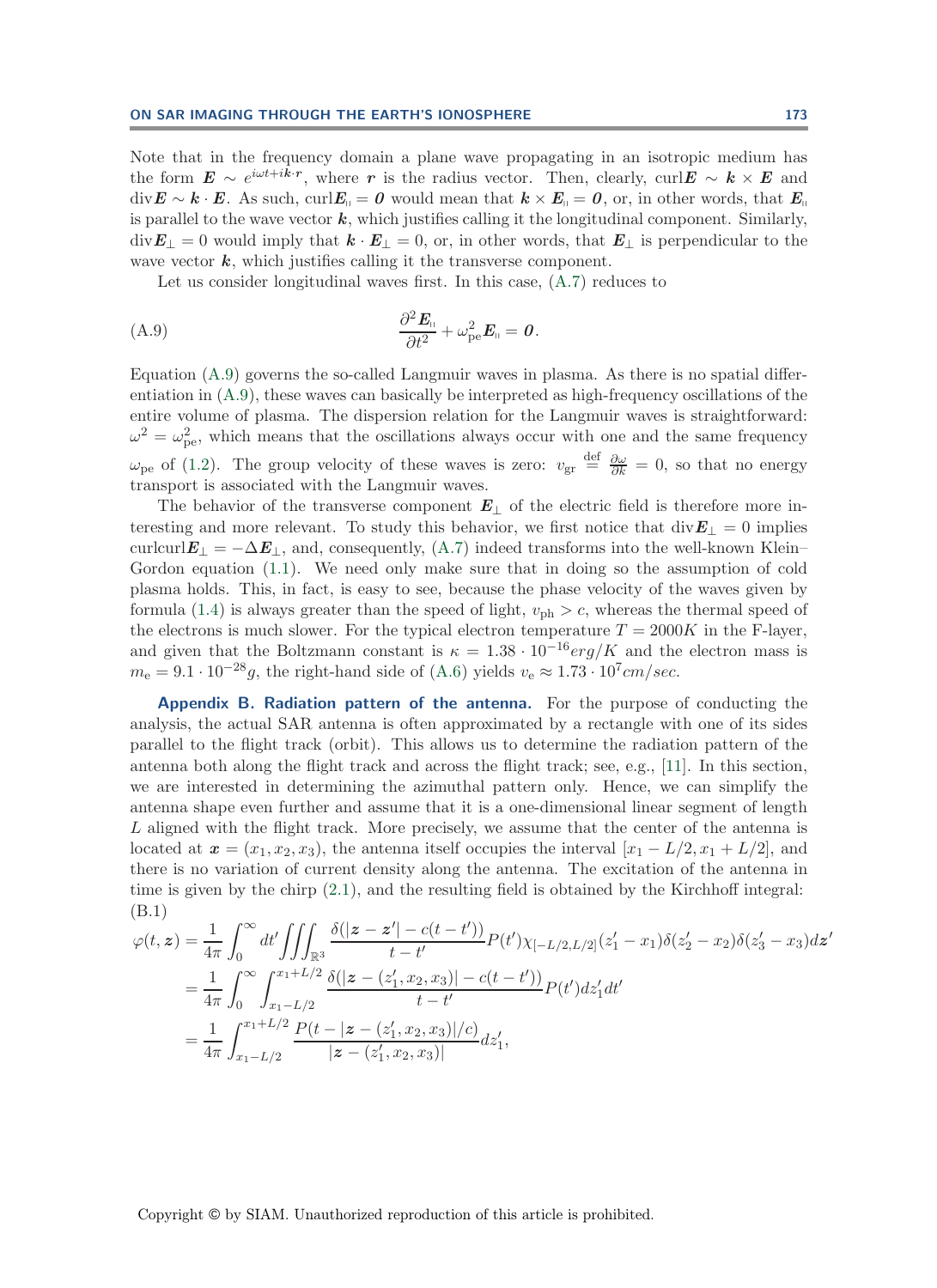where  $\chi_{[-L/2,L/2]}(z_1'-x_1)$  on the first line of [\(B.1\)](#page-33-2) is the indicator function of the interval. Next, let us denote by  $\gamma$  the angle between the positive direction  $x_1$  and the vector  $z - x$ . Then, the cosine law followed by the application of Taylor's formula yields

<span id="page-34-1"></span>
$$
|z - (z'_1, x_2, x_3)| = \sqrt{|z - x|^2 + (z'_1 - x_1)^2 - 2(z'_1 - x_1)|z - x|\cos\gamma}
$$
  
(B.2)  

$$
\approx |z - x| \left(1 - \frac{(z'_1 - x_1)}{|z - x|}\cos\gamma + \frac{(z'_1 - x_1)^2}{2|z - x|^2}\right)
$$
  

$$
\approx |z - x| - (z'_1 - x_1)\cos\gamma,
$$

because we naturally assume that  $\mathcal{O}(L/|z-x|) = (z_1 - x_1)/|z-x| \ll 1$ . When substituting approximation  $(B.2)$  into the integral  $(B.1)$ , we take into account that in the definition of the chirp [\(2.1\)](#page-7-0) the envelope  $A(t)$  varies slowly, and that the denominator under the integral on the last line of [\(B.1\)](#page-33-2) is also a slowly varying function compared to the fast carrier oscillation. Consequently, we can write

<span id="page-34-2"></span>
$$
\varphi(t, z) \approx \frac{1}{4\pi} \int_{x_1 - L/2}^{x_1 + L/2} \frac{A(t - |z - x|/c)}{|z - x|} e^{i\omega_0 (t - |z - x|/c)} e^{i\omega_0 (z'_1 - x_1) \cos \gamma/c} dz'_1
$$
\n(B.3) 
$$
= \frac{1}{4\pi} \frac{P(t - |z - x|/c)}{|z - x|} \int_{-L/2}^{L/2} e^{i\omega_0 \xi \cos \gamma/c} d\xi
$$
\n
$$
= \frac{1}{4\pi} \frac{P(t - |z - x|/c)}{|z - x|} \frac{\sin(\omega_0 L \cos \gamma/2c)}{\omega_0 L \cos \gamma/2c} \stackrel{\text{def}}{=} \frac{1}{4\pi} \frac{P(t - |z - x|/c)}{|z - x|} \text{sinc}(\pi L \cos \gamma/\lambda),
$$

where for the wavelength  $\lambda$  we have  $\omega_0/c = 2\pi/\lambda$ . The maximum of the sinc on the right-hand side of [\(B.3\)](#page-34-2) is achieved when the argument is equal to zero, i.e., when  $\gamma = \pi/2$ . Hence, the maximum level of radiation emitted by the antenna, which is parallel to the orbit, is observed in the direction normal to the orbit. The angular semiwidth of the antenna beam (which is focused around the normal direction  $\gamma = \pi/2$ ) is defined as the angle  $\phi = \pi/2 - \gamma$ , where  $\gamma$ is such that the sinc in [\(B.3\)](#page-34-2) attains its first zero. This angle is determined by setting the argument of the sinc equal to  $\pi$ , i.e.,  $\pi L \cos(\pi/2 - \phi)/\lambda = \pi$ , so that the semiwidth of the main lobe of the sinc becomes

$$
\sin \phi \approx \phi = \frac{\lambda}{L},
$$

provided that  $\lambda/L \ll 1$  so that the approximation sin  $\phi \approx \phi$  is valid. Consequently, the full angular width of the antenna beam is indeed  $2\lambda/L$ , as indicated in the beginning of section [2.](#page-7-2) Approximation [\(2.4\)](#page-9-0) for the radiation pattern is obtained as a result of further simplification, when inside the main lobe instead of the actual sinc we consider a flat constant profile, and the rest of the sinc beyond the main lobe is disregarded.

<span id="page-34-0"></span>Note that the radiation pattern of the actual rectangular antenna in the direction normal to the flight track can be obtained similarly; see, e.g., [\[11\]](#page-41-7).

**Appendix C. Evaluation of integral [\(2.15\)](#page-11-2).** Regarding the integration limits in [\(2.15\)](#page-11-2), given that  $\tau < \tau'$ , three scenarios are possible:

$$
\min\{\tau/2 + 2R_y/c, \ \tau'/2 + 2R_z/v_0\} = \tau/2 + 2R_y/c,
$$
  

$$
\max\{-\tau/2 + 2R_y/c, \ -\tau'/2 + 2R_z/v_0\} = -\tau/2 + 2R_y/c,
$$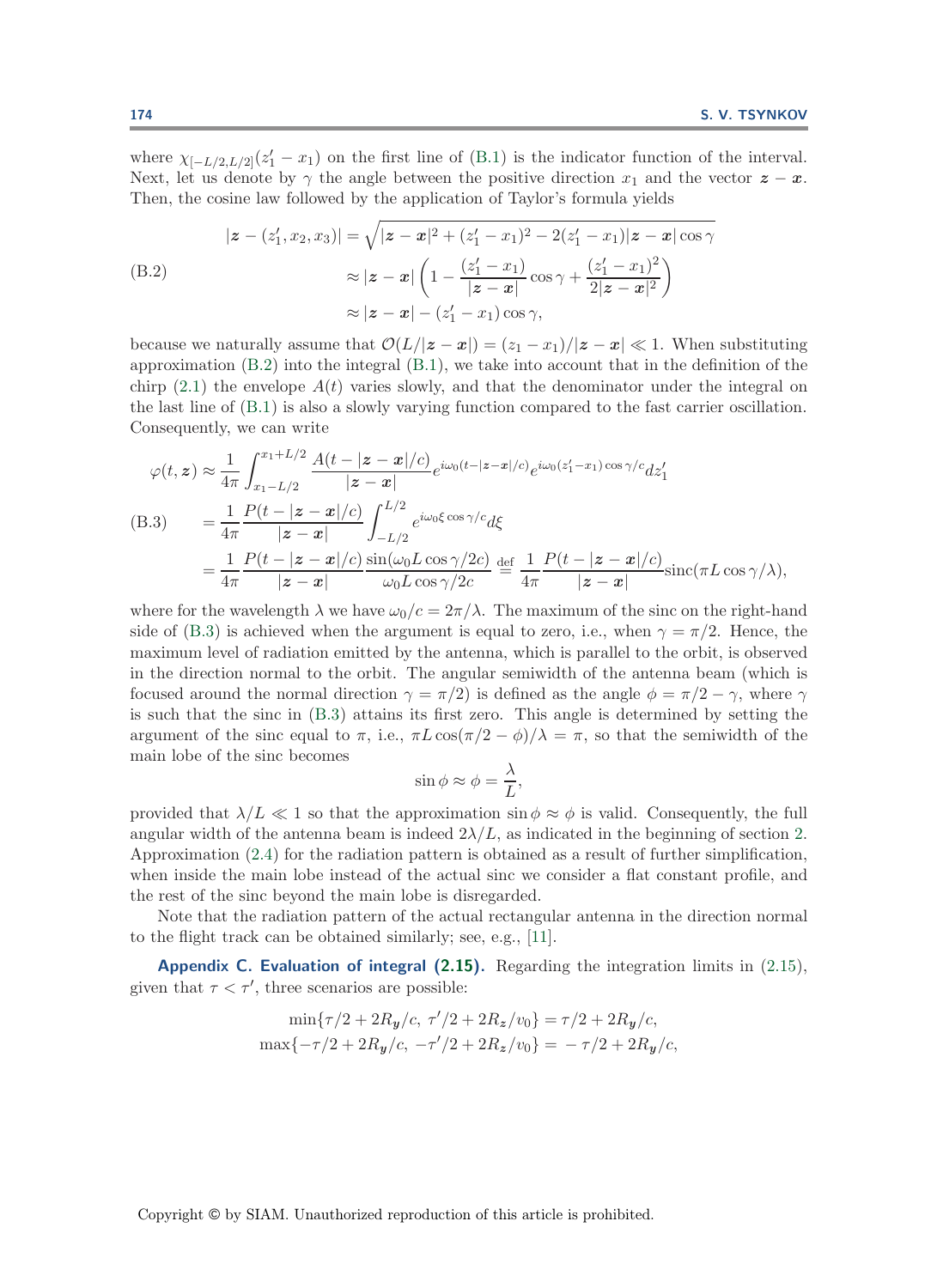$$
\min\{\tau/2 + 2R_y/c, \ \tau'/2 + 2R_z/v_0\} = \tau/2 + 2R_y/c,
$$

$$
\max\{-\tau/2 + 2R_y/c, \ -\tau'/2 + 2R_z/v_0\} = -\tau'/2 + 2R_z/v_0,
$$

and

$$
\min\{\tau/2 + 2R_y/c, \tau'/2 + 2R_z/v_0\} = \tau'/2 + 2R_z/v_0,
$$
  

$$
\max\{-\tau/2 + 2R_y/c, -\tau'/2 + 2R_z/v_0\} = -\tau/2 + 2R_y/c.
$$

We will analyze the first scenario as an example. We will also drop the factor in front of the integral [\(2.15\)](#page-11-2) as its absolute value is equal to 1. Then,

<span id="page-35-2"></span><span id="page-35-1"></span>
$$
W'_R(\boldsymbol{y},\boldsymbol{z}) \propto \int_{-\tau/2+2R_{\boldsymbol{y}}/c}^{\tau/2+2R_{\boldsymbol{y}}/c} e^{i(\alpha'-\alpha)t^2} e^{4i(\alpha R_{\boldsymbol{y}}/c-\alpha'R_{\boldsymbol{z}}/v_0)t} dt.
$$

Changing the variable  $t = u + 2R_y/c$  and dropping another factor of magnitude 1 in front of the integral, we can write

$$
(C.1) \tW'_R(\boldsymbol{y},\boldsymbol{z}) \propto \int_{-\tau/2}^{\tau/2} e^{i(\alpha'-\alpha)u^2} \cdot e^{4i(\alpha'-\alpha)(R_{\boldsymbol{y}}/c)u} \cdot e^{4i(\alpha R_{\boldsymbol{y}}/c-\alpha' R_{\boldsymbol{z}}/v_0)u} du.
$$

Using formula [\(2.13\)](#page-11-4), we estimate the exponent in the first factor under the integral as  $|(\alpha' - \alpha)|$  $|\alpha|u^2|\leq|\delta\alpha|\tau^2/4 = \delta\tau B/8$ , and for the typical values of the parameters (including R<sub>z</sub> ∼ 1000 $km$  and  $B \sim 10 MHz$ ) we obtain

(C.2) 
$$
\delta \tau B \approx \frac{2R_z}{c} \frac{\omega_{\rm pe}^2}{\omega_0^2} \frac{B^2}{\omega_0} \sim 0.4.
$$

Therefore, we begin with approximating the function  $e^{i(\alpha'-\alpha)u^2}$  under the integral [\(C.1\)](#page-35-1) by its zeroth order Taylor expansion,  $e^{i(\alpha'-\alpha)u^2} \approx 1$ :

<span id="page-35-0"></span>
$$
W'_{R}(\boldsymbol{y}, \boldsymbol{z}) \propto \int_{-\tau/2}^{\tau/2} e^{4i[(\alpha R_{\boldsymbol{y}}/c - \alpha' R_{\boldsymbol{z}}/v_{0}) + (\alpha' - \alpha)(R_{\boldsymbol{y}}/c)]u} du = \int_{-\tau/2}^{\tau/2} e^{4i(\alpha' R_{\boldsymbol{y}}/c - \alpha' R_{\boldsymbol{z}}/v_{0})u} du
$$
  
\n(C.3) =  $\tau$ sinc  $(2[\alpha' R_{\boldsymbol{y}}/c - \alpha' R_{\boldsymbol{z}}/v_{0}]\tau)$   
\n=  $\tau$ sinc  $(2[(R_{\boldsymbol{y}} - R_{\boldsymbol{z}})(\alpha'/c) + R_{\boldsymbol{z}}\alpha'(1/c - 1/v_{0})]\tau)$ .

Next, instead of employing the approximation  $e^{i(\alpha'-\alpha)u^2} \approx 1$  prior to integration (see [\(C.3\)](#page-35-0)), we will rather return to the full original expression  $e^{i(\alpha'-\alpha)u^2}$  in [\(C.1\)](#page-35-1) and subsequently approximate the result. For convenience, we will also denote  $\beta \stackrel{\text{def}}{=} 4(\alpha' R_y/c - \alpha' R_z/v_0)$ . Integral [\(C.1\)](#page-35-1) cannot be evaluated using elementary functions, but it can be expressed via the error function erf:

<span id="page-35-3"></span>(C.4)  
\n
$$
W'_{R}(\mathbf{y}, \mathbf{z}) \propto \int_{-\tau/2}^{\tau/2} e^{i\delta \alpha u^{2} + i\beta u} du
$$
\n
$$
= \frac{\sqrt{\pi}}{2\sqrt{\delta \alpha}} e^{-i\frac{\beta^{2}}{4\delta \alpha} + i\frac{\pi}{4}} \left( \text{erf}\left[\frac{\sqrt{-i}(\beta - \delta \alpha \tau)}{2\sqrt{\delta \alpha}}\right] - \text{erf}\left[\frac{\sqrt{-i}(\beta + \delta \alpha \tau)}{2\sqrt{\delta \alpha}}\right] \right).
$$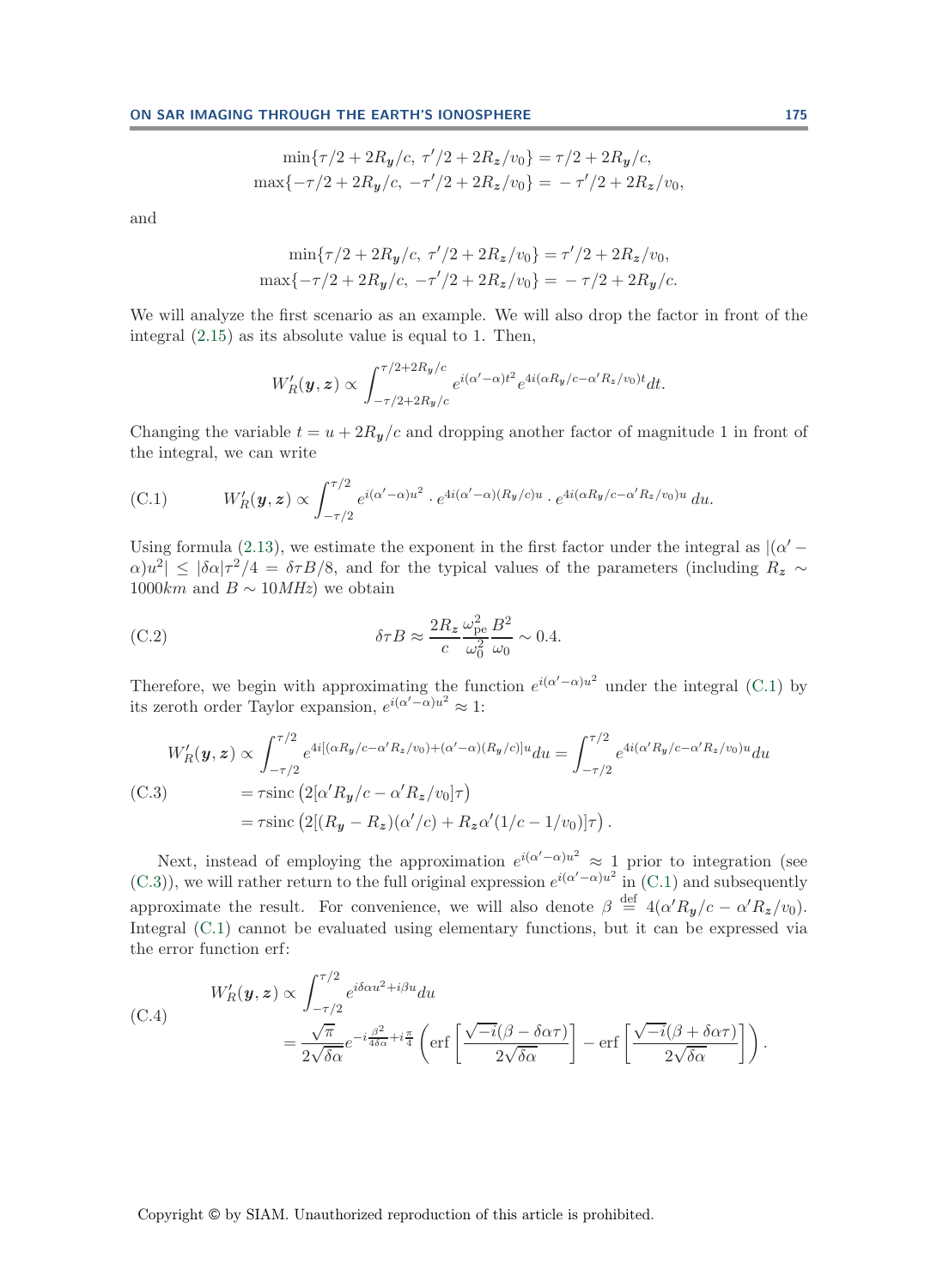The new ambiguity function  $(C.4)$  needs to be compared against the previous expression  $(C.3)$ :  $W'_R(\bm{y}, \bm{z}) \propto \tau \sin\left(\frac{\beta\tau}{2}\right]$ . We first notice that in general the right-hand side of [\(C.4\)](#page-35-3) is complex and, consequently, for the analysis of the range resolution we need to study the absolute value  $|W'_{R}(y, z)|$  as a function of  $\beta$ . On the other hand, as we expect that the difference between  $|W_R'(\bm{y}, \bm{z})|$  and  $|\tau \text{sinc}[\frac{\beta \tau}{2}]|$  will not be substantial, we will perform the analysis of critical points of  $|W'_R(\bm{y}, \bm{z})|$  near the extrema of  $|\tau \text{sinc}[\frac{\beta \tau}{2}]|$ . To do so, we will approximate the right-hand side of [\(C.4\)](#page-35-3) by means of the Taylor formula.

The maximum of  $\tau \operatorname{sinc}(\frac{\beta \tau}{2}]$  is attained at  $\beta = 0$ . Near  $\beta = 0$ , we have for  $W_R'(\bm{y}, \bm{z})$  of [\(C.4\)](#page-35-3)

$$
W'_{R}(\boldsymbol{y}, \boldsymbol{z}) \propto -\frac{\sqrt{\pi}}{\sqrt{\delta \alpha}} \text{erf}\left[\frac{\sqrt{-i}}{2} \sqrt{\delta \alpha} \tau \right] + \frac{\sqrt{i} e^{\frac{i\delta \alpha \tau^2}{4}} \tau}{4 \delta \alpha} \beta^2 + \mathcal{O}(\beta^4).
$$

Consequently,

$$
|W'_{R}(\boldsymbol{y},\boldsymbol{z})|^2=|z_1|^2\left(1+2\mathrm{Re}\left(\frac{z_2}{z_1}\right)\beta^2\right)+\mathcal{O}(\beta^4),
$$

and we conclude that  $|W'_{R}(\bm{y}, \bm{z})|$  has a critical point at  $\beta = 0$  as well. One can show that it is also a maximum, and its value can be obtained using Taylor's expansion for  $z_1 = z_1(\delta \alpha \tau^2)$ :

$$
|W_R'(\mathbf{y}, \mathbf{z})|_{\beta=0} = \tau \left| 1 + \frac{i}{12} \delta \alpha \tau^2 - \frac{\delta \alpha^2 \tau^4}{160} + \mathcal{O}(\delta \alpha^3 \tau^6) \right| = \tau \left( 1 - \frac{\delta \alpha^2 \tau^4}{180} + \mathcal{O}(\delta \alpha^3 \tau^6) \right).
$$

This value is very close to  $\max_{\beta} \tau \operatorname{sinc}[\frac{\beta \tau}{2}] = \tau$  because  $\delta \alpha^2 \tau^4 / 180 \sim 2 \cdot 10^{-4}$ ; see formulae [\(2.13\)](#page-11-4) and [\(C.2\)](#page-35-2).

The first zero of  $\tau \text{sinc}[\frac{\beta \tau}{2}]$ , or, equivalently, the first minimum of  $|\tau \text{sinc}[\frac{\beta \tau}{2}]|$ , is attained at  $\beta = \frac{2\pi}{7}$ , which makes the overall width of the main lobe of the ambiguity function [\(C.3\)](#page-35-0) equal to  $\frac{4\pi}{7}$ . To analyze the behavior of the new ambiguity function [\(C.4\)](#page-35-3) near that minimum, we expand the right-hand side of [\(C.4\)](#page-35-3) into the power series with respect to  $(\beta - \frac{2\pi}{\tau})$ :

$$
W'_{R}(\mathbf{y}, \mathbf{z}) \propto \underbrace{\frac{\sqrt{\pi}}{2\sqrt{\delta\alpha}} \left( \text{erf}\left[ -\frac{\sqrt{-i}(-2\pi + \delta\alpha\tau^{2})}{2\sqrt{\delta\alpha}\tau} \right] - \text{erf}\left[ \frac{\sqrt{-i}(2\pi + \delta\alpha\tau^{2})}{2\sqrt{\delta\alpha}\tau} \right] \right)}_{z_{3} \in \mathbb{C}} + \underbrace{\frac{\sqrt{i}e^{\frac{i\pi^{2}}{\delta\alpha\tau^{2}} + \frac{i\delta\alpha\tau^{2}}{4}}}{4\delta\alpha}\tau}_{z_{4} \in \mathbb{C}} \left( \beta - \frac{2\pi}{\tau} \right)^{2} + \mathcal{O}\left( \left( \beta - \frac{2\pi}{\tau} \right)^{3} \right).
$$

Hence,

$$
|W'_{R}(\boldsymbol{y},\boldsymbol{z})|^2=|z_3|^2\left(1+2\mathrm{Re}\left(\frac{z_4}{z_3}\right)\left(\beta-\frac{2\pi}{\tau}\right)^2\right)+\mathcal{O}\left(\left(\beta-\frac{2\pi}{\tau}\right)^3\right),\,
$$

and we see that  $|W_R'(\bm{y}, \bm{z})|$  has a critical point at  $\beta = \frac{2\pi}{\tau}$ . This is a minimum that  $|W_R'(\bm{y}, \bm{z})|$ of [\(C.4\)](#page-35-3) attains at precisely the same location, at which  $\tau \text{sinc}[\frac{\beta \tau}{2}]$  of [\(C.3\)](#page-35-0) has its first zero. Its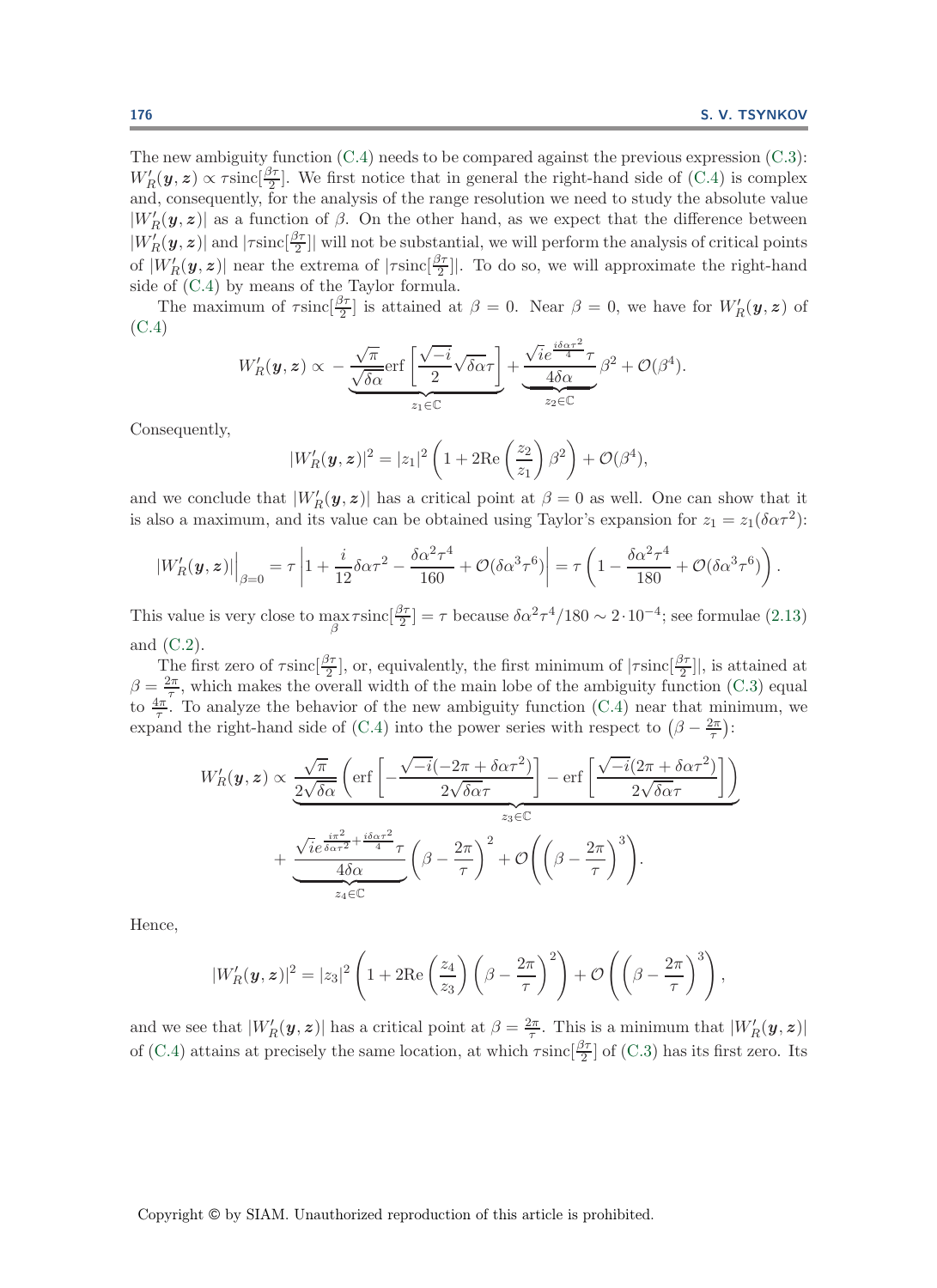<span id="page-37-0"></span>value relative to the magnitude of the central maximum  $\tau$  is small; for the typical parameters chosen previously we have

(C.5) 
$$
|W'_{R}(\boldsymbol{y}, \boldsymbol{z})| \Big|_{\beta = \frac{2\pi}{\tau}} = \tau \frac{\delta \alpha \tau^2}{2\pi^2} \left( 1 + \mathcal{O}(\delta \alpha \tau^2) \right) \approx \tau \cdot 10^{-2}.
$$

<span id="page-37-1"></span>**Appendix D. Travel time in the inhomogeneous ionosphere.** Let us first use Taylor's expansion and, taking into account that all the ionospheric corrections are small,  $\omega_{pe} \ll \omega$ , recast formula [\(2.22\)](#page-15-1) by retaining only first order terms with respect to  $\omega_{\rm pe}^2/\omega^2$ :

<span id="page-37-3"></span>(D.1) 
$$
\frac{dx}{dh} = -\frac{\sqrt{1 - \frac{\omega_{pe}^2(H)}{\omega^2}} \sin \theta_0}{\sqrt{1 - \frac{\omega_{pe}^2(h)}{\omega^2} - \left(1 - \frac{\omega_{pe}^2(H)}{\omega^2}\right) \sin^2 \theta_0}} \approx -\frac{\left(1 - \frac{1}{2} \frac{\omega_{pe}^2(H)}{\omega^2}\right) \sin \theta_0}{\sqrt{\cos^2 \theta_0 + \frac{\omega_{pe}^2(H) \sin^2 \theta_0 - \omega_{pe}^2(h)}{\omega^2}}}
$$

$$
\approx -\tan \theta_0 \left(1 - \frac{1}{2} \frac{\omega_{pe}^2(H)}{\omega^2}\right) \left(1 - \frac{1}{2} \frac{\omega_{pe}^2(H) \sin^2 \theta_0 - \omega_{pe}^2(h)}{\omega^2 \cos^2 \theta_0}\right)
$$

$$
\approx -\tan \theta_0 \left(1 - \frac{1}{2} \frac{\omega_{pe}^2(H) - \omega_{pe}^2(h)}{\omega^2 \cos^2 \theta_0}\right).
$$

Then, we substitute the unknown angle  $\theta_1$  instead of  $\theta_0$  into the previous formula, and require that  $x(0, \theta_1) = H \tan \theta_0$ . In other words, we require that the wave trajectory that originates at the antenna under the look angle  $\theta_1$  would terminate precisely at the target z on the ground; see Figure [1\(](#page-14-2)b). The value of  $x(0, \theta_1)$  is obtained by integrating [\(D.1\)](#page-37-3): (D.2)

$$
x(0,\theta_1) = \int_H^0 -\tan\theta_1 \left(1 - \frac{1}{2} \frac{\omega_{\rm pe}^2(H) - \omega_{\rm pe}^2(h)}{\omega^2 \cos^2\theta_1}\right) dh = H \tan\theta_1 + \frac{1}{2} \frac{4\pi e^2}{m_{\rm e}} \frac{\bar{N}_{\rm e}^{(H)} - N_{\rm e}(H)H}{\omega^2 \cos^2\theta_1},
$$

where  $\bar{N}_{e}^{(H)}$  is another important characteristic of the ionosphere—the integral of its electron number density across the layer of thickness  $H-$ 

(D.3) 
$$
\bar{N}_e^{(H)} \stackrel{\text{def}}{=} \int_0^H N_e(h) dh.
$$

Using formula [\(D.2\)](#page-37-4), we can write the following equation for  $\theta_1$ :

<span id="page-37-4"></span><span id="page-37-2"></span>
$$
H \tan \theta_1 + \frac{1}{2} \frac{4\pi e^2}{m_e} \frac{\bar{N}_e^{(H)} - N_e(H)H}{\omega^2 \cos^2 \theta_1} = H \tan \theta_0.
$$

Then, we make a natural assumption that  $\theta_1 = \theta_0 + \delta\theta$ , where  $\delta\theta$  is small, and notice that the second term on the left-hand side of the previous equation is already of the order  $\omega_{\rm pe}^2/\omega^2$ compared to the first term. Therefore, we can replace  $\cos^2\theta_1$  by  $\cos^2\theta_0$  in the denominator, which yields

<span id="page-37-5"></span>(D.4a) 
$$
\tan \theta_1 \approx \tan \theta_0 - \frac{1}{2H} \frac{4\pi e^2}{m_e} \frac{\bar{N}_e^{(H)} - N_e(H)H}{\omega^2 \cos^2 \theta_0}.
$$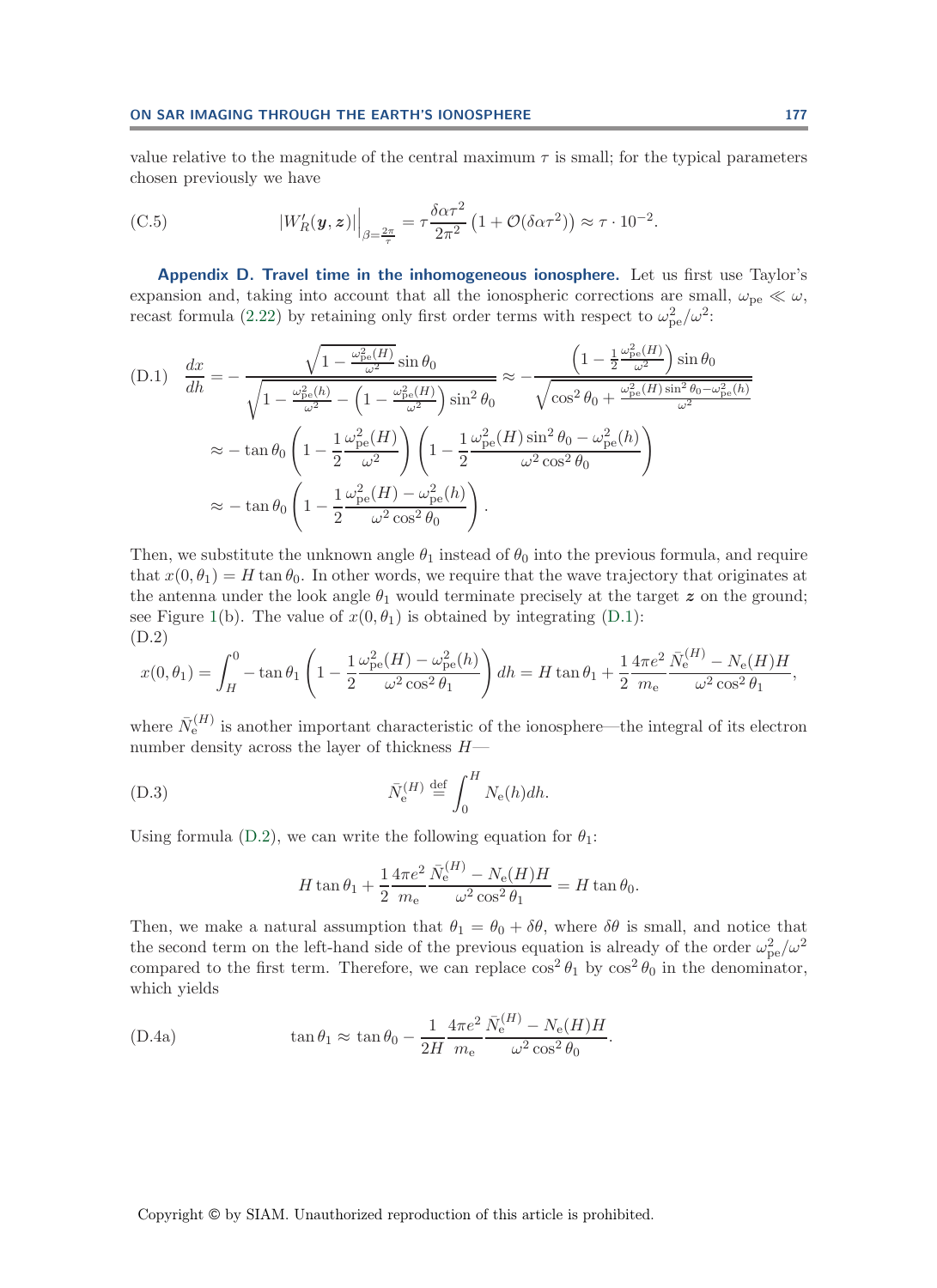Later, we will also need some other trigonometric functions of the angle  $\theta_1$ :

(D.4b) 
$$
\tan^2 \theta_1 \approx \tan^2 \theta_0 - \frac{1}{H} \frac{4\pi e^2}{m_e} \frac{\bar{N}_e^{(H)} - N_e(H)H}{\omega^2 \cos^2 \theta_0} \tan \theta_0
$$

and

(D.4c) 
$$
\frac{1}{\cos^2 \theta_1} \approx \frac{1}{\cos^2 \theta_0} - \frac{1}{H} \frac{4\pi e^2}{m_e} \frac{\bar{N}_e^{(H)} - N_e(H)H}{\omega^2 \cos^2 \theta_0} \tan \theta_0.
$$

To evaluate the wave travel time between the antenna and the target, let us suppose that the antenna emits a signal into the ionosphere at the look angle  $\theta_1$ . Subsequently, this signal travels along the trajectory schematically shown in Figure [1\(](#page-14-2)b) with the group velocity  $v_{\rm gr} = v_{\rm gr}(h)$ ; see [\[27,](#page-42-6) Chapter X]. Let s denote the arc length of the trajectory. Then, using formula [\(2.22\)](#page-15-1) and keeping only first order terms in the Taylor expansion, we can write (D.5)

$$
\frac{ds}{dh} = \sqrt{1 + \left(\frac{dx}{dh}\right)^2} = \sqrt{\frac{n^2(h)}{n^2(h) - n^2(H)\sin^2\theta_1}} \approx \frac{1}{\cos\theta_1} \left(1 + \frac{1}{2} \frac{\omega_{\text{pe}}^2(h) - \omega_{\text{pe}}^2(H)}{\omega^2} \tan^2\theta_1\right).
$$

Consequently, for the time  $t$  we have

<span id="page-38-1"></span><span id="page-38-0"></span>
$$
\frac{dt}{dh} = \frac{1}{v_{\rm gr}(h)} \frac{ds}{dh},
$$

and for the group velocity  $v_{\rm gr}(h)$  we will use the approximate expression [\(2.10\)](#page-10-3):

(D.6) 
$$
v_{\rm gr}(h) \approx c \left(1 - \frac{1}{2} \frac{\omega_{\rm pe}^2(h)}{\omega^2 - \omega_{\rm pe}^2(h)}\right) \approx c \left(1 - \frac{1}{2} \frac{\omega_{\rm pe}^2(h)}{\omega^2}\right).
$$

Accordingly, we combine formulae [\(D.6\)](#page-38-0) and [\(D.5\)](#page-38-1) and obtain

$$
\frac{dt}{dh} \approx \frac{1}{c} \left( 1 + \frac{1}{2} \frac{\omega_{\rm pe}^2(h)}{\omega^2} \right) \frac{ds}{dh} = \frac{1}{c \cos \theta_1} \left( 1 + \frac{1}{2} \frac{\omega_{\rm pe}^2(h)}{\omega^2} \right) \left( 1 + \frac{1}{2} \frac{\omega_{\rm pe}^2(h) - \omega_{\rm pe}^2(H)}{\omega^2} \tan^2 \theta_1 \right)
$$

$$
\approx \frac{1}{c \cos \theta_1} \left( 1 + \frac{1}{2} \frac{\omega_{\rm pe}^2(h)}{\omega^2} + \frac{1}{2} \frac{\omega_{\rm pe}^2(h) - \omega_{\rm pe}^2(H)}{\omega^2} \tan^2 \theta_1 \right).
$$

Finally, substituting the expressions for the trigonometric functions from [\(D.4\)](#page-37-5), we have

$$
\frac{dt}{dh} \approx \frac{1}{c\cos\theta_0} \left( 1 - \frac{1}{2H} \frac{4\pi e^2}{m_e} \frac{\bar{N}_e^{(H)} - N_e(H)H}{\omega^2 \cos^2\theta_0} \tan\theta_0 \right)
$$

$$
\times \left( 1 + \frac{1}{2} \frac{\omega_{\text{pe}}^2(h)}{\omega^2} + \frac{1}{2} \frac{\omega_{\text{pe}}^2(h) - \omega_{\text{pe}}^2(H)}{\omega^2} \left( \tan^2\theta_0 - \frac{1}{H} \frac{4\pi e^2}{m_e} \frac{\bar{N}_e^{(H)} - N_e(H)H}{\omega^2 \cos^2\theta_0} \tan\theta_0 \right) \right)
$$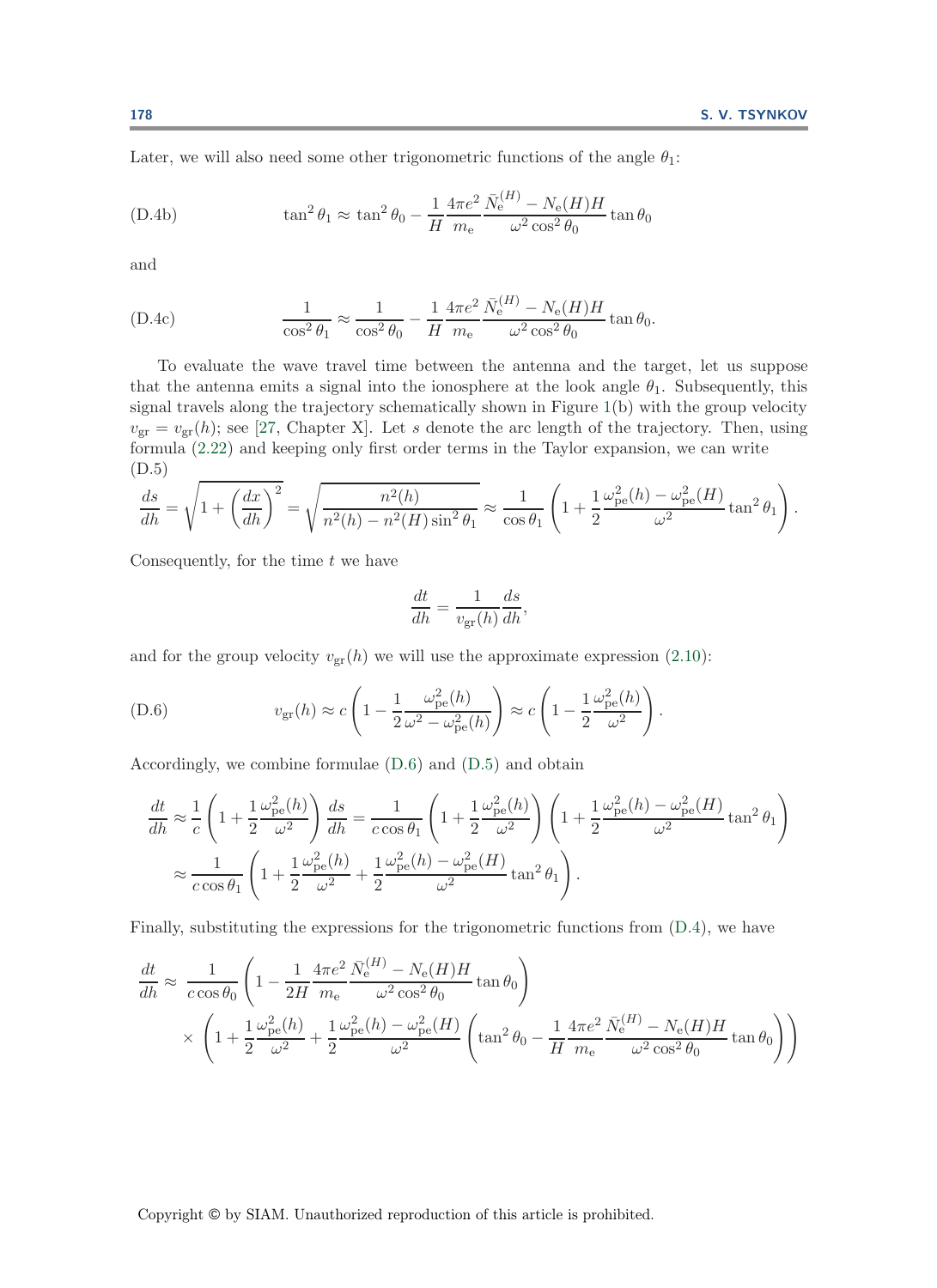**ON SAR IMAGING THROUGH THE EARTH'S IONOSPHERE 179**

$$
\approx \frac{1}{c \cos \theta_0} \left( 1 - \frac{1}{2H} \frac{4\pi e^2}{m_e} \frac{\bar{N}_e^{(H)} - N_e(H)H}{\omega^2 \cos^2 \theta_0} \tan \theta_0 \right)
$$
  
\n
$$
\times \left( 1 + \frac{1}{2} \frac{\omega_{pe}^2(h)}{\omega^2} + \frac{1}{2} \frac{\omega_{pe}^2(h) - \omega_{pe}^2(H)}{\omega^2} \tan^2 \theta_0 \right)
$$
  
\n
$$
\approx \frac{1}{c \cos \theta_0} \left( 1 - \frac{1}{2H} \frac{4\pi e^2}{m_e} \frac{\bar{N}_e^{(H)} - N_e(H)H}{\omega^2 \cos^2 \theta_0} \tan \theta_0 + \frac{1}{2} \frac{\omega_{pe}^2(h)}{\omega^2} + \frac{1}{2} \frac{\omega_{pe}^2(h) - \omega_{pe}^2(H)}{\omega^2} \tan^2 \theta_0 \right).
$$

Hence, the total travel time between the antenna and the target (see Figure [1\(](#page-14-2)b)) is given by

$$
T = \int_{H}^{0} -\frac{dt}{dh} dh = \int_{0}^{H} \frac{dt}{dh} dh
$$
  
(D.7) 
$$
\approx \frac{H}{c \cos \theta_{0}} + \frac{1}{2} \frac{4\pi e^{2}}{m_{e}} \frac{1}{\omega^{2}} \left[ \bar{N}_{e}^{(H)} + \left( \bar{N}_{e}^{(H)} - N_{e}(H)H \right) (\tan^{2} \theta_{0} - \tan \theta_{0}) \right] \frac{1}{c \cos \theta_{0}}
$$

$$
= \frac{R_{z}}{c} + \frac{R_{z}}{c} \frac{1}{2H} \frac{4\pi e^{2}}{m_{e}} \frac{1}{\omega^{2}} \left[ \bar{N}_{e}^{(H)} + \left( \bar{N}_{e}^{(H)} - N_{e}(H)H \right) (\tan^{2} \theta_{0} - \tan \theta_{0}) \right].
$$

<span id="page-39-1"></span>**Appendix E. Ergodicity.** Consider the spatial average of a given realization of  $\mu(s)$  over the interval of length S:

<span id="page-39-4"></span><span id="page-39-2"></span><span id="page-39-0"></span>
$$
\bar{\mu}_S \stackrel{\text{def}}{=} \frac{1}{S} \int_0^S \mu(s) ds.
$$

Taking into account that  $\langle \mu \rangle = 0$ , the ergodic theorem yields (see [\[31,](#page-42-21) section 4.7])

(E.1) 
$$
\lim_{S \to \infty} \langle |\bar{\mu}_S - \langle \mu \rangle|^2 \rangle = \lim_{S \to \infty} \langle |\bar{\mu}_S|^2 \rangle = 0.
$$

Next, combining [\(E.1\)](#page-39-2) with the Chebyshev inequality,

(E.2) 
$$
P\left\{|\bar{\mu}_S - \langle \mu \rangle| > \varepsilon\right\} \leq \frac{\langle|\bar{\mu}_S - \langle \mu \rangle|^2\rangle}{\varepsilon^2},
$$

we obtain that the probability for the deviation of  $\bar{\mu}_S$  from  $\langle \mu \rangle = 0$  to be larger than any given  $\varepsilon > 0$  tends to zero as S increases:

(E.3) 
$$
\lim_{S \to \infty} P\{|\bar{\mu}_S - \langle \mu \rangle| > \varepsilon\} = \lim_{S \to \infty} P\{|\bar{\mu}_S| > \varepsilon\} = 0.
$$

In other words, for large values of  $S$  the probability of having a finite deviation of the quantity  $\bar{\mu}_S$  from zero is arbitrarily small. Consequently, for large integration distances  $R_z$  the contribution of the last integral on the right-hand side of [\(2.29\)](#page-18-1) to the overall travel time can indeed be considered small.

To justify the foregoing ergodicity-based argument we note that according to [\[31,](#page-42-21) section 4.7], equality [\(E.1\)](#page-39-2) holds if and only if

<span id="page-39-3"></span>(E.4) 
$$
\lim_{S \to \infty} \frac{1}{S} \int_0^S V(s) ds = 0,
$$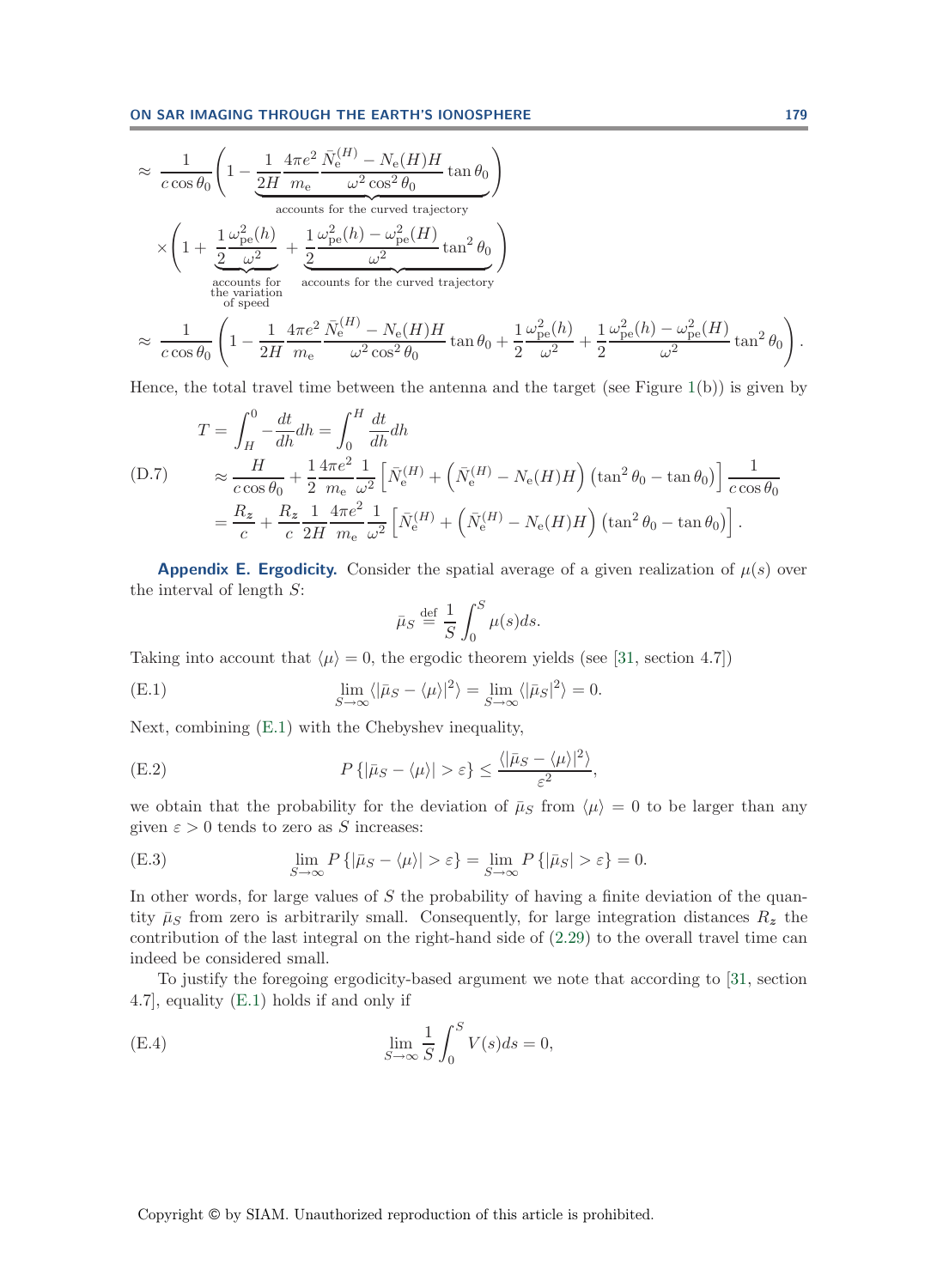where  $V$  is the correlation function defined by  $(1.8)$ . As we are considering only short-range phenomena in this paper, the exponential correlation function [\(1.11\)](#page-4-3) obviously satisfies equality  $(E.4)$ .

We can also estimate the rate of convergence of the spatial average to the mean. To do so, we recall the definition [\(1.12\)](#page-4-0) of the correlation length  $r_0$  and according to [\[31,](#page-42-21) section 4.7] write

<span id="page-40-1"></span>(E.5) 
$$
\langle |\bar{\mu}_S|^2 \rangle \approx 2 \frac{r_0}{S} V(0).
$$

Then, the Chebyshev inequality [\(E.2\)](#page-39-4) along with [\(E.5\)](#page-40-1) yields

(E.6) 
$$
P\{|\bar{\mu}_S| > \varepsilon\} \leq \frac{\langle |\bar{\mu}_S|^2 \rangle}{\varepsilon^2} \approx \frac{2}{\varepsilon^2} \frac{r_0}{S} V(0).
$$

Hence, the probability for the integral  $\frac{1}{R_z} \int_0^{R_z} \mu(x) ds$  on the right-hand side of [\(2.29\)](#page-18-1) to have a finite deviation from zero decreases proportionally to the ratio  $r_0/R_z$ . As the correlation length is typically much smaller than the distance to the target, the quantity  $r_0/R_z$  is small.

<span id="page-40-0"></span>**Appendix F. Logarithmically normal random variables.** Consider a logarithmically nor-mal probability density function [\[22\]](#page-42-17) for the pair of random variables  $(\eta, \zeta)$ : (F.1)

$$
f(v, w) = \frac{1}{vw2\pi\sigma_1\sigma_2\sqrt{1-r^2}} e^{-\frac{1}{2(1-r^2)} \left(\frac{(\ln v - m_1)^2}{\sigma_1^2} - 2r\frac{(\ln v - m_1)(\ln w - m_2)}{\sigma_1\sigma_2} + \frac{(\ln w - m_2)^2}{\sigma_2^2}\right)}, \ v > 0, \ w > 0,
$$
  

$$
f(v, w) = 0 \quad \text{otherwise},
$$

where  $0 \leq r < 1$ . The first moments (expected values) for the density [\(F.1\)](#page-40-2) are

<span id="page-40-2"></span>
$$
\langle \eta \rangle = \int_{-\infty}^{\infty} v f(v, w) dv dw = e^{m_1 + \frac{\sigma_1^2}{2}},
$$
  

$$
\langle \zeta \rangle = \int_{-\infty}^{\infty} v f(v, w) dv dw = e^{m_2 + \frac{\sigma_2^2}{2}}.
$$

<span id="page-40-3"></span>Consequently, the correlation function (covariance) of the random variables  $\eta$  and  $\zeta$  is given by

$$
V(\eta,\zeta) = \langle (\eta - \langle \eta \rangle)(\zeta - \langle \zeta \rangle) \rangle = \iint_{-\infty}^{\infty} (v - e^{m_1 + \frac{\sigma_1^2}{2}}) (w - e^{m_2 + \frac{\sigma_2^2}{2}}) f(v,w) dv dw
$$
  
=  $e^{m_1 + \frac{\sigma_1^2}{2} + m_2 + \frac{\sigma_2^2}{2}} (e^{r\sigma_1 \sigma_2} - 1).$ 

If the variables  $\eta$  and  $\zeta$  are uncorrelated, then  $V(\eta, \zeta) = 0$ . Hence, according to formula [\(F.2\)](#page-40-3) we have  $e^{r\sigma_1\sigma_2}=1$  and therefore  $r=0$ . If  $r=0$ , then the joint probability density function [\(F.1\)](#page-40-2) gets factored into the product of two individual logarithmically normal probability density functions:

$$
f(v, w) = \frac{1}{vw2\pi\sigma_1\sigma_2} e^{-\frac{1}{2} \left( \frac{(\ln v - m_1)^2}{\sigma_1^2} + \frac{(\ln w - m_2)^2}{\sigma_2^2} \right)}
$$
  

$$
= \left( \frac{1}{v\sqrt{2\pi}\sigma_2} e^{-\frac{1}{2} \left( \frac{(\ln v - m_1)^2}{\sigma_1^2} \right)} \right) \left( \frac{1}{w\sqrt{2\pi}\sigma_2} e^{-\frac{1}{2} \left( \frac{(\ln w - m_2)^2}{\sigma_2^2} \right)} \right),
$$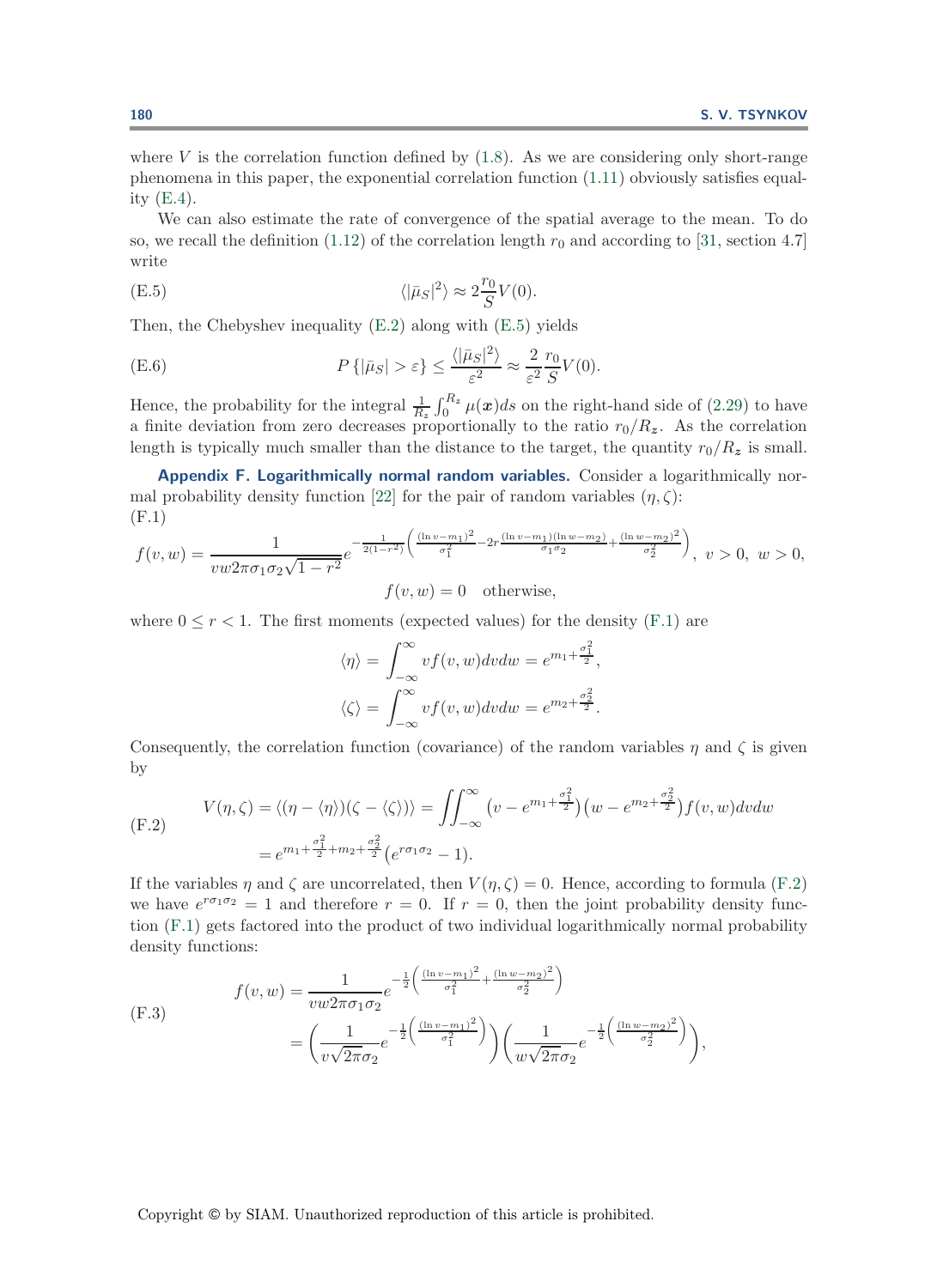which makes the random variables  $\eta$  and  $\zeta$  independent.

**Acknowledgments.** The author is very grateful to Dr. Richard Albanese of the U.S. Air Force Research Laboratory in San Antonio, TX, for bringing to his attention the problem of SAR imaging through the ionosphere and for numerous useful discussions. It is also a pleasure to acknowledge helpful discussions with M. Cheney, B. Borden, and M. Stuff, as well as J.-P. Fouque, J. Garnier, and K. Solna. Finally, the comments made by two anonymous referees have undoubtedly contributed much toward the improvement of this paper.

## **REFERENCES**

- <span id="page-41-17"></span><span id="page-41-5"></span>[1] R. ALBANESE, private communication, 2006.
- [2] N. A. Armand, Limitations to the resolution of satellite based synthetic aperture radars due to the conditions of the propagation of radio waves in the ionosphere, Exploration of Earth from Space, no. 1 (2005), pp. 27–38 (in Russian).
- <span id="page-41-10"></span>[3] J. H. M. BÁRCENAS, Synthetic-Aperture Radar Imaging and Waveform Design for Dispersive Media, Ph.D. thesis, Rensselaer Polytechnic Institute, Troy, NY, 2008.
- <span id="page-41-14"></span>[4] E. R. Beadle, P. D. Anderson, S. Richter, J. F. Dishman, and E. Ganthier, Synthetic Aperture Radar (SAR) Compensating for Ionospheric Distortion Based upon Measurement of the Group Delay, and Associated Methods, US Patent No. 6919839, July 19, 2005.
- <span id="page-41-15"></span>[5] J. Berryman, L. Borcea, G. Papanicolaou, and C. Tsogka, Statistically stable ultrasonic imaging in random media, J. Acoust. Soc. Am., 112 (2002), pp. 1509–1522.
- <span id="page-41-0"></span>[6] D. L. BICKEL, B. C. BROCK, AND C. T. ALLEN, Spaceborne SAR Study: LDRD'92 Final Report, Technical report SAND-93-0731, UC-706, Sandia National Laboratory, Albuquerque, NM, 1993.
- <span id="page-41-8"></span>[7] L. BORCEA, G. PAPANICOLAOU, C. TSOGKA, AND J. BERRYMAN, Imaging and time reversal in random media, Inverse Problems, 18 (2002), pp. 1247–1279.
- <span id="page-41-1"></span>[8] B. C. Brock, Ionospheric Effects on a Wide-Bandwidth, Polarimetric, Space-Based, Synthetic-Aperture Radar, Technical report SAND-92-1967, UC-706, Sandia National Laboratory, Albuquerque, NM, 1993.
- <span id="page-41-6"></span>[9] W. D. Brown and D. C. Ghiglia, Some methods for reducing propagation-induced phase errors in coherent imaging systems. I. Formalism, J. Opt. Soc. Am. A, 5 (1988), pp. 924–941.
- <span id="page-41-4"></span>[10] W. G. Carrara, R. S. Goodman, and R. M. Majewski, Spotlight Synthetic Aperture Radar. Signal Processing Algorithms, Artech House, Boston, 1995.
- <span id="page-41-7"></span><span id="page-41-3"></span>[11] M. CHENEY, A mathematical tutorial on synthetic aperture radar, SIAM Rev., 43 (2001), pp. 301–312.
- [12] M. CHENEY AND B. BORDEN, *Imaging moving targets from scattered waves*, Inverse Problems, 24 (2008), 035005.
- <span id="page-41-9"></span>[13] M. CHENEY AND C. J. NOLAN, Synthetic-aperture imaging through a dispersive layer, Inverse Problems, 20 (2004), pp. 507–532.
- <span id="page-41-18"></span>[14] A. J. CHORIN AND O. H. HALD, Stochastic Tools in Mathematics and Science, Surveys and Tutorials in the Applied Mathematical Sciences 1, Springer-Verlag, New York, 2006.
- <span id="page-41-19"></span>[15] P. H. EICHEL AND C. V. J. JAKOWATZ, *Phase-gradient algorithm as an optimal estimator of the phase* derivative, Opt. Lett., 14 (1989), pp. 1101–1103.
- <span id="page-41-12"></span>[16] T. J. FITZGERALD, Ionospheric effects on synthetic aperture radar at VHF, in Proceedings of the 1997 IEEE Radar Conference, Syracuse, NY, IEEE Aerospace and Electronic Systems Society, New York, 1997, pp. 237–239.
- <span id="page-41-2"></span>[17] G. FRANCESCHETTI AND R. LANARI, Synthetic Aperture Radar Processing, Electronic Engineering Systems Series, CRC Press, Boca Raton, FL, 1999.
- <span id="page-41-11"></span>[18] W. B. GAIL, *Effect of Faraday rotation on polarimetric SAR*, IEEE Trans. Aerosp. Electron. Syst., 34 (1998), pp. 301–308.
- <span id="page-41-16"></span>[19] J. Garnier and K. Solna, Coherent interferometric imaging for synthetic aperture radar in the presence of noise, Inverse Problems, 24 (2008), 055001.
- <span id="page-41-13"></span>[20] D. C. GHIGLIA AND W. D. BROWN, Some methods for reducing propagation-induced phase errors in coherent imaging systems. II. Numerical results, J. Opt. Soc. Am. A, 5 (1988), pp. 942–957.